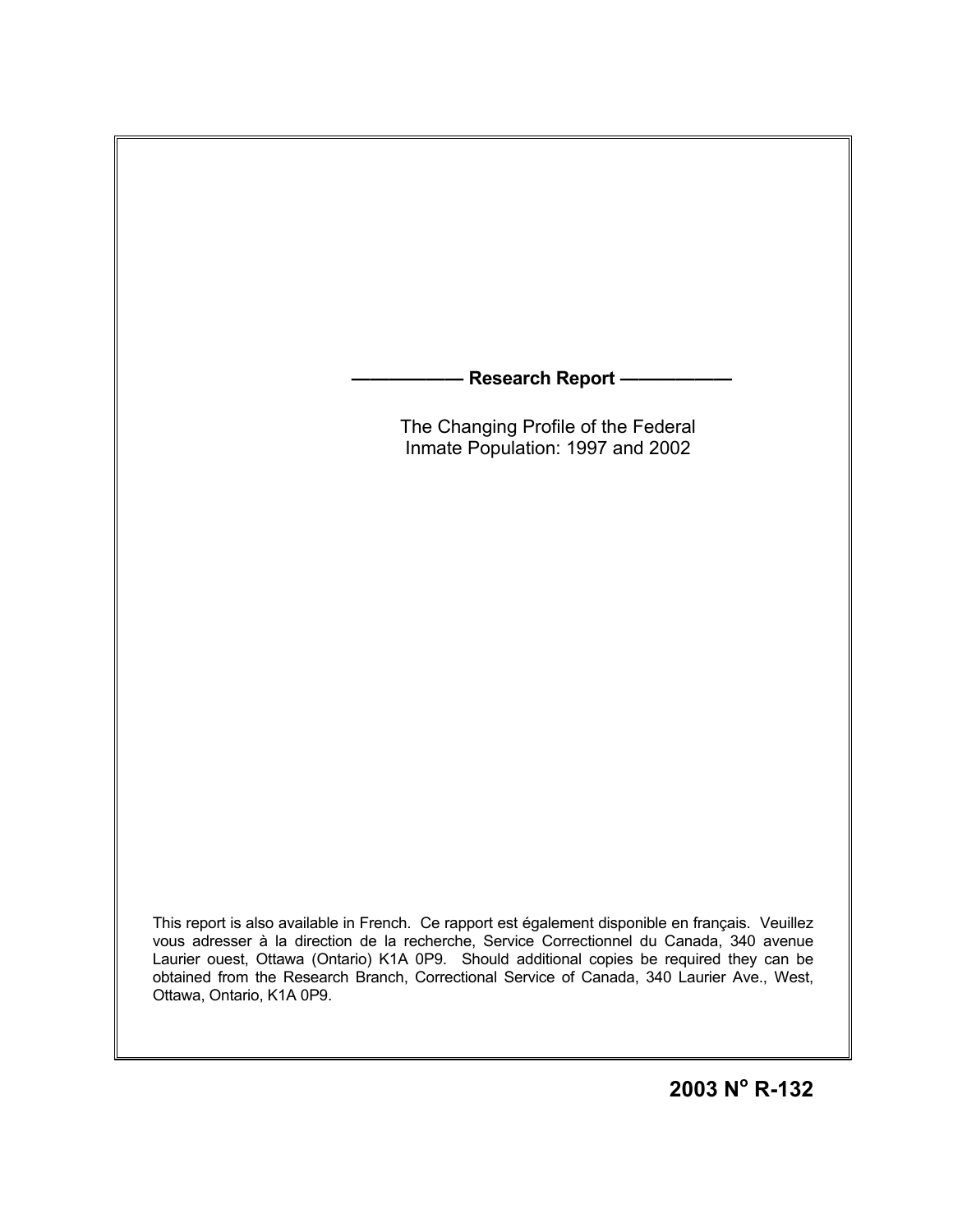

Roger Boe Mark Nafekh Ben Vuong Roberta Sinclair Colette Cousineau

Research Branch Correctional Service of Canada

**January 2003**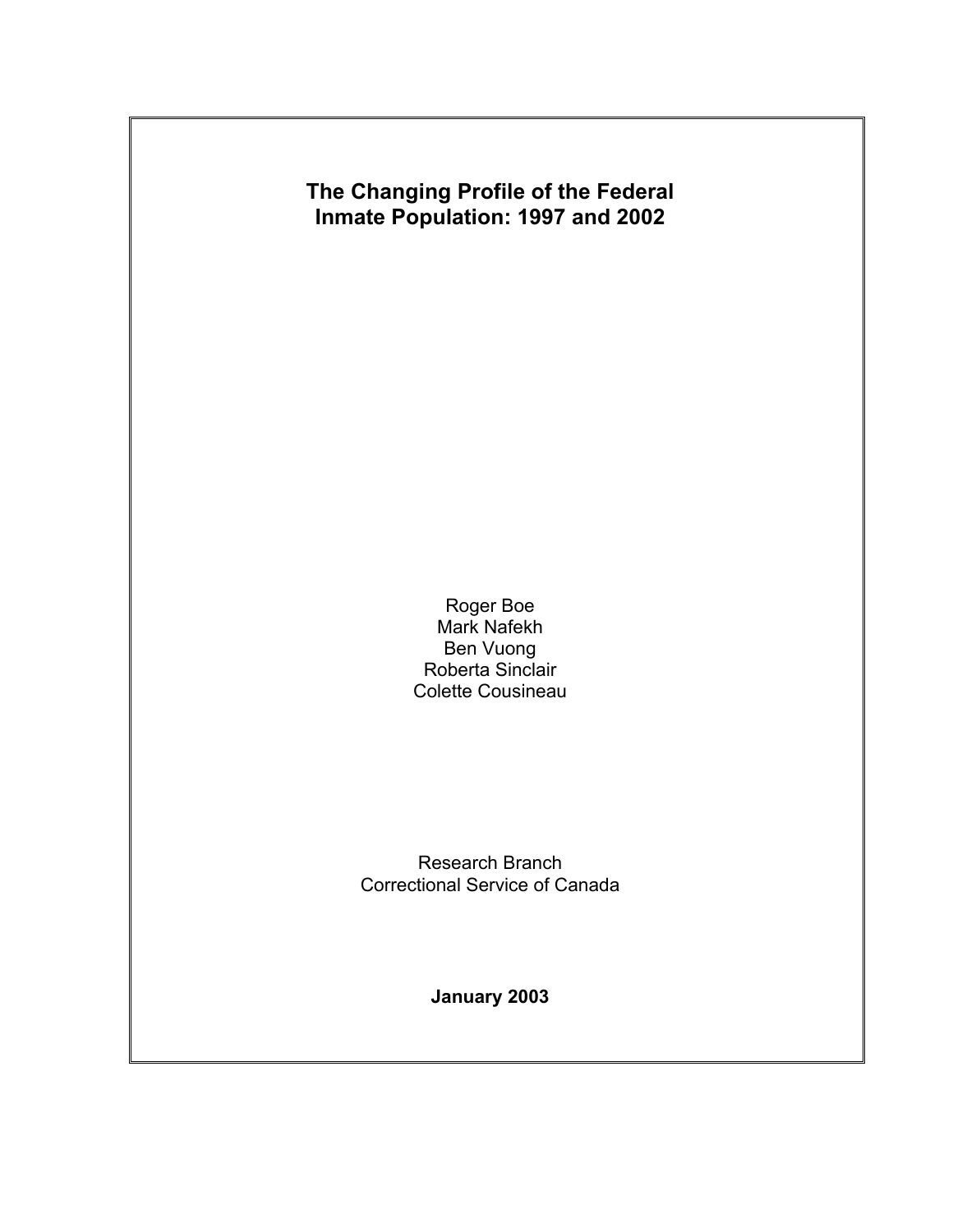# **TABLE OF CONTENTS**

| 1.                                                               |  |
|------------------------------------------------------------------|--|
| 2.                                                               |  |
| 3.                                                               |  |
| 4.                                                               |  |
| 5.                                                               |  |
| 6.                                                               |  |
| 7.                                                               |  |
| 8.                                                               |  |
| $9-a.$                                                           |  |
| Domain Rating - Dynamic Factors (Considerable Need) 21<br>$9-b.$ |  |
| 10.                                                              |  |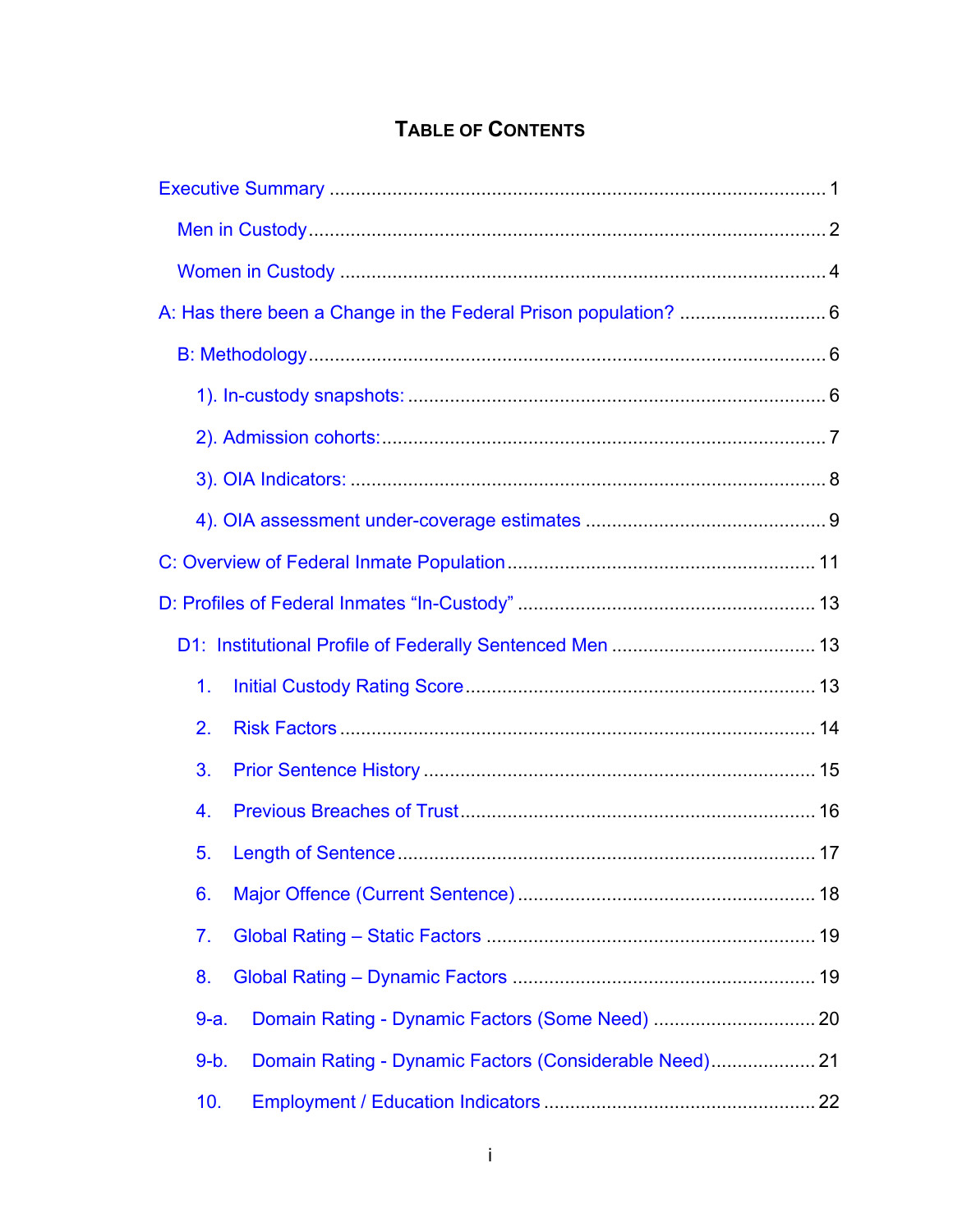| 11.            |                                                         |  |
|----------------|---------------------------------------------------------|--|
| 12.            |                                                         |  |
| 13.            |                                                         |  |
| 14.            |                                                         |  |
| 15.            |                                                         |  |
|                |                                                         |  |
|                |                                                         |  |
| 1.             |                                                         |  |
| 2.             |                                                         |  |
| 3.             |                                                         |  |
| 4.             |                                                         |  |
| 5.             |                                                         |  |
| 6.             |                                                         |  |
| 7 <sub>1</sub> |                                                         |  |
| 8.             |                                                         |  |
| $9-a.$         | Domain Ratings - Dynamic Factors (Some need) 34         |  |
| $9-b.$         | Domain Ratings - Dynamic Factors (Considerable need) 35 |  |
| 10.            |                                                         |  |
| 11.            |                                                         |  |
| 12.            |                                                         |  |
| 13.            |                                                         |  |
| 14.            |                                                         |  |
| 15.            |                                                         |  |
|                |                                                         |  |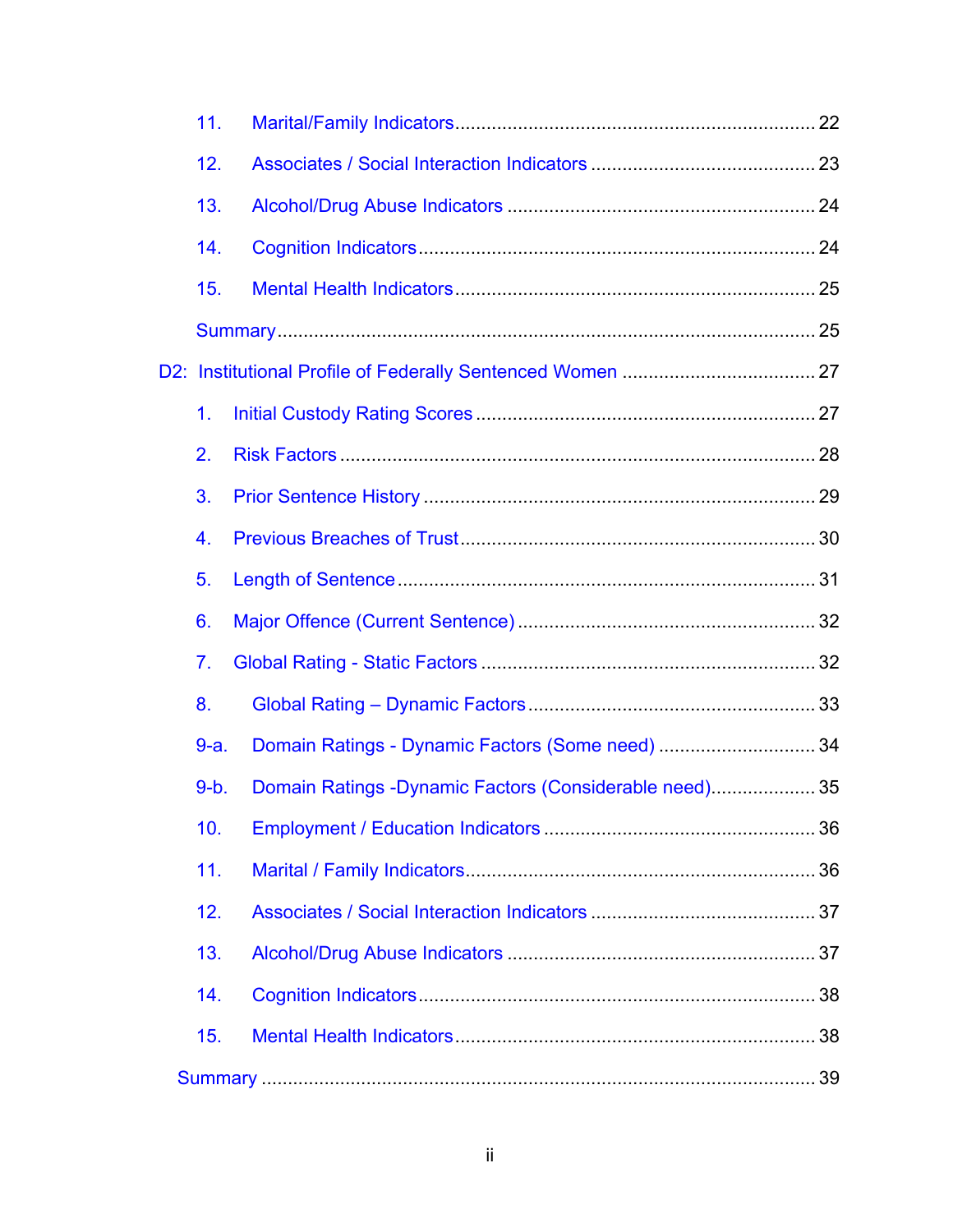| 1.               |                                                        |  |
|------------------|--------------------------------------------------------|--|
| 2.               |                                                        |  |
| 3.               |                                                        |  |
| 4.               |                                                        |  |
| 5.               |                                                        |  |
| 6.               |                                                        |  |
| 7 <sub>1</sub>   |                                                        |  |
| 8.               |                                                        |  |
| 9a.              | Domain Rating - Dynamic Factors (Some Need) 49         |  |
| 9 <sub>b</sub> . | Domain Rating - Dynamic Factors (Considerable Need) 50 |  |
| 10.              |                                                        |  |
| 11.              |                                                        |  |
| 12.              |                                                        |  |
| 13.              |                                                        |  |
| 14.              |                                                        |  |
| 15.              |                                                        |  |
|                  |                                                        |  |
|                  |                                                        |  |
| 1.               |                                                        |  |
| 2.               |                                                        |  |
| 3.               |                                                        |  |
| 4.               |                                                        |  |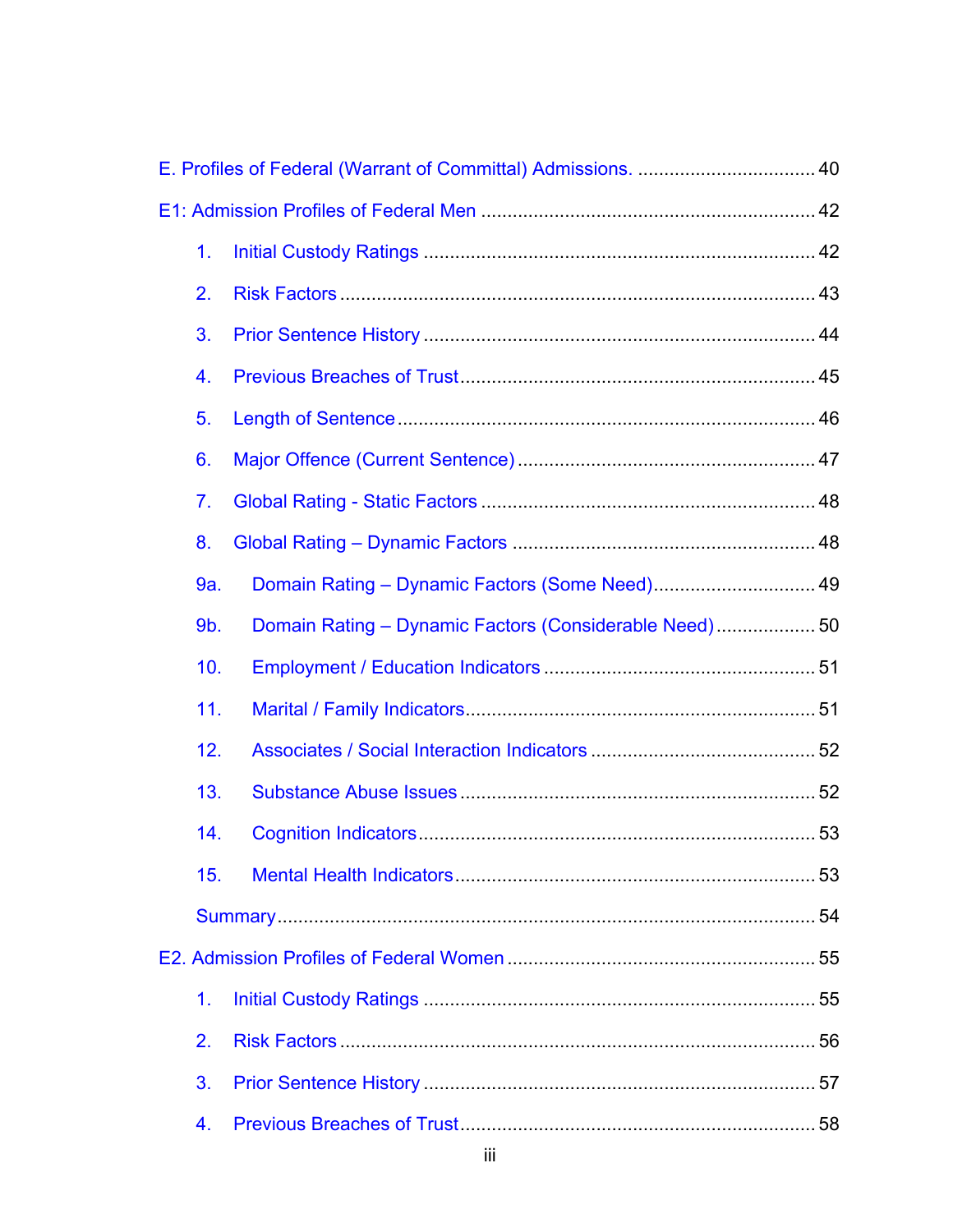| 5.  |                                                        |  |
|-----|--------------------------------------------------------|--|
| 6.  |                                                        |  |
| 7.  |                                                        |  |
| 8.  |                                                        |  |
| 9a. |                                                        |  |
| 9b. | Domain Rating - Dynamic Factors (Considerable Need) 63 |  |
| 10. |                                                        |  |
| 11. |                                                        |  |
| 12. |                                                        |  |
| 13. |                                                        |  |
| 14. |                                                        |  |
| 15. |                                                        |  |
|     |                                                        |  |
|     |                                                        |  |
|     |                                                        |  |
|     |                                                        |  |
|     |                                                        |  |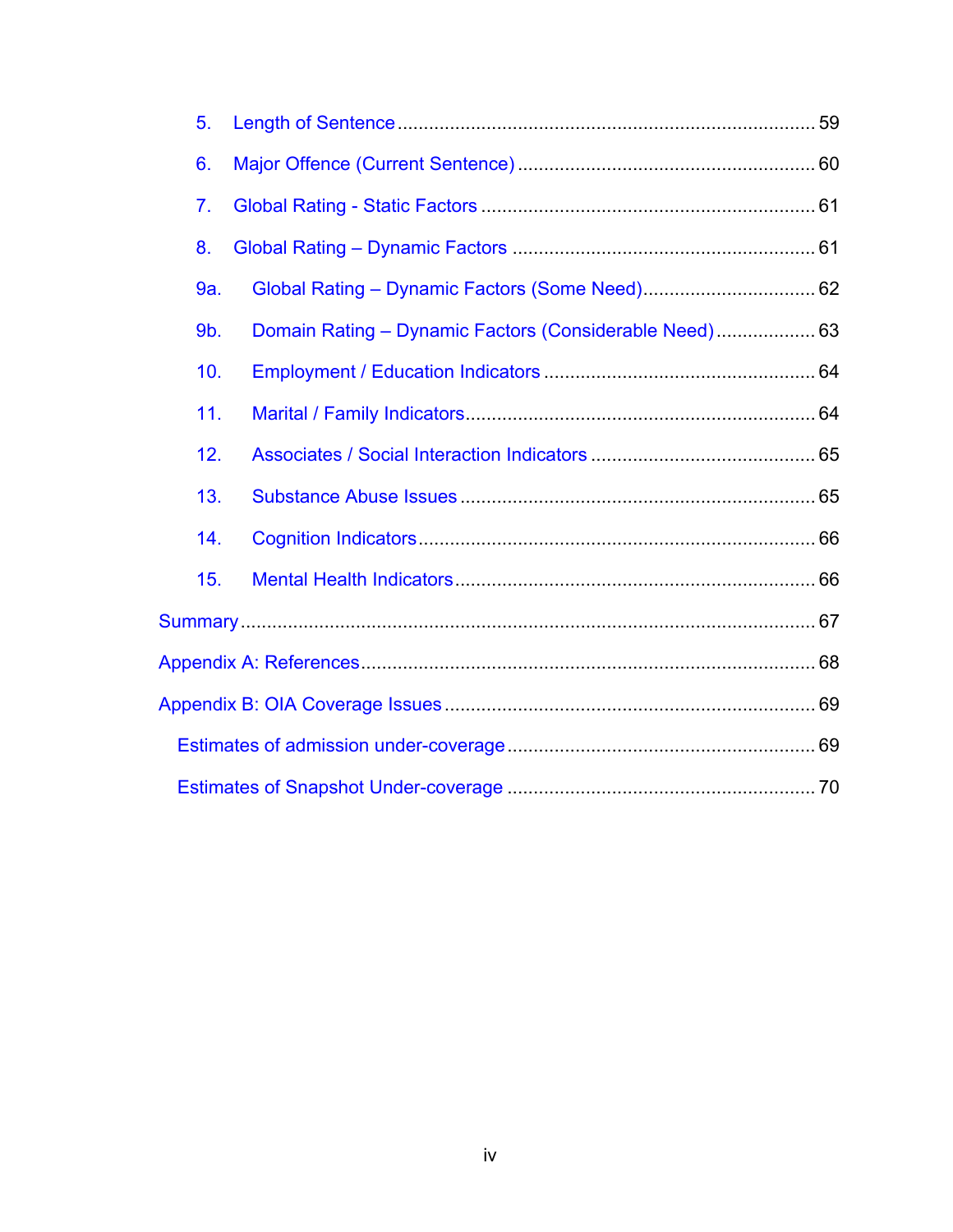## **EXECUTIVE SUMMARY**

 $\overline{a}$ 

This report compares the profile of the federal inmate population at two points in time – March 1997 and March 2002 – and addresses the general issue of whether there have been significant changes in the federal offender population over the past several years.

Profiles were developed both for in-custody snapshot populations and for admission cohorts using a standard template. A separate analysis is provided of the trends for federal women and men. The report compares sets of profiles at two different dates:

- (1) First, two federal snapshots, representing the in-custody federal population counts as of March  $31<sup>st</sup>$  1997 and 2002, and;
- (2) Second, two federal admission cohorts, representing all Warrant of Committal admissions during Fiscal Year (FY) 1996/97 and 2001/02.

The data for the study comparisons were obtained from a new **Climate Indicator and Profile (CIPS) System** that is currently being developed for the CSC, as part of the toolkit for institutional threat-risk assessment.<sup>1</sup> The profiles compared criminal history and risk/need assessment information on offenders, collected through various offender assessment processes such as the Offender Intake Assessment (OIA)<sup>2</sup>, the CRS (Custody Rating Scale)<sup>3</sup>, the SIR scale<sup>4</sup>, and other standard assessment tools. The report compares offender information (both static and dynamic factors) covering the following indicators: 1- Initial Custody Rating Score; 2-

<sup>1</sup> The Research Branch is developing CIPS following recommendation #39 "*That CSC develop a research based instrument whereby the stability and social climate of institutions can be regularly assessed".* **Report of the Task Force on Security**. The Correctional Service of Canada. 2000.

<sup>2</sup> See: "*Classification for correctional programming: The Offender Intake Assessment (OIA) process"*, by Larry Motiuk. Forum on Corrections Research, Volume 9, Number 1, January 1997 (pp. 19-22).

<sup>3</sup> See: Frederick P. Luciani, Laurence L. Motiuk and Mark Nafekh: **An Operational Review of the Custody Rating Scale: Reliability, Validity and Practical Utility**. Research Branch, The Correctional Service of Canada. Report R-47, July 1996.

<sup>4</sup> See: Mark Nafekh and Larry Motiuk: **The Statistical Information on Recidivism – Revised 1 (SIR-R1) Scale: A Psychometric Examination**. Research Branch, The Correctional Service of Canada. Report R-126, November 2002.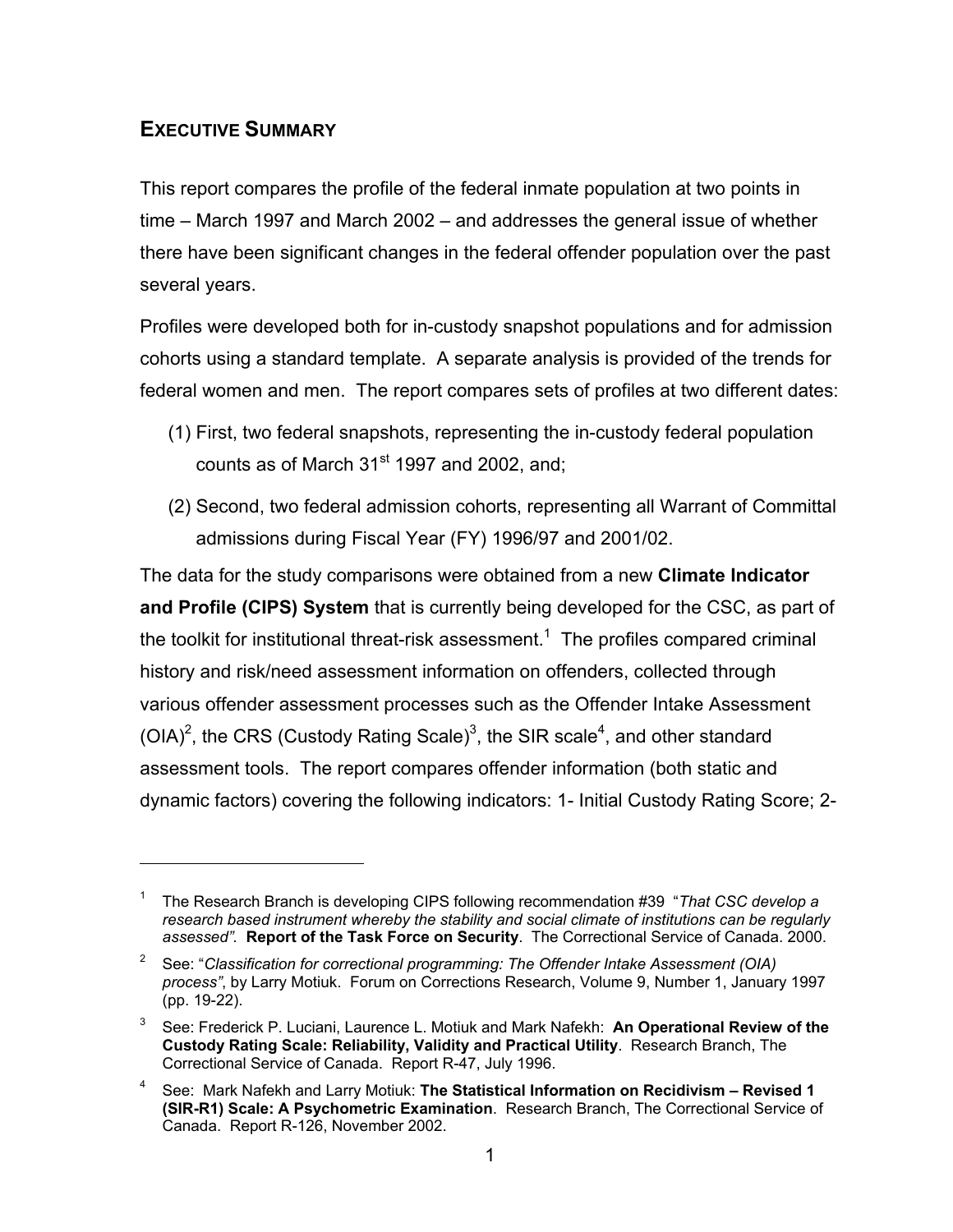Risk Factors; 3-Prior Sentence History; 4- Previous Breaches of Trust; 5- Length of Sentence; 6- Major Offence (Current Sentence); 7- Global Static Factor Assessment; 8- Global Dynamic Factor Assessment; 9- Domain Dynamic Factors ("Some" and "Considerable need"); 10- Employment/Education Indicators; 11- Marital/Family Indicators; 12- Associates; 13- Substance Abuse; 14- Cognition; 15- Mental Health.

## **Men in Custody**

The average number of men in federal custody at year-end has decreased since our base comparison year (1997). This population decrease reflects the general decline in crime rates that began in 1991. However, the composition of the federal prison population has changed in ways that may make inmates today more "correctionally challenging" for federal institutions.

We first examined the indicators of risk for increasing severity. We found that more men in the custody snapshot were designated Maximum-Security in 2002 than in 1997 — the proportion increased from 14% to 21% (which represents a 50% jump between 1997 and 2002). This increase was driven by a comparable 50% increase in the proportion of men designated as requiring Maximum-Security in the 2001-02 admission cohort (up from 7% to 14% or also a 50% gain since FY 1996-97).

The average age of men in federal custody is increasing and this is revealed in the two snapshots (the proportion Under 30 decreased from 32% to 30% between 1997 and 2002). This is partly due to an aging of the admission cohorts (admissions under age 30 also decreased, from 43% to 41%). From a risk assessment standpoint, younger men are generally at higher risk for institutional incidents and post-release re-offending.

Although the population of men, in general is getting older in federal prisons, the proportion of men Under-30 in Maximum Security institutions is generally increasing: for example, the proportion Under-30 Years in Kingston Pen increased from 29% to 32%; in Atlantic Institution from 45% to 48%; in Donnacona Institution from 41% to 42%; and in Edmonton Institution up from 49% to 51%. In Kent Institution, however,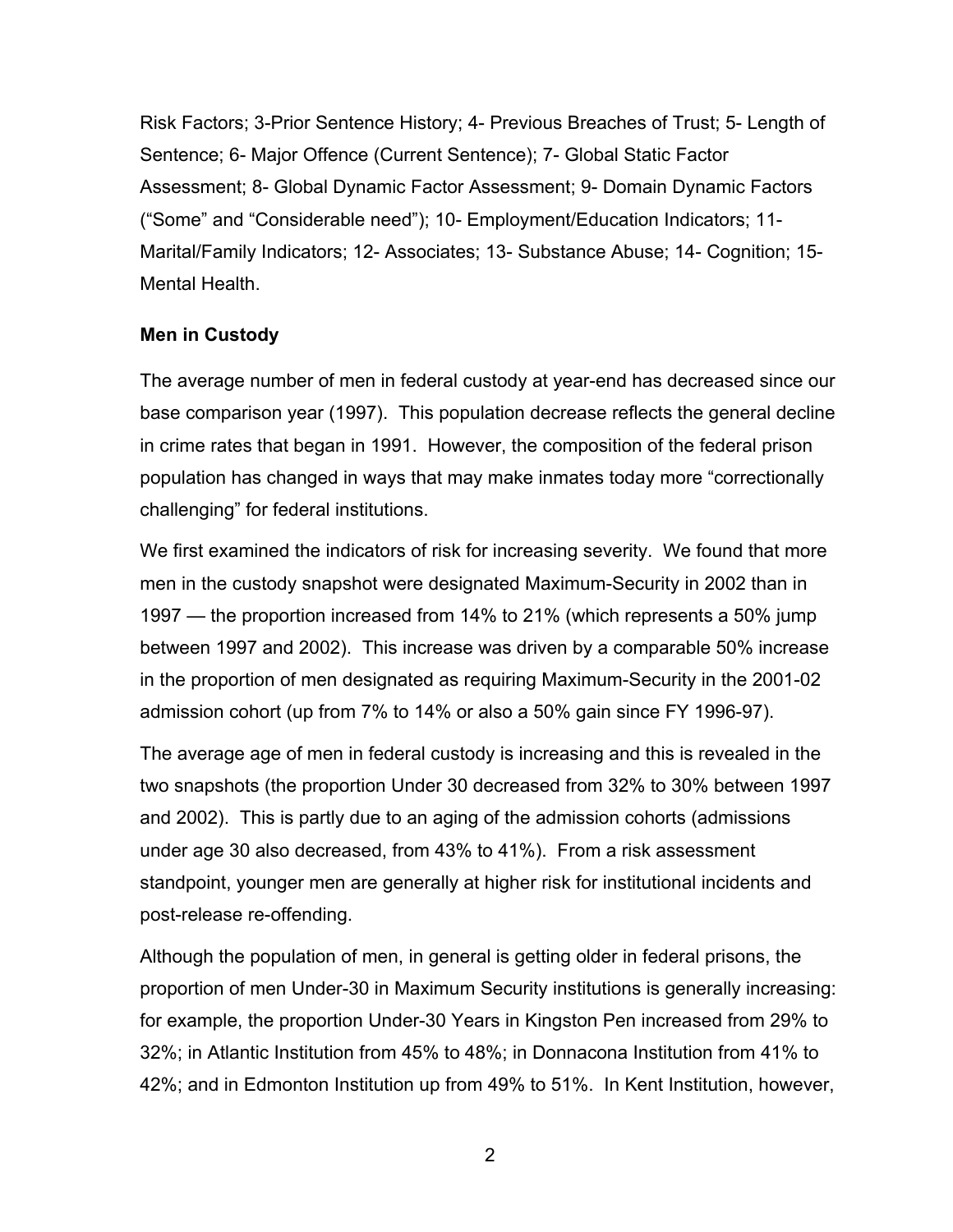the proportion decreased from 41% to 39%. The population of some (but not all) Medium-Security institutions has also been getting younger.<sup>5</sup>

There has been a substantial increase in the proportion of men rated as CRS-High Institutional Adjustment Risk (increasing from 7% to 13% - nearly a 50% increase over 1997), and CRS-High Security Risk (up from 37% to 42% - a 14% increase). Further, the number of men in prison with a gang affiliation also increased (a 17% gain in five years).

Once again, the trends found on these risk indicators in the custody snapshots are also reflected in the admission cohorts: the proportion of admissions rated CRS-High Institutional Adjustment Risk increased from 5% to 11% (a 120% gain); the proportion of admissions rated High Security Risk increased from 19% to 23% (a gain of 22%); the proportion of admissions with a Gang Affiliation increased from 11% to 14% (a gain of 27%); and finally, the proportion of men rated as "low reintegration potential" also increased from 33% to 41% (an increase of 25%).

More federal men in custody in 2002 had prior Youth and Provincial Adult records than before, and a greater proportion had previous breaches of trust, including: previous disciplinary segregation (up from 26% to 34% - a 30% gain), prior escapes (up from 23% to 28% - a 22% gain), and more prior failures on conditional release. These higher rates of failure, coming mainly from prior Youth and/or Provincial Adult convictions, can be expected to carry forward into the federal system since past behavior is generally a good predictor of future behaviour. As the proportion of federal admissions who are already recidivists from prior Youth and Provincial sentences increases, so too will the challenge of reducing federal recidivism rates.

Other indicators of higher-risk characteristics have also increased. Although the proportion of men serving a sentence for homicide in 2002 increased substantially over 1997, the average sentence was bi-modal — a greater proportion of men were either serving shorter sentences than previously, or they were serving a life or

<sup>5</sup> The Under-30 population in Drumheller Institution, for example, increased from 40% to 43% from 1997 to 2002, which may be a contributing factor in some of security issues such as institutional incidents.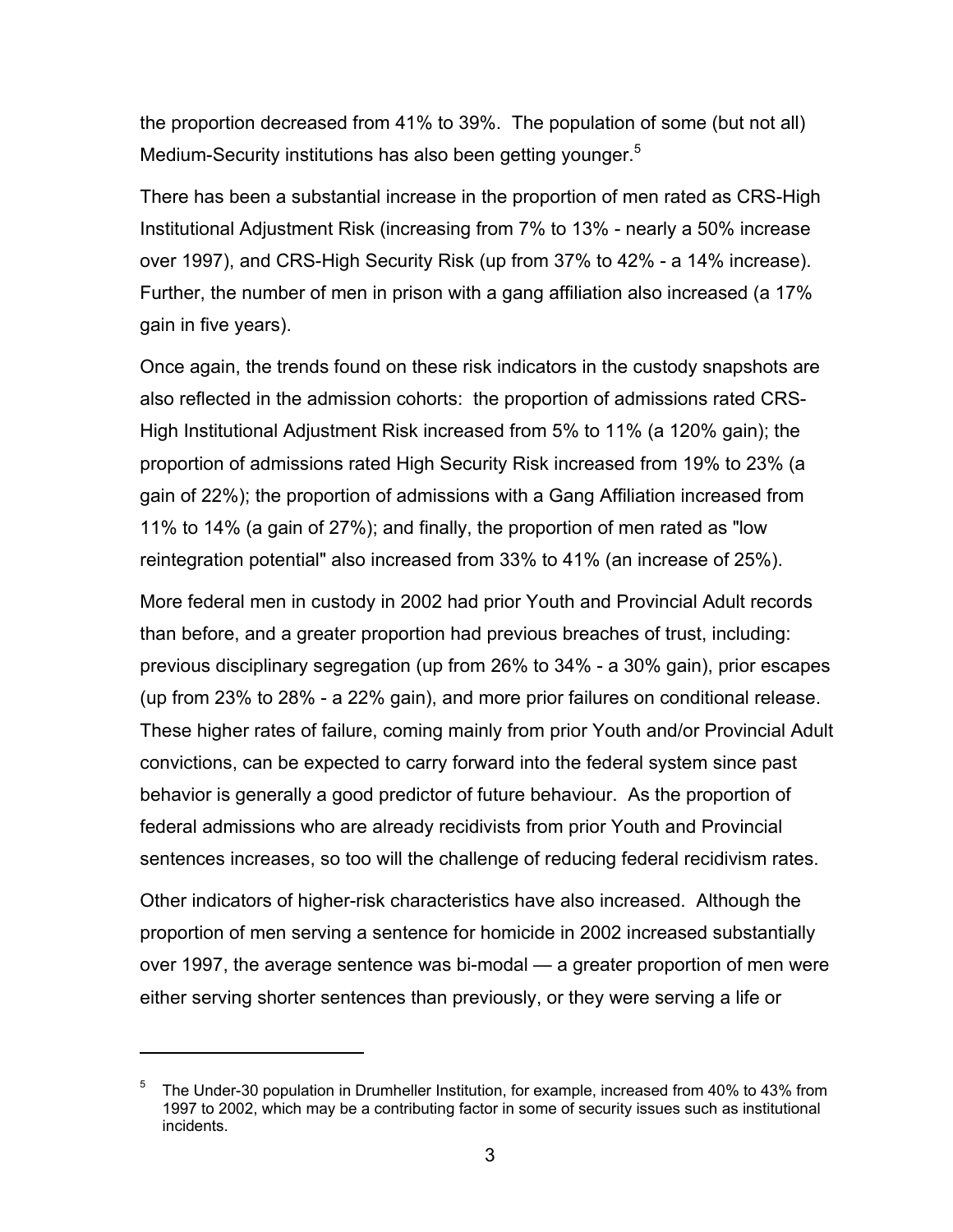indeterminate sentence. The proportion of men with identified needs on the dynamic factor assessment ratings was generally lower. However, a larger proportion had "considerable need" for improvement in the area of personal/emotional orientation. The proportion of men identified with problems in the five key areas of employment and education, marital and family functioning, criminal associates, substance abuse, cognitive skills or mental health has also increased since 1997.

In summary, the evidence reviewed here does support the contention that there has been a general "hardening" of the population of men in federal prisons since 1997.

#### **Women in Custody**

The average number of women in-custody on any given day has increased significantly since our base year of 1997. The population has not only been growing, which poses challenges in its own right, but the composition has also changed in ways that may pose greater challenges for correctional managers and staff.

More custodial women have had a Maximum or Minimum Security rating at intake, while a smaller proportion have a Medium rating. Moreover, the proportion of women rated CRS-High Institutional Adjustment at intake has increased from 6 to 9% (a gain of 50%). There has also been an increase in gang affiliation among women prisoners.

Federal women in 2002 also tended to have had greater prior contact with the Youth and Provincial Adult correctional systems than before, and a greater proportion had previous breaches of trust, especially disciplinary segregations and more failures on conditional release.

In general the women were serving shorter sentences, while the proportion with robbery or drug convictions was greater than previously.

Overall Dynamic Factor domain ratings were generally down but at the same time a larger proportion had "considerable need" for improvement in two areas -- substance abuse and personal/emotional issues. There was also an increase in the proportion of women with an identified problem in one or more of the five specific indicator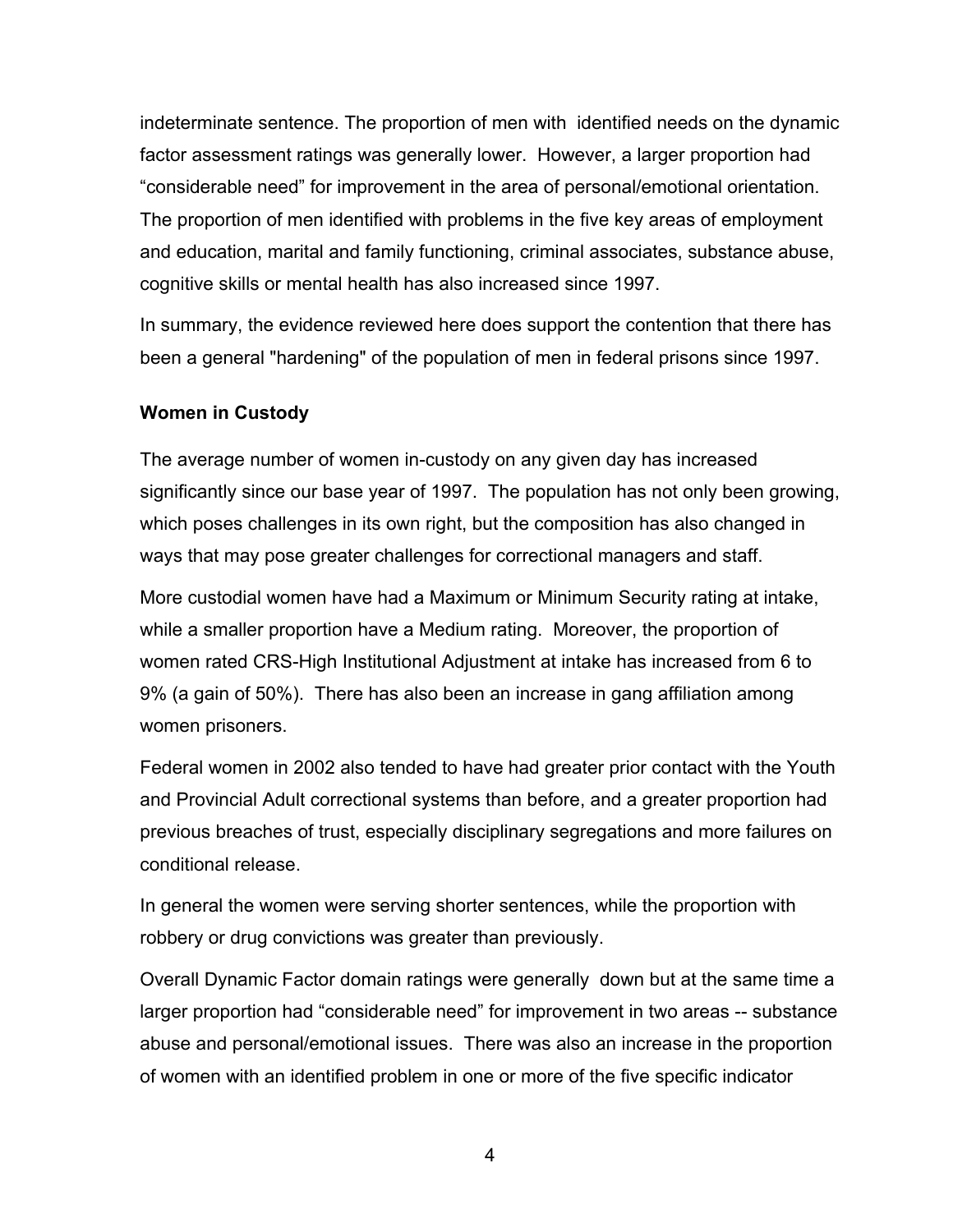areas (of employment and education, marital, associates, substance abuse, cognitive and mental health issues).

The examination of admission cohorts was found to generally reflect and reinforce the trends and patterns found for the custody snapshots.

In summary, the widespread belief amongst operational managers and staff that there has been a "hardening" of the federal offender population is supported by the changes in the risk and needs profiles we have identified in this report.

Standard offender assessments are indicating a general increase in criminal history and associated static (risk) factor indicators. This was true, both for men and women, both between the two snapshot profiles as well as the two admission cohorts.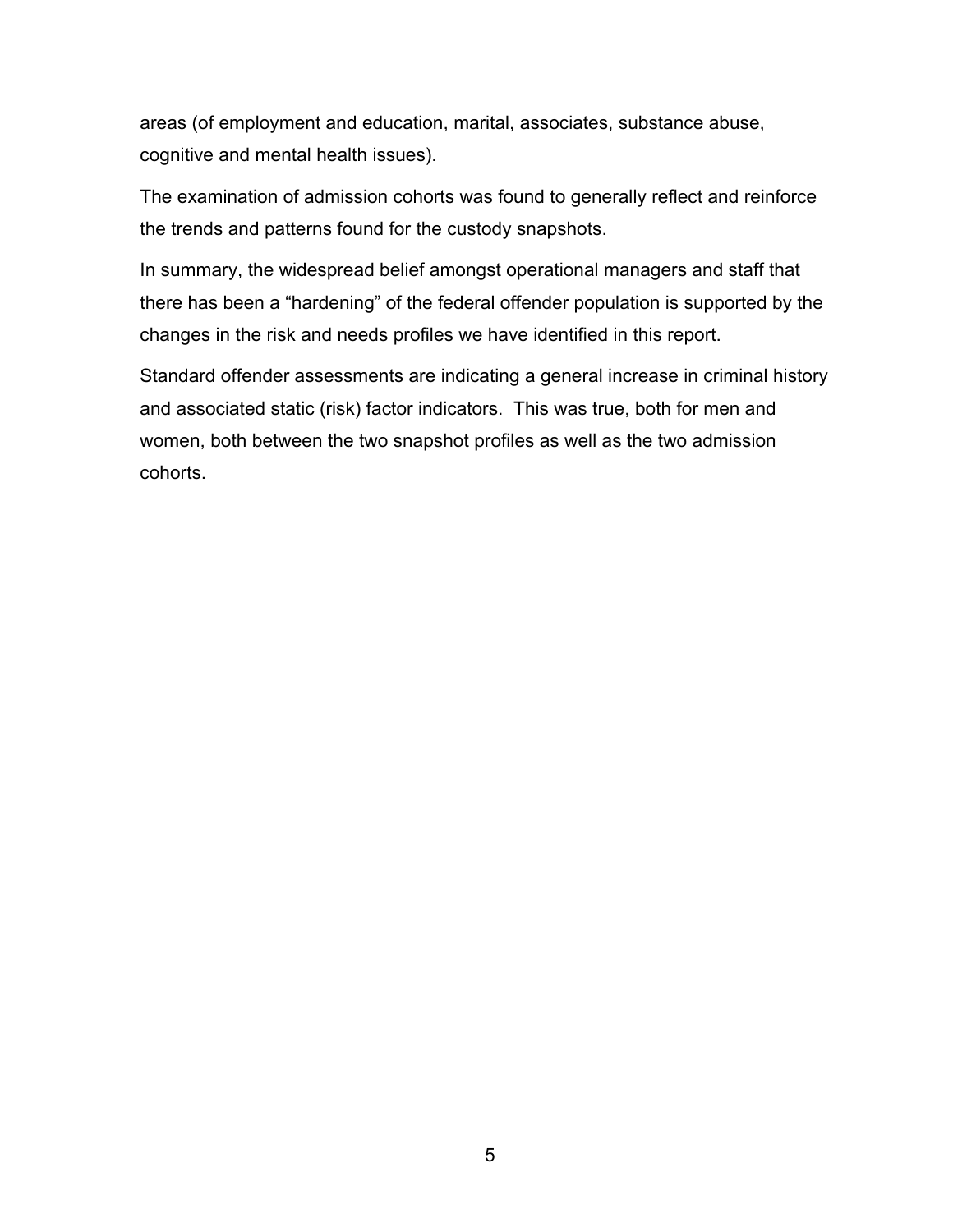# **A: HAS THERE BEEN A CHANGE IN THE FEDERAL PRISON POPULATION?**

This report addresses whether there has been a change of the federal offender population over the past five years. To address this issue, we have developed profiles of both the admission and the in-custody populations, from admission records and inmate snapshots at two suitable intervals.

## **B: Methodology**

The study reports on the profiles of two types of federal populations, each compared against each other at two standard points in time:

- (1) Federal inmate in-custody snapshots are compared for March 31 1997 and 2002, and
- (2) Warrant of committal admission cohorts are compared for FY 1996/97 and 2001/02.

## *1). In-custody snapshots:*

 $\overline{a}$ 

The snapshots are used to compare the composition of the federal inmate populations on March 31<sup>st</sup> 1997 with those on March 31<sup>st</sup> 2002<sup>6</sup>, while admissions are examined comparing Fiscal Year 1996/97 and 2001/02 cohorts. The first set of comparisons represents changes to the prison stocks, while the latter represent trends in prison flows. Generally, flow characteristics change faster than stock populations, but persistent changes in flows are almost always indicative of the direction the stock characteristics are heading.

March 31, 1997 was chosen as the base for comparing the two prison snapshots. This choice is based on several considerations: first, 1997 represents a reasonable period (5-years counting back from 2002) over which to adequately gauge longerterm trends. Second, the year 1997 represents a turning point in Correctional Service of Canada's (CSC) inmate and admission population growth trajectory.

March 31 $\mathrm{st}$  is the official end of the fiscal year. Data from the Offender Management System (OMS) is downloaded weekly throughout the year and therefore the data extracted nearest to the year-end date becomes the official year-end statistic.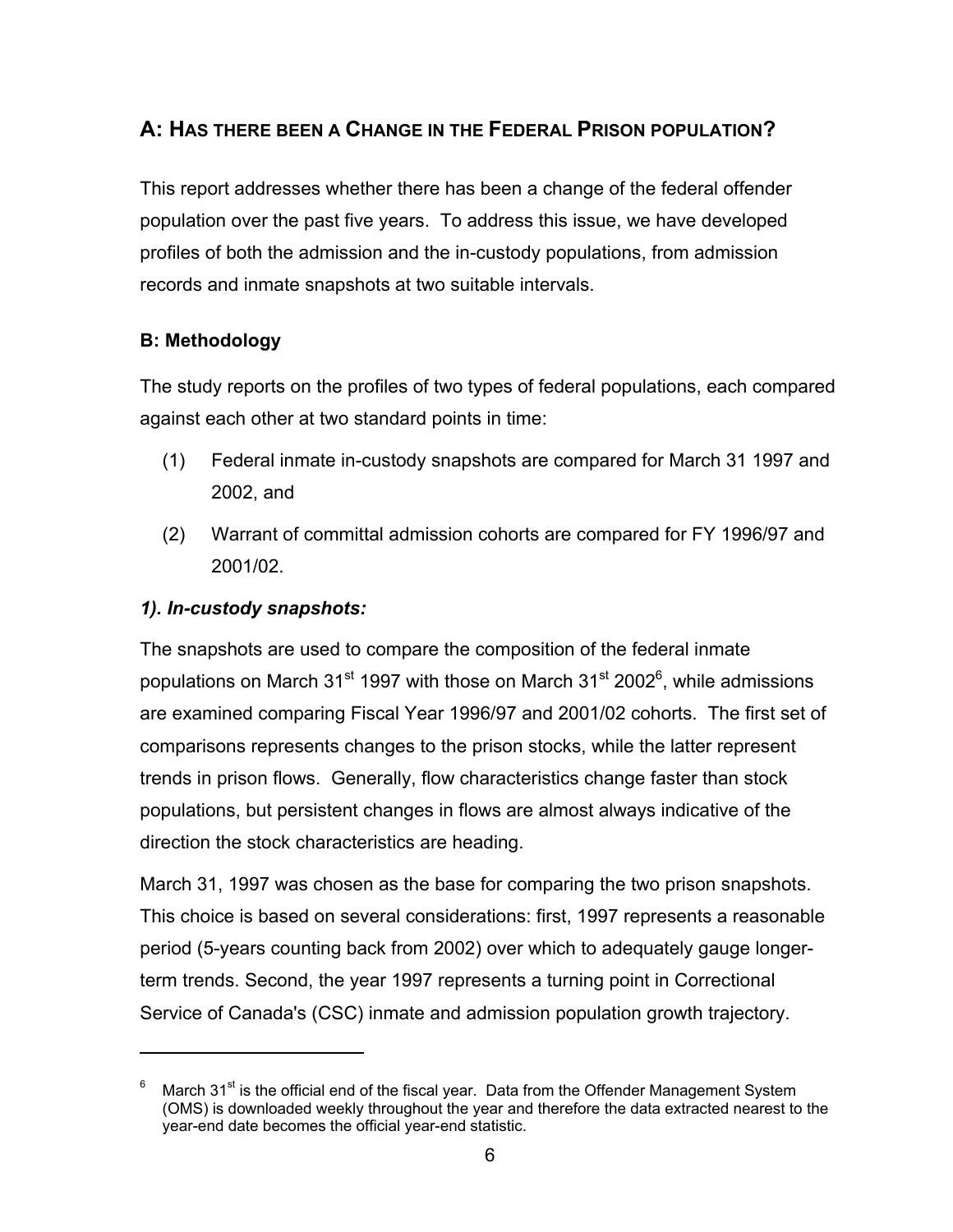Prison and admission counts had reached their maximum size by 1997, after a period of rapid growth from 1990. Since about 1997, the federal population has been experiencing a gradual but significant decrease in size. It is important to know whether the decrease in population size has also been accompanied by a decrease in the average level of federal offender risk and needs.

Finally, there is one other technical considerations: it would be difficult to analyze a prison snapshot of inmates prior to March 1997, as the proportion of offenders without an OIA assessment increases rapidly in earlier years. For federal offenders with a determinate sentence, the average sentence length is about 4 years. $\prime$ Because the Offender Intake Assessment (OIA) process was first implemented in November 1994, offenders admitted before November 1994 will not have OIA assessments. Only a very small proportion of the offenders in-custody on March 31<sup>st</sup> 1995 would have been admitted and assessed after November 1994, but of course the proportion with an OIA assessment increases quite rapidly, and after four years, most offenders in custody will have had an OIA assessment. Moreover, in 1996, the Service conducted a "backfill" to assign OIA indicators to the custodial population admitted prior to OIA implementation. Thus, by March 1997, about twothirds of the in-custody population had either a current admission date after November 1994 and therefore have either an OIA indicator-level assessment or have a domain-level assessment from the 1996 backfill operation.

#### *2). Admission cohorts:*

1

To examine changes in the federal admission population, we selected admission cohorts of all federal Warrant of Committal admissions for fiscal years (FY) 1996/97 and 2001/02. The admission cohorts provide greater insight into the flow of offenders into the stock population each year from Canadian courts. In general, the proportion of inmates with shorter sentences is greater amongst admission cohorts than in the in-custody snapshots, where the turnover of inmates with longer

<sup>7</sup> A discussion of the Average Sentence Length can be found in Section B4: **The Safe Return of Offenders to the Community --Statistical Overview, April 2002**. By Larry Motiuk, Roger Boe and Mark Nafekh. The Research Branch, Correctional Service Canada.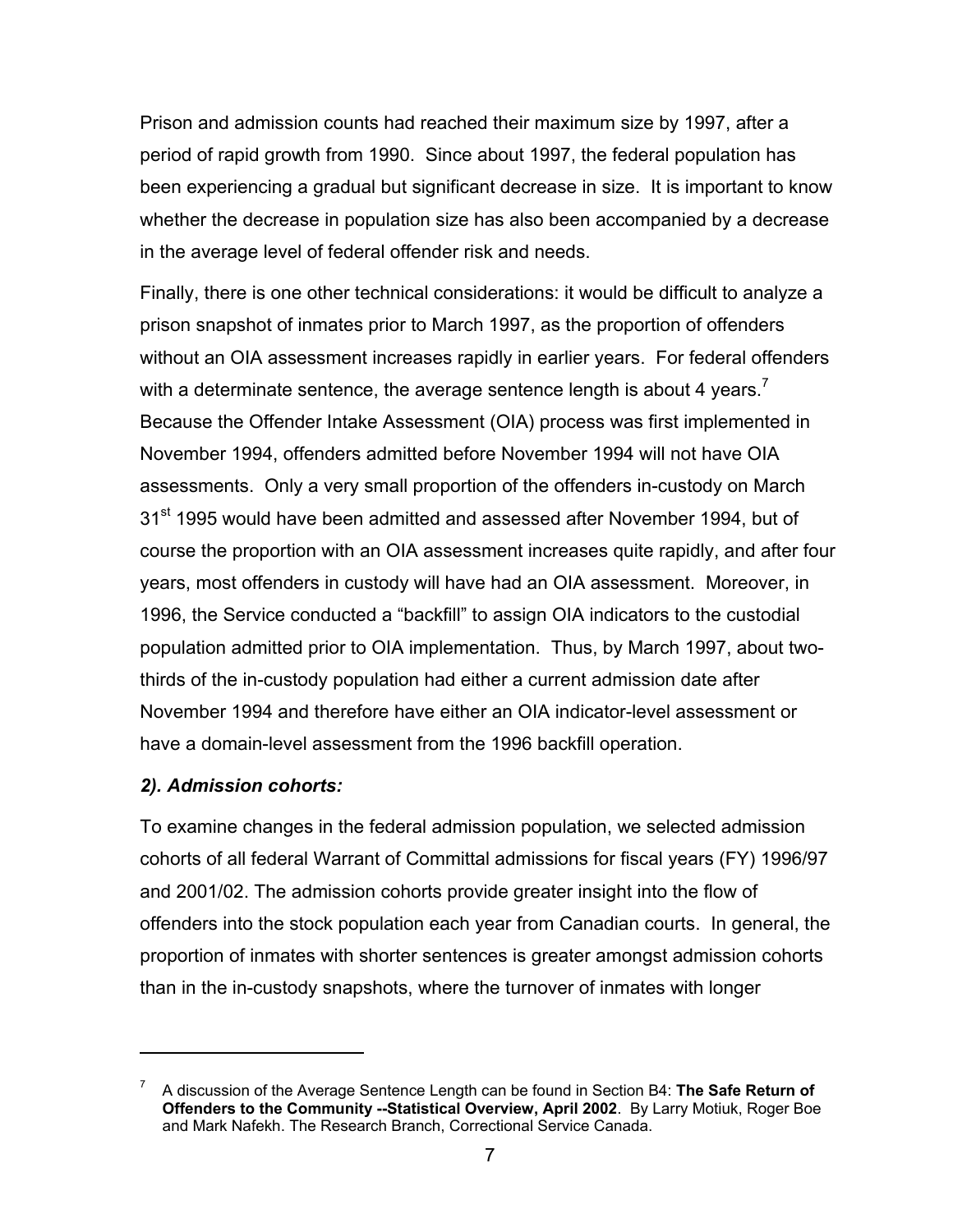sentences is much slower (thus they tend to cumulate in the stock population whereas the turnover for short-sentenced inmates is fairly rapid). $8$ 

### *3). OIA Indicators:*

 $\overline{a}$ 

As noted, the profiles compare information on each offender, collected through the various assessment processes that comprise the Offender Intake Assessment (OIA) including assessment tools such as: 1) the Custody Rating Scale (CRS) and; 2) the Statistical Information on Recidivism - Revised 1 (SIR-R1) scale. The CSC initiates a standard OIA assessment process for each new offender at the beginning of every federal sentence, with universal assessment information being acquired and logged into OMS (the Offender Management System).

Each federal inmate is assessed at intake to determine the risks s/he poses to the public, to the security of the institution, to staff or other inmates, and to themselves. As well, new admissions undergo a battery of assessments along standard needs domains (dynamic factors) which research has shown have criminogenic potency. These latter items especially, are used to develop a correctional plan that may include correctional treatment programs to enhance the likelihood of the offender being successfully returned to the community when his/her sentence has expired or they are granted a conditional community release.

These dynamic factors include assessments of criminogenic behavior likely attributable to problems related to education and employment, marital/family issues, associates, substance abuse, community functioning, personal/emotional issues and attitude (these seven areas constitute the criminogenic needs "domains"). Within each of these domains are a battery of standard checklist indicators that collectively provide a gauge of the specific problems and issues that the offender might have.

<sup>8</sup> For example, there are currently about 800 inmates in-custody serving a life sentence for firstdegree murder although there are only about 30 offenders admitted every year with a sentence for first-degree murder. This is because the sentence for first-degree murder is life imprisonment, and parole eligibility is set no earlier than 25-years (inmates can petition the court for a reduction in their parole eligibility date, after having served fifteen years). The majority of inmates admitted with a first-degree murder conviction since 1976 -- when Capital punishment was officially abolished and the new murder legislation enacted -- are still in federal custody today. See; Mark Nafekh and Jillian Flight: **A review and Estimate of Time Spent in Prison by Offenders Sentenced for Murder**. Research Branch, Correctional Service of Canada. B-27 November 2002.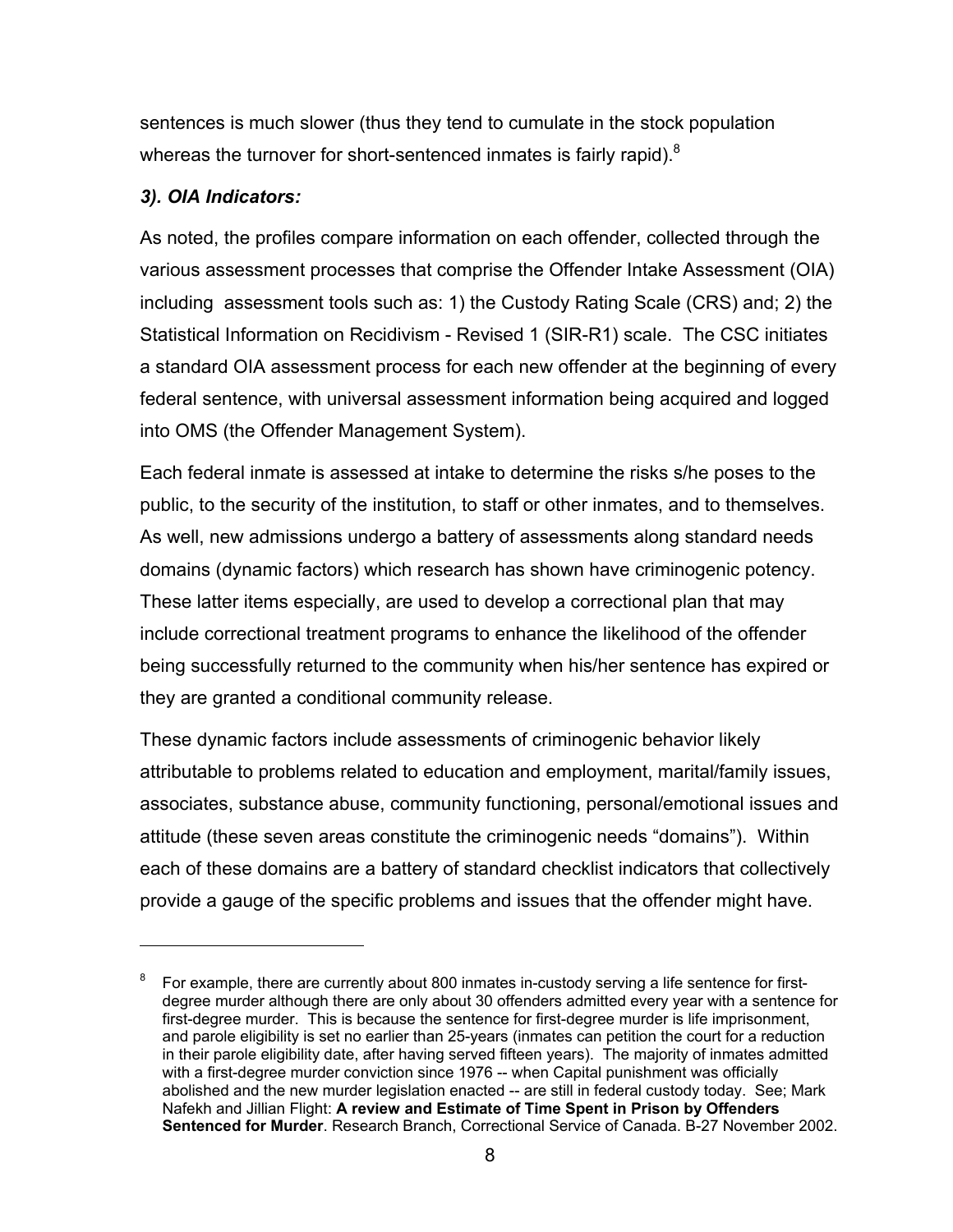Based on this information, a correctional plan is developed with each offender to identify treatment or programs that might assist in addressing these issues.

For the purpose of this profile, we report separately on the proportion of offenders for whom the OIA dynamic factor assessment indicated a "considerable need for improvement" on an item (i.e., indicating the possible need for an intensive or moderate level of programming) and in an additional table for those where "some need for improvement" is indicated (i.e., suggesting the potential need for lowerintensity programs).

The following offender assessment information (covering both OIA static and dynamic factors as well as standard pre-OIA assessment indicators) has been used to construct the inmate profiles:

| 1. Initial Custody Rating Score     | 9a. Domain Rating - Dynamic Factors (Some<br>Need)         |
|-------------------------------------|------------------------------------------------------------|
| 2. Risk Factors                     | 9b. Domain Rating - Dynamic Factors<br>(Considerable Need) |
| 3. Prior Sentence History           | 10. Employment / Education Indicators                      |
| 4. Previous Breaches of Trust       | 11. Marital / Family Indicators                            |
| 5. Length of Sentence               | 12. Associates Indicator                                   |
| 6. Major Offence (Current Sentence) | 13. Alcohol / Drug Abuse Indicators                        |
| 7. Global Rating - Static Factors   | 14. Cognition Indicators                                   |
| 8. Global Rating - Dynamic Factors  | 15. Mental Health Indicators                               |

**Table 1: List of Standard Assessment Characteristics**

Note that the "Risk Factors" included in number 2 above are selections from some of the indicators that were tested in a multivariate statistical model developed by the Research Branch to predict major incidents in Maximum-security institutions, and which have proven most potent for that purpose.

## *4). OIA assessment under-coverage estimates*

Complete OIA assessments, especially at the indicator level, are not always available for federal offenders. For offenders in the admitting cohorts since November 1994, coverage for OIA indicators is more than 95% and generally approaches 99%, as we get closer to today's date.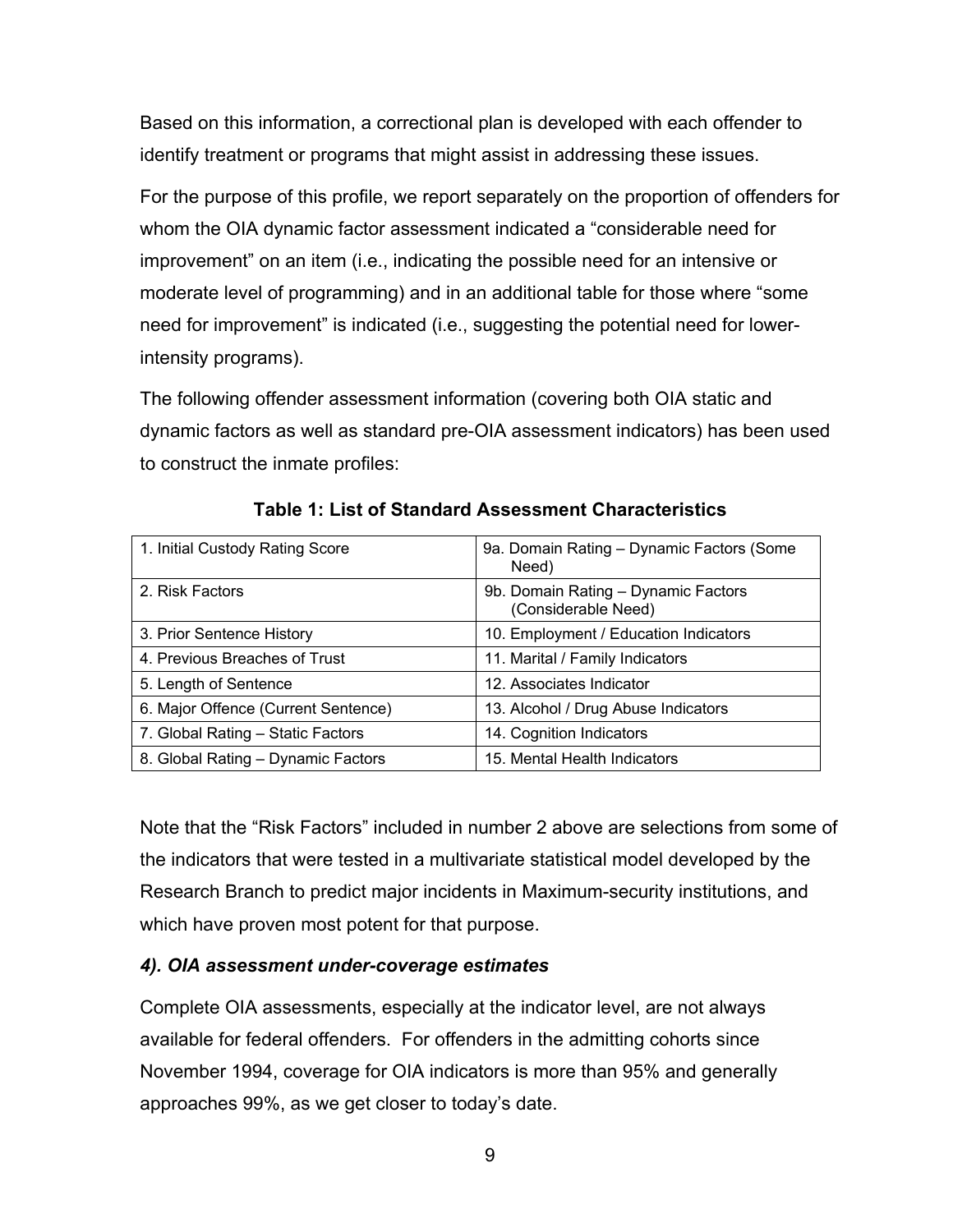For institutional snapshots, the proportion of historical cases with a missing OIA indicator-level assessment score in 1997 represents 40% of the March-31<sup>st</sup> snapshot.<sup>9</sup> This reflects the fact that a significant proportion of inmates in the March 1997 snapshot had been admitted prior to OIA implementation (November 1994) and had therefore never received an OIA intake assessment. There are also some 19% of offenders who are missing OIA indicator-level assessments for the 2002, because by then there were far fewer inmates in-custody who had originally been admitted before November 1994. Under-coverage issues are discussed more fully in Appendix B.

 $\overline{a}$ 

 $9\degree$  Note: Although the OIA risk/needs indicator-level scores will be missing, these offenders may have OIA domain-level assessments and scores for other standard tools (i.e., CRS and SIR), whose implementation pre-dates OIA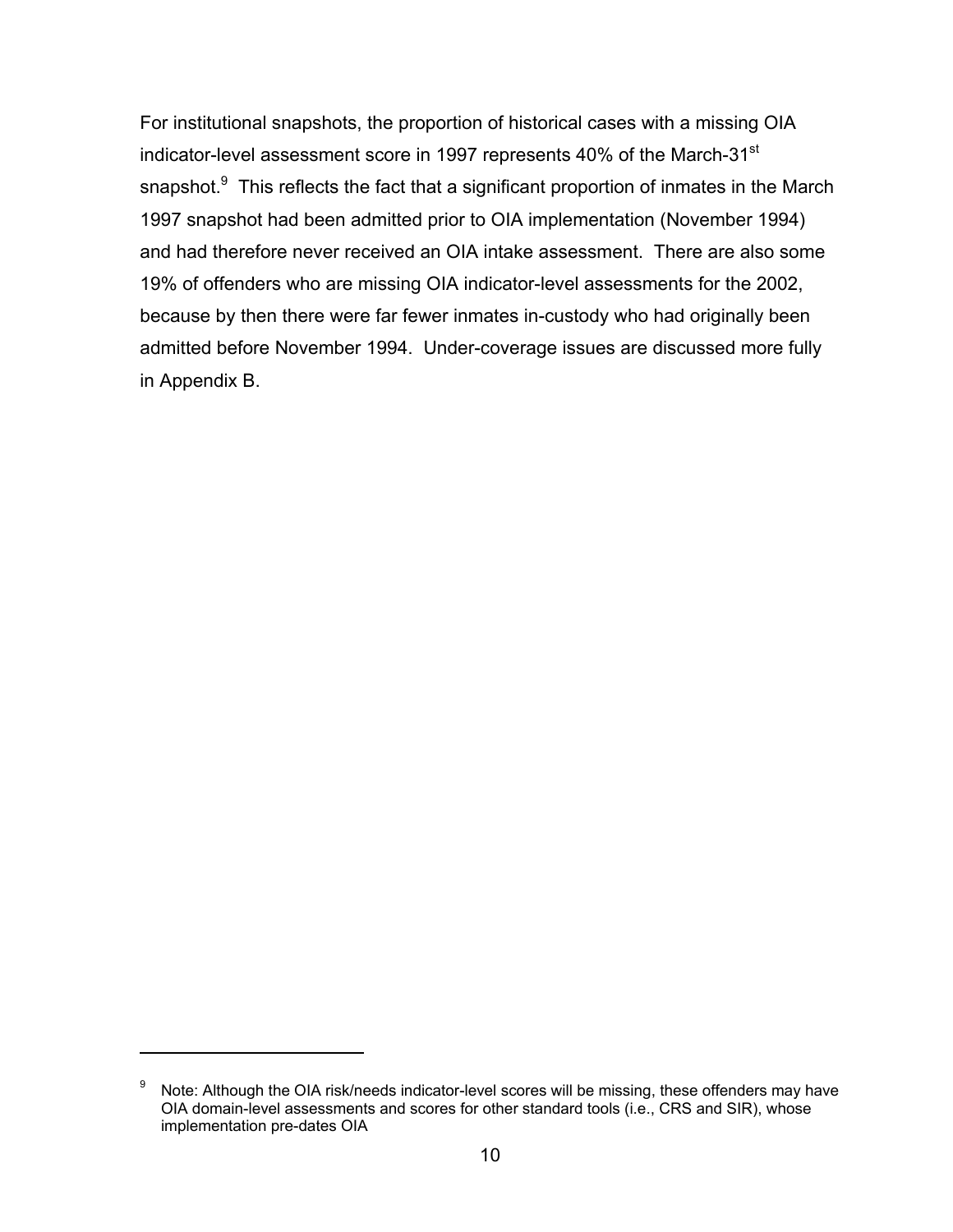# **C: OVERVIEW OF FEDERAL INMATE POPULATION**

Correctional Service of Canada (CSC) operates 52 federal facilities or penitentiaries consisting of four different security levels across Canada. A further 17 Community Correctional Centres are also operated by the CSC, but these are administered by community corrections and are covered in separate profiles that are being developed for the community supervision population.

**Table 2: Federal Correctional Facilities by Security Level.**

| Minimum Security                                                                                  | Medium Security | Maximum Security | Multi-Level Security |  |  |  |
|---------------------------------------------------------------------------------------------------|-----------------|------------------|----------------------|--|--|--|
| ם:ו                                                                                               |                 |                  |                      |  |  |  |
| Source: Adult Correctional Services in Canada, 1999-2000 (Canadian Centre for Justice Statistics) |                 |                  |                      |  |  |  |

Of these 52 federal facilities, five are regional Federal Women's Institutions, one is a women's healing lodge, and the remainder are facilities for men. At the time of the two snapshots, federal women offenders in British Columbia were accommodated in a Provincial women's institution (Burnaby Correctional Centre for Women) under an Exchange of Services Agreement with the Provincial authority. The federal women's institutions are classified as multi-level, as are several regional facilities for offenders with psychiatric needs.

Currently, a small number of federal women offenders classified as maximumsecurity are housed separately within the existing facilities designated primarily for men. The Service is presently adding capacity to its federally sentenced women's facilities to accommodate maximum-security federal women.

Among federal men's institutions, three broad security levels are identified: minimum, medium, and maximum. Within the three broad security levels, the Service also operates specialized regional facilities for offenders with psychiatric needs and a Special Handling Unit (SHU) to manage offenders who must be segregated from the general inmate populations. The security level of federal correctional facilities is shown in Table 3.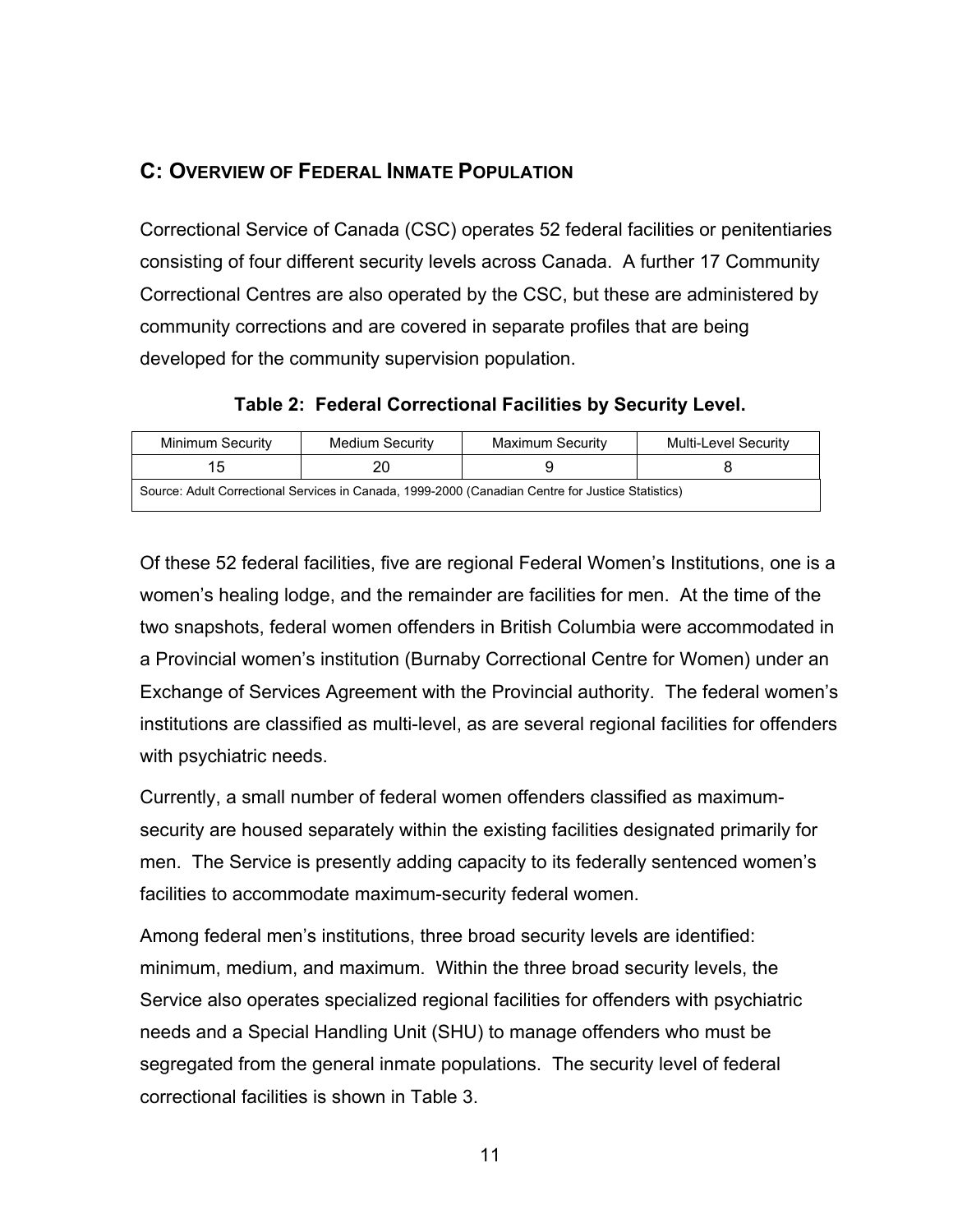The total number of federal inmates in-custody on March 31<sup>st</sup> 2002 was significantly lower than the comparable number in 1997. Therefore it is more appropriate to compare the proportional distributions (which are shown along with the aggregate numbers) of the earlier and current periods.

The population of federal **men** shown as in-custody in OMS has decreased from 1997 to 2002 which is in contrast with the increase shown for **women** in federal custody during the same period.

|             | <b>April 2002 Snapshot</b> |       |        | <b>April 1997 Snapshot</b> |
|-------------|----------------------------|-------|--------|----------------------------|
| Men total   | 12,285                     | 97.2% | 13.819 | 97.7%                      |
| Women total | 351                        | 2.8%  | 331    | 2.3%                       |
| Total       | 12,636                     | 100%  | 14.150 | 100%                       |

**Table 3: Size and Composition of the Snapshot Population**

Source: Weekly Population records extracted from OMS.

- The daily count of federal men decreased by approximately 1,534 inmates (13,819 to 12,285) reflecting an 11% overall decrease from the count of males in March 1997.
- The daily count of federal women increased during the period from 331 to 351 inmates (a gain of 20 inmates or approximately +6% over the period).

*The number — hence the percentage — being reported for each profile table (below) is representative only of those cases with a valid assessment on that indicator, thus not the total population in that group. It may be misleading to interpret the numerical changes between the two snapshots as an indication of the actual increase or decrease in the number of offenders with that characteristic.*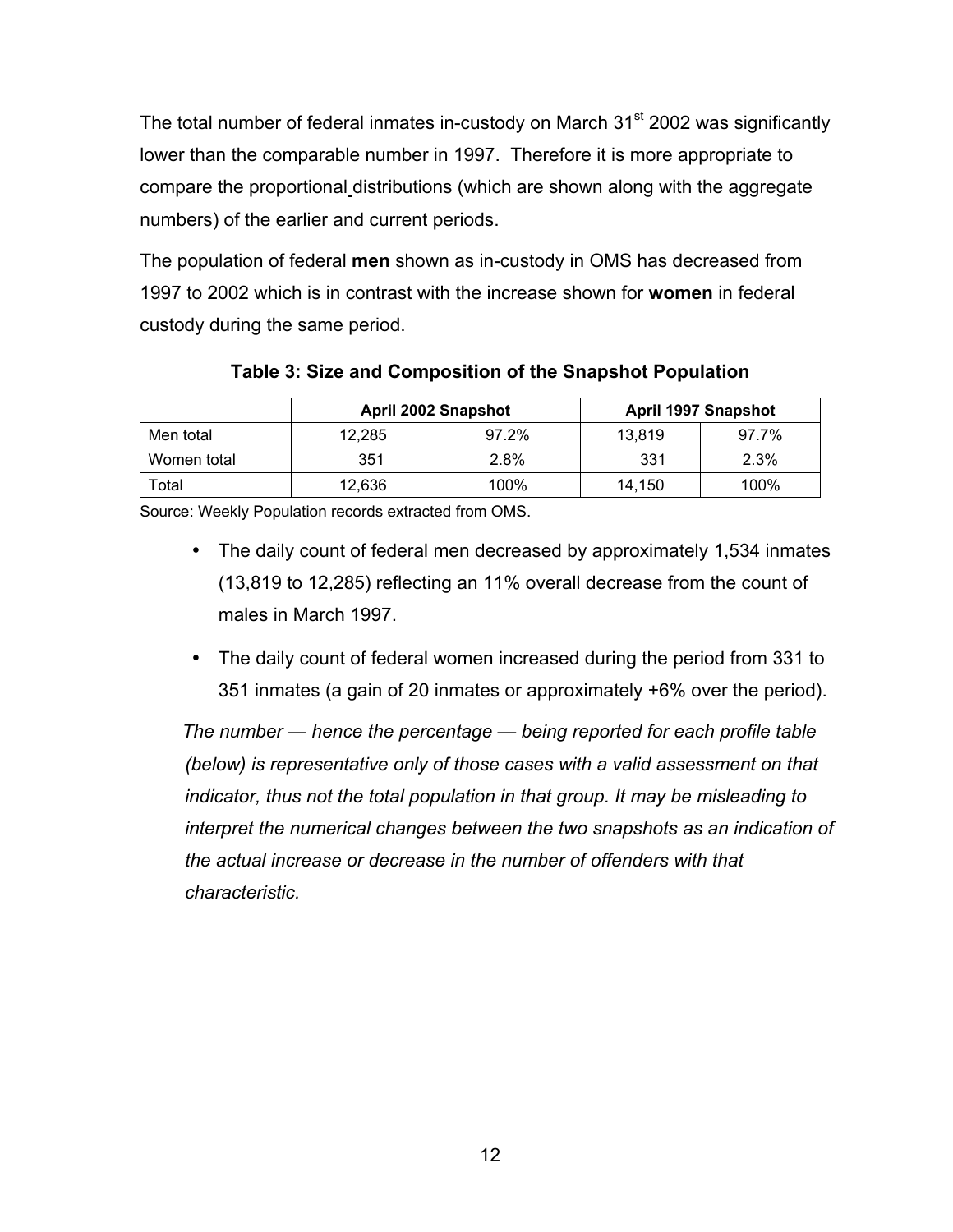# **D: PROFILES OF FEDERAL INMATES "IN-CUSTODY"**

The Research Branch has developed Institutional snapshots to cover all federal incustody inmate populations on two comparable days, March 31<sup>st</sup> 2002 and March 31<sup>st</sup> 1997. To facilitate analyses, separate profiles are shown for men and women. In the following tables, the characteristics of federal inmates are shown for the incustody population at each of the two population snapshots.

## **D1: Institutional Profile of Federally Sentenced Men**

*Note: The statistical significance of a change reported in an indicator between 1997 and 2002 is indicated by showing the results of a Chi-square test of significance (associated either with each item, or with the overall table where items form part of a scale): the level of significance is indicated as follow*s: \*\*\* *(p<* .*001); \*\* (p< .01); \* (p< .05); (n.s.) Not significant.*

| 1. Initial Custody Rating Score *** |                          |    |        |      |  |
|-------------------------------------|--------------------------|----|--------|------|--|
|                                     | March 2002<br>March 1997 |    |        |      |  |
| Men                                 | $\%$<br>Number<br>Ш      |    | Number | $\%$ |  |
| <b>Minimum</b>                      | 1,958                    | 18 | 1,715  | 16   |  |
| <b>Medium</b>                       | 6,846                    | 61 | 7,365  | 70   |  |
| <b>Maximum</b>                      | 2,347                    | 21 | 1,458  | 14   |  |

## *1. Initial Custody Rating Score*

\*\*\* Chi-square test of significant ( $p$  < .001); \*\* ( $p$  < .01); \* ( $p$  < .05).

Significant (p< .001) overall changes were found in the **Custody Ratings** scores for men in institutions, between 1997 and 2002. The proportion of federal inmates who were rated **Maximum** security at intake increased from 14% to 21% (a 50% gain) and the proportion of federal men with a **Minimum**-security rating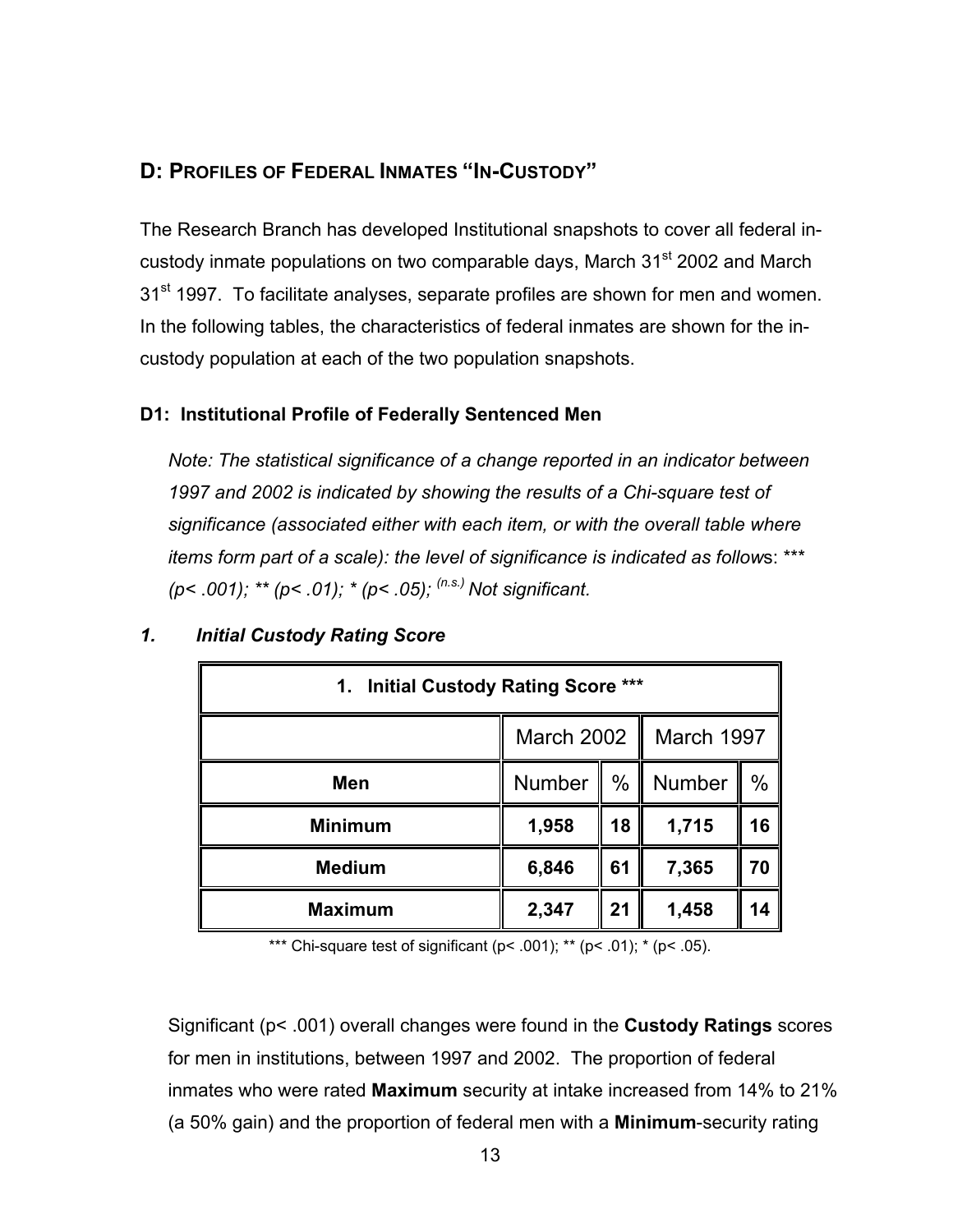also increased slightly, from 16% to 18% between 1997 and 2002. These increases were offset as the population rated as **Medium**-security decreased from 70% to 61%.

| 2. Risk Factors                                               |        |                          |       |      |
|---------------------------------------------------------------|--------|--------------------------|-------|------|
|                                                               |        | March 1997<br>March 2002 |       |      |
| Men                                                           | Number | $\%$                     |       | $\%$ |
| <b>Inmates Under Age 30</b><br>***                            | 3,666  | 30                       | 4,434 | 32   |
| SIR Score - High Risk **                                      | 2,732  | 27                       | 2,959 | 25   |
| <b>CRS</b> - High Institutional<br><b>Adjustment Risk ***</b> | 1,416  | 13                       | 701   | 7    |
| <b>CRS - High Security Risk***</b>                            | 4,673  | 42                       | 3,883 | 37   |
| <b>Reintegration Potential Low***</b>                         | 4,391  | 41                       | 3,300 | 33   |
| <b>Gang Affiliation***</b>                                    | 1,218  | 14                       | 821   | 12   |

## *2. Risk Factors*

\*\*\* Chi-square test of significant ( $p$ < .001); \*\* ( $p$ < .01); \* ( $p$ < .05).

The proportion of men in the snapshots that were **Under 30 Years of Age** decreased significantly (p< .001), from 32% in 1997 to 30% in 2002.

The proportion of the maximum-security population rated as **SIR Score - High Risk** increased moderately (p< .01) from 25% to 27%.

The proportion that were rated as **High Institutional Adjustment Risk** on the Custody Rating Scale (CRS) nearly doubled, increasing significantly from 7% to 13% (p< .001). The proportion assessed as **High Security Risk** on the CRS also increased significantly (p< .001), from 37% to 42%.

The proportion rated as having Low **Reintegration Potential** increased significantly (p< .001) from 33% in 1997 to 41% in 2002.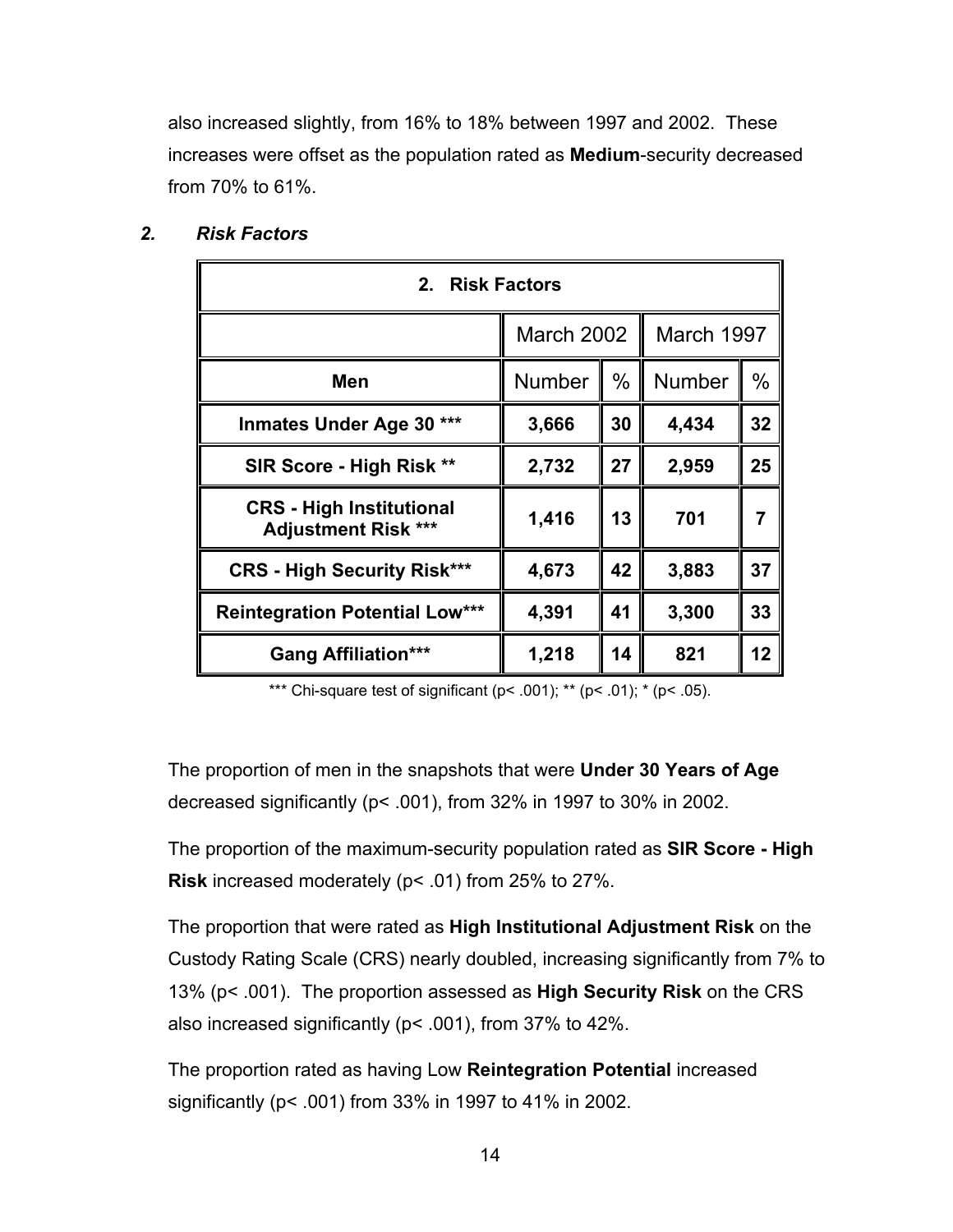The proportion indicated with a **Gang Affiliation** increased significantly (p< .001) from 12% in 1997 to 14% in 2001.

| 3. Prior Sentence History                             |                                 |      |               |      |
|-------------------------------------------------------|---------------------------------|------|---------------|------|
|                                                       | March 1997<br><b>March 2002</b> |      |               |      |
| Men                                                   | <b>Number</b>                   | $\%$ | <b>Number</b> | $\%$ |
| Served a prior federal<br>sentence***                 | 3,048                           | 34   | 2,012         | 29   |
| <b>Served Prior Youth and/or Adult</b><br>Sentence*** | 8,149                           | 91   | 6,141         | 88   |
| <b>Served a prior Youth</b><br>Sentence***            | 4,359                           | 49   | 2,912         | 42   |
| <b>Served prior Adult Provincial</b><br>Sentence***   | 6,558                           | 73   | 4,844         | 70   |

## *3. Prior Sentence History*

\*\*\* Chi-square test of significant ( $p$ < .001); \*\* ( $p$ < .01); \* ( $p$ < .05).

The proportion of inmates in 2002 who had **Served a prior federa**l **sentence** increased from 29% to 34% (p< .001).

The proportion that had **Served a prior Youth Sentence** also has increased significantly (p< .001), from 42% to 49% as has the proportion who **Served prior Adult Provincial Sentences**, from 70% to 73% (p< .001).

Thus, the proportion having **Served Prior Youth and/or Adult Sentence** combined has also increased (p< .001) from 88% to 91%.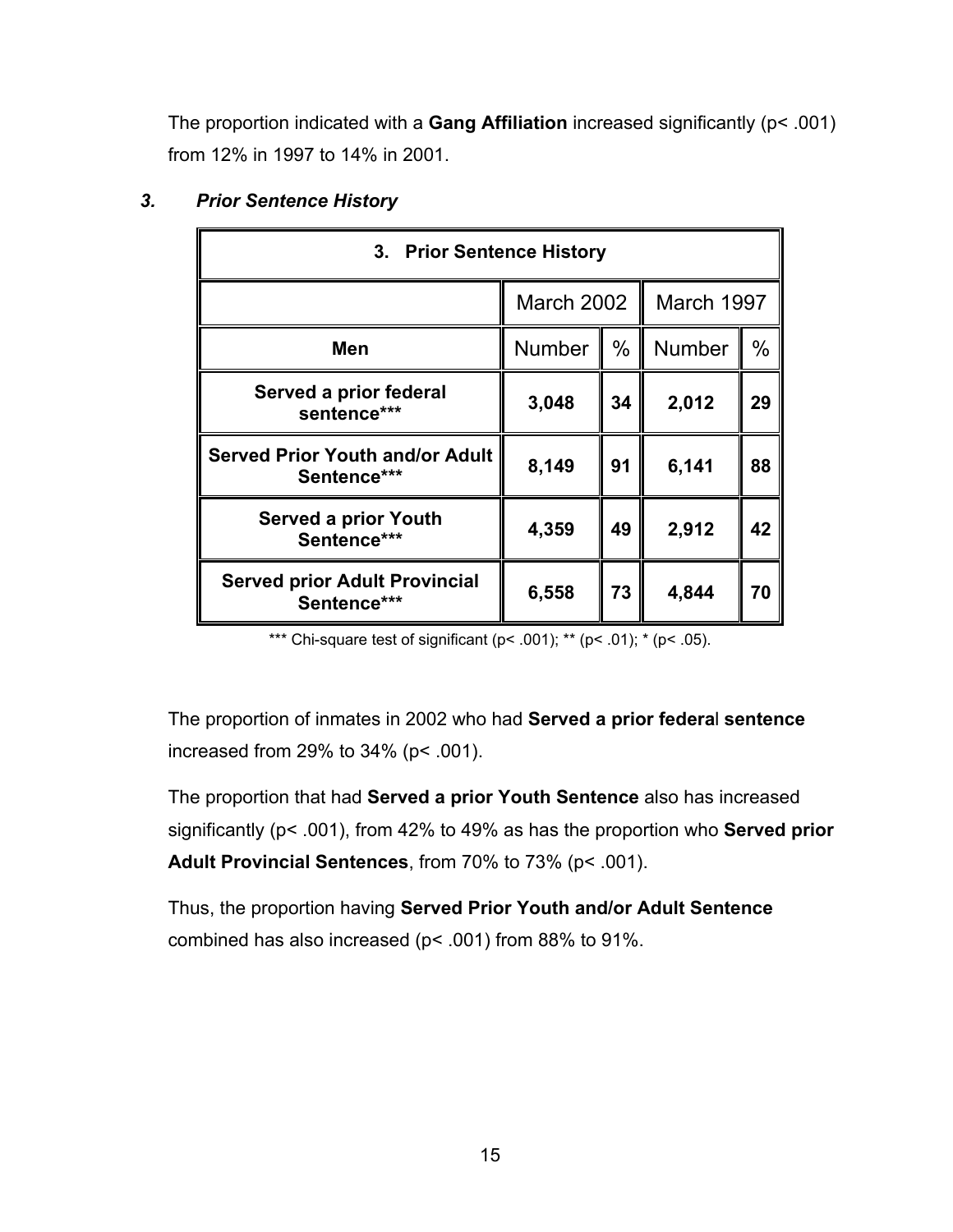| 4. Previous Breaches of Trust               |               |            |        |      |  |
|---------------------------------------------|---------------|------------|--------|------|--|
|                                             | March 2002    | March 1997 |        |      |  |
| Men                                         | <b>Number</b> | %          | Number | $\%$ |  |
| (n.s.)<br><b>Previous Breaches of Trust</b> | 1,946         | 22         | 1,482  | 22   |  |
| <b>Segregation (disciplinary)***</b>        | 2,941         | 34         | 1,727  | 26   |  |
| Escapes/UAL***                              | 2,494         | 28         | 1,620  | 23   |  |
| Re-classified to higher<br>security***      | 1,809         | 21         | 1,108  | 17   |  |
| <b>Failure on Conditional</b><br>Release*** | 3,812         | 43         | 2,460  | 36   |  |

#### *4. Previous Breaches of Trust*

\*\*\* Chi-square test of significant (p< .001); \*\* (p< .01); \* (p< .05); Not sig.  $(ns.)$ .

The proportion of men in maximum-security with some **Previous breaches of trust** remained unchanged at 22%. Those showing a prior **Segregation (disciplinary)** increased significantly (p< .001), from 26% to 34% (a gain of 31%) during this period, as have those with an **Escape/UAL** history (p< .001) from 23% to 28%; those **Re-classified to higher security** increased from 17% to 21% (p< .001) and those with **Failures on Conditional Release** increased from 36% to 43% (p< .001).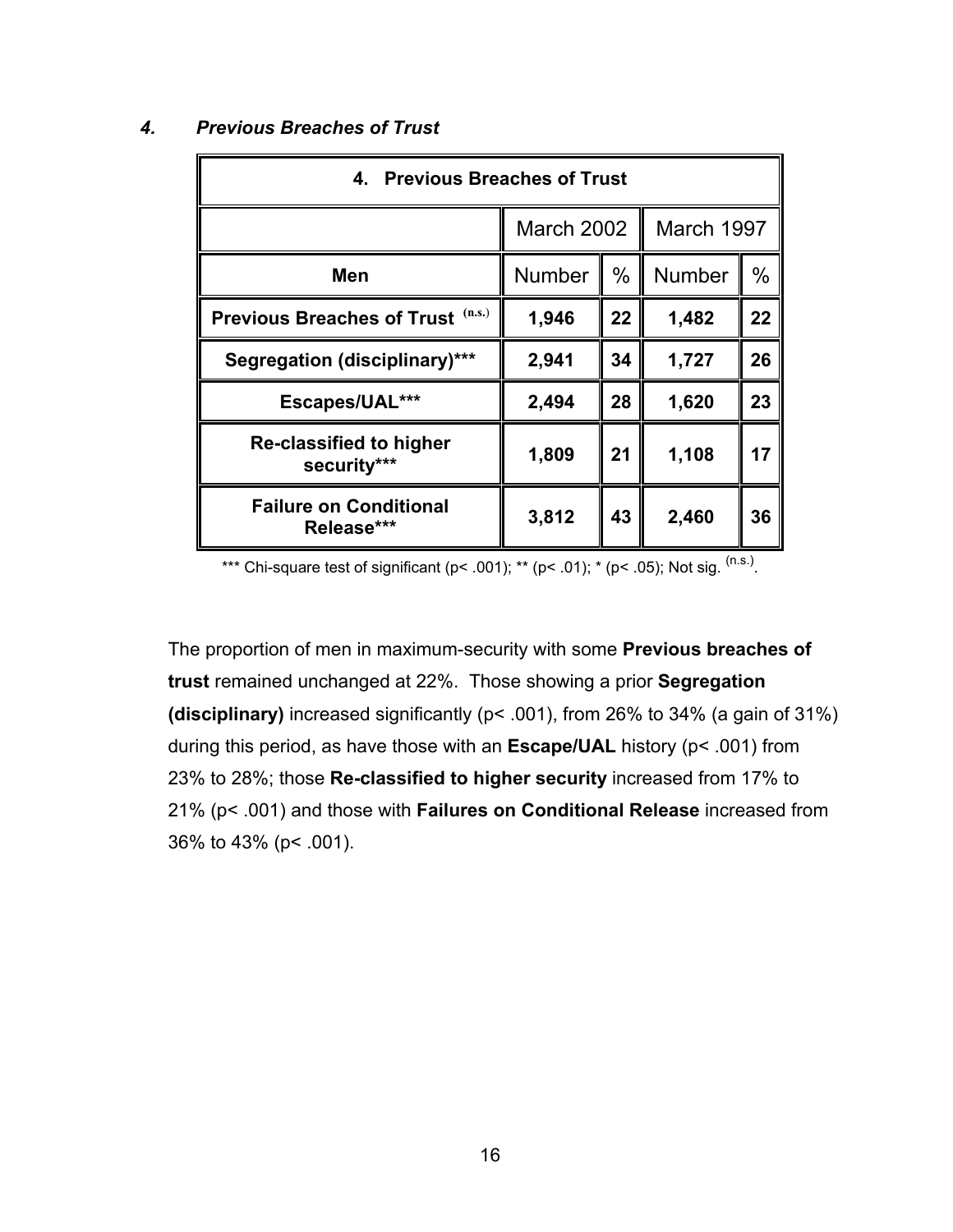#### *5. Length of Sentence*

| 5. Length of Sentence*** |                                 |      |               |      |
|--------------------------|---------------------------------|------|---------------|------|
|                          | <b>March 2002</b><br>March 1997 |      |               |      |
| <b>Men</b>               | <b>Number</b>                   | $\%$ | <b>Number</b> | $\%$ |
| <b>Under three years</b> | 2,640                           | 21   | 2,713         | 20   |
| Three to six years       | 3,676                           | 30   | 4,294         | 31   |
| Six to ten years         | 1,662                           | 14   | 2,194         | 16   |
| Ten years or more        | 1,589                           | 13   | 2,096         | 15   |
| Life or indeterminate    | 2,718                           | 22   | 2,522         | 18   |

\*\*\* Chi-square test of significant ( $p$ < .001); \*\* ( $p$ < .01); \* ( $p$ < .05).

Overall, there were significant (p< .001) changes in the **Length of Sentence** being served by inmates in 2002 versus 1997. However, most of this change involved an increase in the proportion of inmates serving a **Life or indeterminate** sentence from 18% to 22% (a 22% gain). The changes in other categories was much more modest: the proportion serving a sentence **Under three years**, increased only slightly (from 20% to 21%) while the proportion serving **Ten years or more** decreased from 15% to 13%.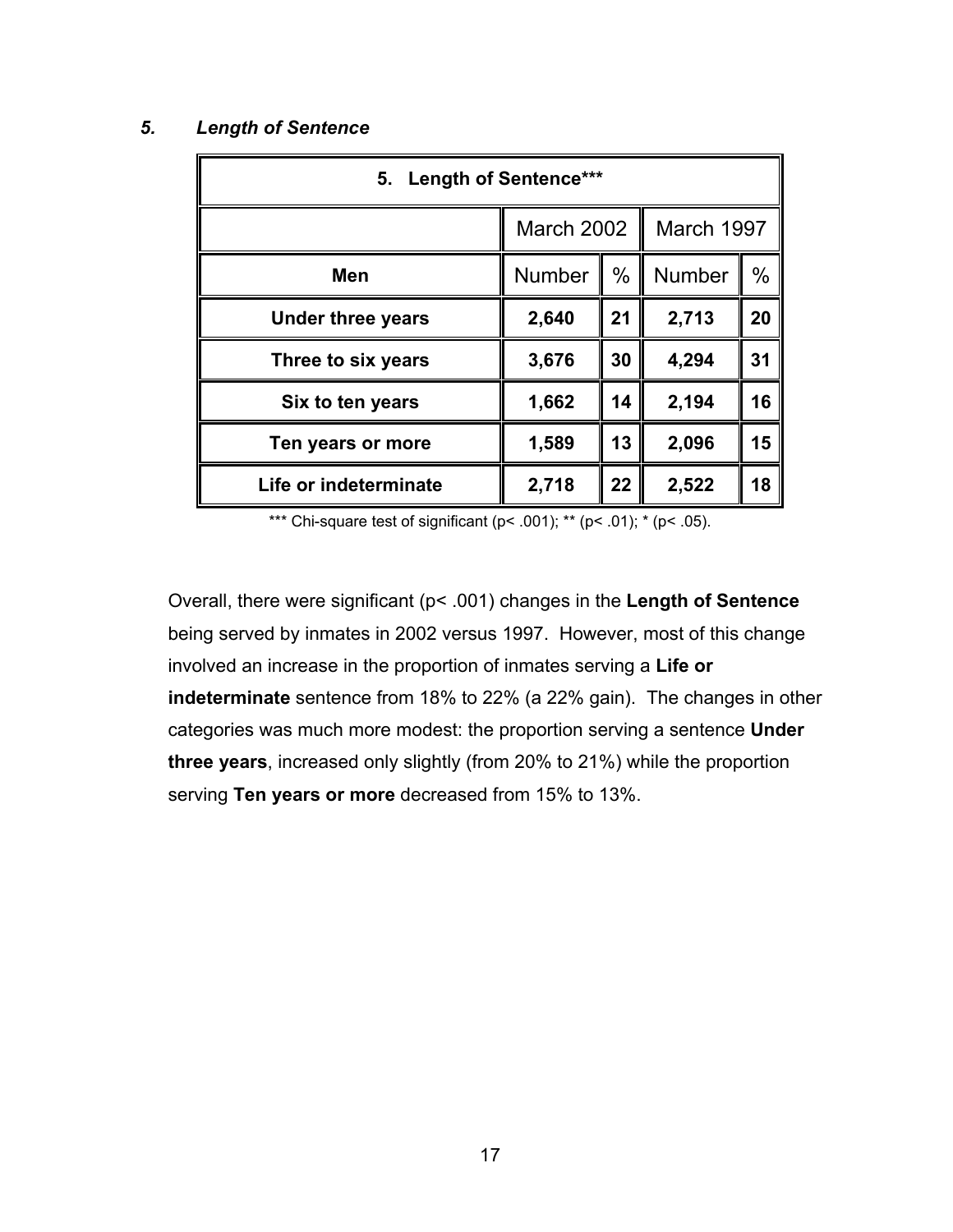| <b>Major Offences (current sentence)</b><br>6. |                                 |      |               |      |
|------------------------------------------------|---------------------------------|------|---------------|------|
|                                                | March 1997<br><b>March 2002</b> |      |               |      |
| <b>Men</b>                                     | Number                          | $\%$ | <b>Number</b> | $\%$ |
| Homicide***                                    | 3,071                           | 25   | 2,944         | 21   |
| <b>Sexual Offences***</b>                      | 2,255                           | 18   | 2,942         | 21   |
| Robbery*                                       | 4,396                           | 36   | 4,792         | 35   |
| Drugs**                                        | 2,729                           | 22   | 2,889         | 21   |

#### *6. Major Offence (Current Sentence)*

\*\*\* Chi-square test of significant (p< .001); \*\* (p< .01); \* (p< .05).

The proportion with a conviction for **Homicide** showed a significant increase from 21% to 25% (a 19% gain). The proportion with a **Sexual Offence** also decreased significantly, from 21% to 18%; while those with a sentence for **Robbery** increased marginally (from 35% to 36%). The increase in those with **Drug** offences was modest, up from 21% to 22%.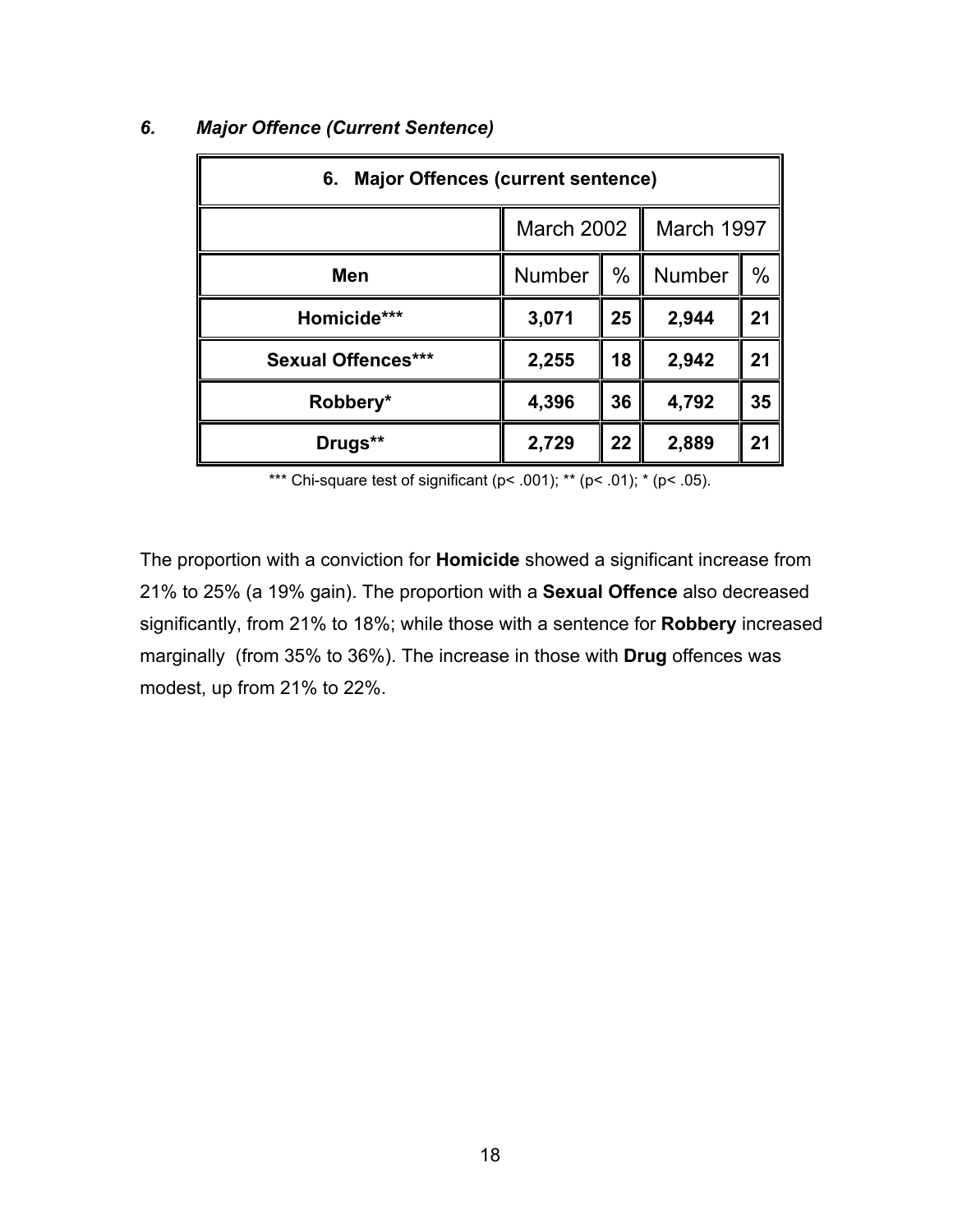| 7. Global Rating - Static Factors * |                          |      |        |               |
|-------------------------------------|--------------------------|------|--------|---------------|
|                                     | March 2002<br>March 1997 |      |        |               |
| Men                                 | Number                   | $\%$ | Number | $\frac{0}{0}$ |
| <b>Low Risk</b>                     | 728                      | 6    | 883    |               |
| <b>Moderate Risk</b>                | 3,635                    | 32   | 4,136  | 33            |
| <b>High Risk</b>                    | 7,045                    | 62   | 7,549  | 60            |

#### *7. Global Rating – Static Factors*

\*\*\* Chi-square test of significant ( $p$  < .001); \*\* ( $p$  < .01); \* ( $p$  < .05).

The overall **Global Rating – Static Factor** scores for the population of federal men in maximum-security underwent only modest changes from 1997 to 2002. The proportion with a low-risk or moderate-risk assessment decreased (from 7% to 6%, and from 33% to 32% respectively), and there was a corresponding increase in the proportion rated **High Risk** (from 60% to 62%).

| <b>Global Rating - Dynamic Factors ***</b><br>8. |                                 |      |        |      |  |
|--------------------------------------------------|---------------------------------|------|--------|------|--|
|                                                  | March 1997<br><b>March 2002</b> |      |        |      |  |
| Men                                              | <b>Number</b><br>Ш              | $\%$ | Number | $\%$ |  |
| <b>Low Need</b>                                  | 491                             | 4    | 744    | 6    |  |
| <b>Moderate Need</b>                             | 3,103                           | 27   | 3,923  | 31   |  |
| <b>High Need</b>                                 | 7,814                           | 68   | 7,901  | 63   |  |

# *8. Global Rating – Dynamic Factors*

\*\*\* Chi-square test of significant ( $p$ < .001); \*\* ( $p$ < .01); \* ( $p$ < .05).

The overall **Global Rating – Dynamic Factor** profile for men changed significantly over the five years. The proportion of men rated **High Need**, gained nearly 8%,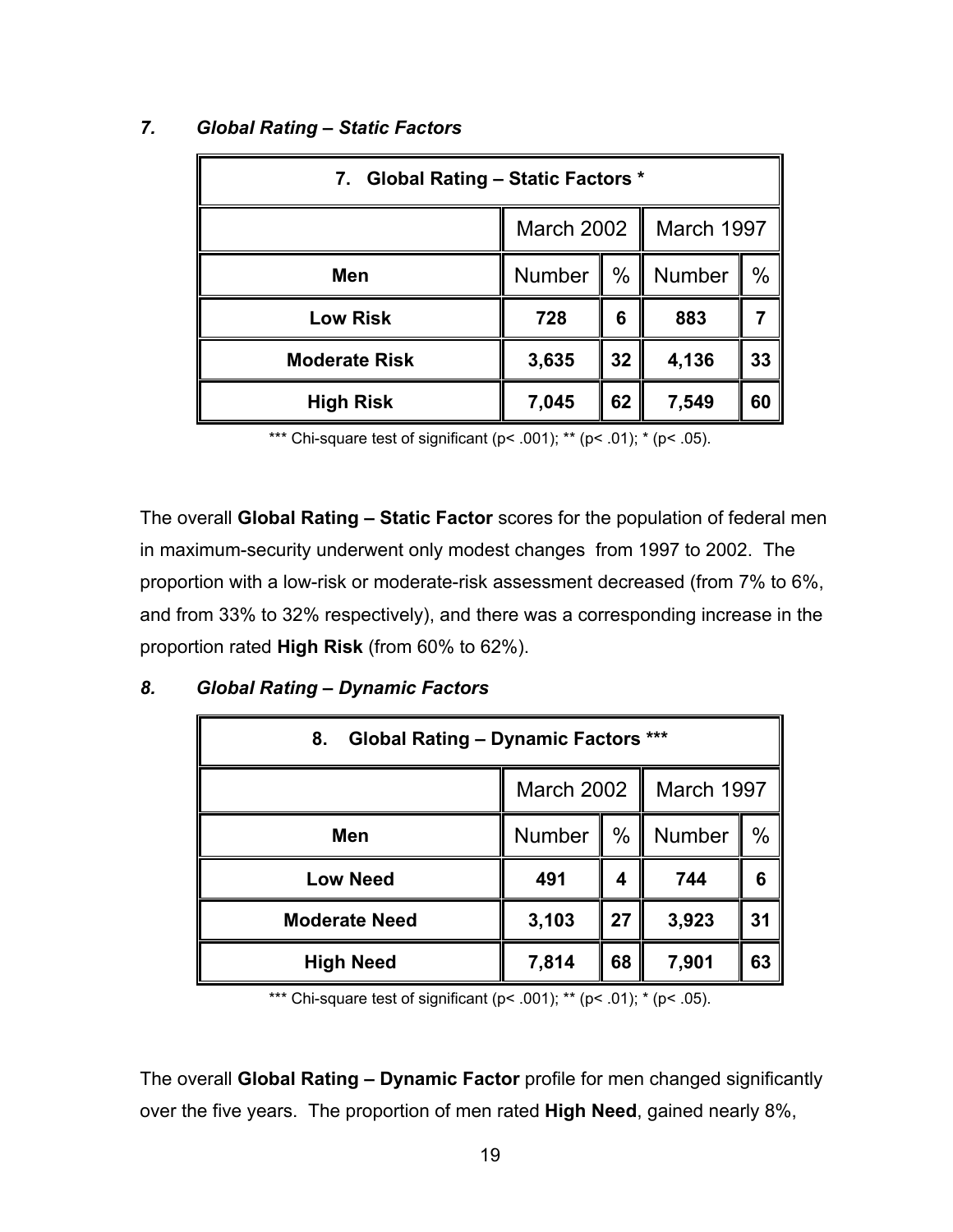increasing from 63% to 68%. This increase was offset by smaller decreases in both the proportions rated as Moderate and Low need (down from 31% to 27%, and from 6% to 4% respectively, p<. 001).

| 9a. Domain Rating - Dynamic Factors<br>(Some Need for Improvement) |               |      |        |      |
|--------------------------------------------------------------------|---------------|------|--------|------|
| March 1997<br><b>March 2002</b>                                    |               |      |        |      |
| Men                                                                | <b>Number</b> | $\%$ | Number | $\%$ |
| <b>Employment ***</b>                                              | 4,188         | 37   | 5,045  | 40   |
| Marital/Family***                                                  | 3,074         | 27   | 4,186  | 33   |
| Associates <sup>(n.s.)</sup>                                       | 4,319         | 38   | 4,785  | 38   |
| (n.s.)<br><b>Substance Abuse</b>                                   | 2,347         | 21   | 2,603  | 21   |
| <b>Community Functioning***</b>                                    | 3,486         | 31   | 5,486  | 44   |
| Personal/Emotional***                                              | 2,409         | 21   | 3,154  | 25   |
| (n.s.)<br><b>Attitude</b>                                          | 3,214         | 28   | 3,624  | 29   |

## *9-a. Domain Rating - Dynamic Factors (Some Need)*

\*\*\* Chi-square test of significant (p< .001); \*\* (p< .01); \* (p< .05); Not sig.  $(n.s.)$ 

Of the seven **Domain Rating - Dynamic Factors**, the proportion rated as requiring "some need for improvement" decreased significantly (p< .001) for the following domains: Employment; Marital/Family; Community Functioning, and; Personal/Emotional.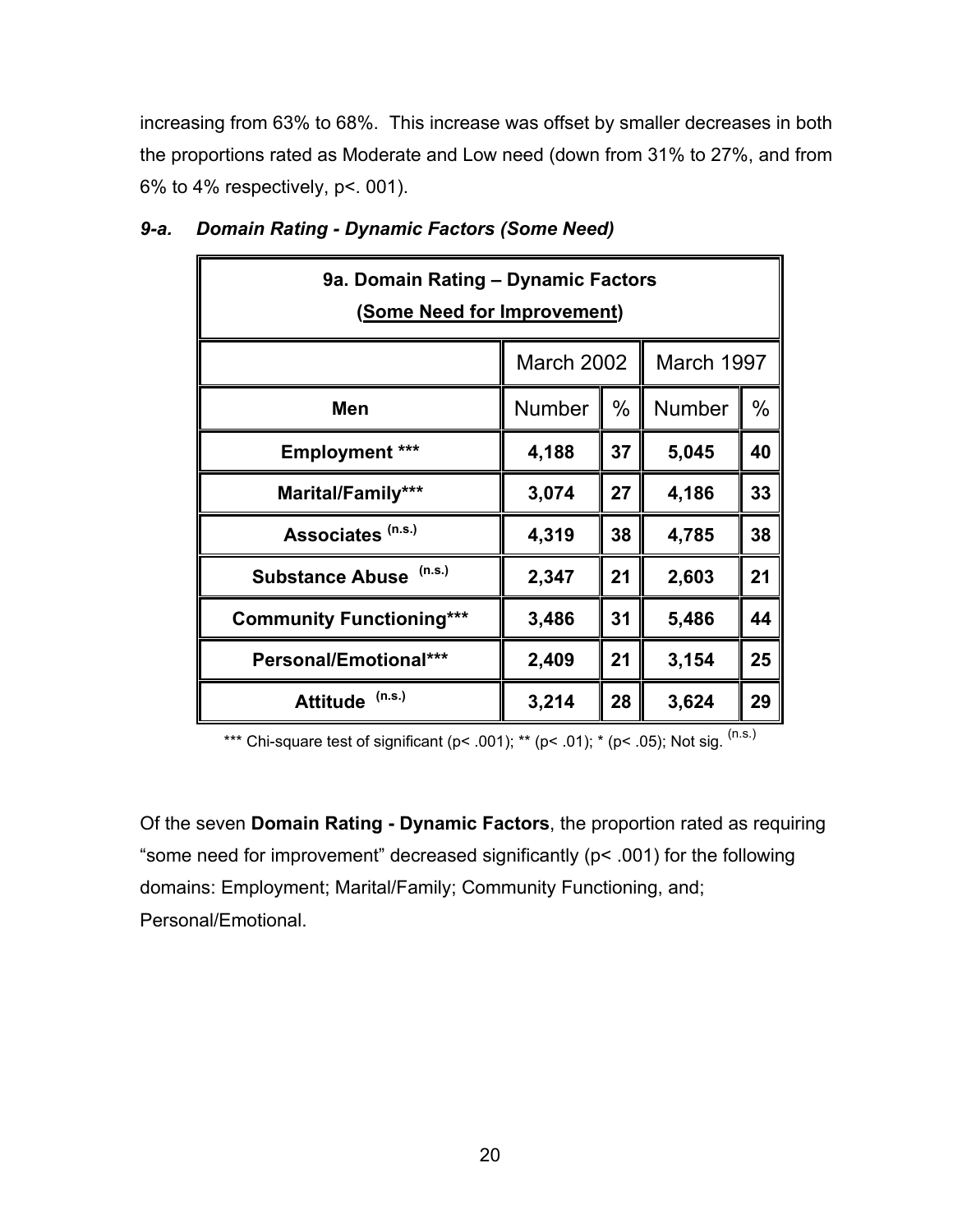| 9b. Domain Rating - Dynamic Factors<br>(Considerable need for Improvement) |                          |      |               |    |
|----------------------------------------------------------------------------|--------------------------|------|---------------|----|
|                                                                            | March 1997<br>March 2002 |      |               |    |
| Men                                                                        | Number                   | $\%$ | <b>Number</b> | %  |
| Employment***                                                              | 2,115                    | 19   | 4,515         | 36 |
| Marital/Family***                                                          | 2,645                    | 23   | 3,916         | 31 |
| Associates***                                                              | 3,094                    | 27   | 4,226         | 34 |
| <b>Substance Abuse***</b>                                                  | 5,975                    | 52   | 6,866         | 55 |
| <b>Community Functioning***</b>                                            | 1,361                    | 12   | 2,741         | 22 |
| <b>Personal/Emotional***</b>                                               | 8,163                    | 72   | 8,535         | 68 |
| Attitude***                                                                | 4,107                    | 36   | 4,906         | 39 |

### *9-b. Domain Rating - Dynamic Factors (Considerable Need)*

\*\*\* Chi-square test of significant (p< .001); \*\* (p< .01); \* (p< .05); Not sig.  $^{(n.s.)}$ 

Examining the proportion of men rated as requiring "considerable need" for improvement in the seven **Domain Rating - Dynamic Factors,** significant decreases were foundfor the domains of Employment, Marital/Family, Associates, Substance Abuse, Community Functioning, and Attitude (p<. 001). The sole exception was the **Personal/Emotional** domain, which showed a significant increase from 68% to 72% (p< .001).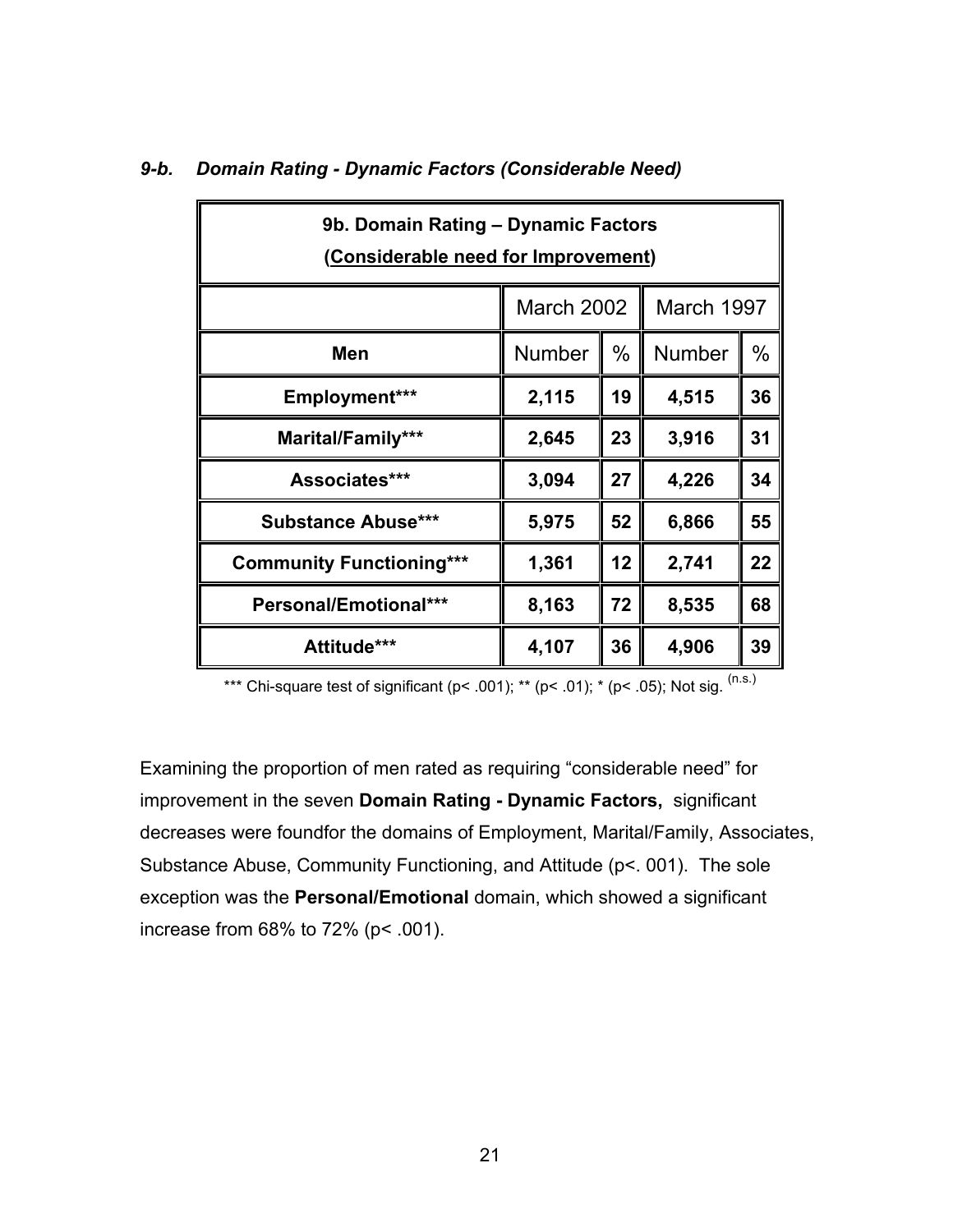| 10. Employment / Education Indicators       |                                         |    |            |    |
|---------------------------------------------|-----------------------------------------|----|------------|----|
|                                             | March 2002<br>$\mathbf l$<br>March 1997 |    |            |    |
| <b>Federal Men</b>                          | Number                                  |    | %   Number | ℅  |
| ***<br>Has an Unstable Job History          | 6,684                                   | 73 | 5,004      | 70 |
| <b>Has No High School Diploma</b><br>(n.s.) | 7,149                                   | 79 | 5,659      | 79 |

### *10. Employment / Education Indicators*

\*\*\* Chi-square test of significant ( $p$ < .001); \*\* ( $p$ < .01); \* ( $p$ < .05).

A significantly larger proportion of men in March 2002 **Had an Unstable Job History** (increasing from 70% to 73%, p< .001). The education indicator remained unchanged at 79% for both periods.

| 11. Marital / Family Indicators     |                               |    |        |      |  |
|-------------------------------------|-------------------------------|----|--------|------|--|
|                                     | March 2002<br>March 1997<br>Ш |    |        |      |  |
| Men                                 | Number $\ $ % $\ $            |    | Number | $\%$ |  |
| <b>Currently Single***</b>          | 5,975                         | 65 | 4,332  | 60   |  |
| <b>Had Dysfunctional Parents **</b> | 4,595                         | 51 | 3,415  | 49   |  |

#### *11. Marital/Family Indicators*

\*\*\* Chi-square test of significant ( $p$ < .001); \*\* ( $p$ < .01); \* ( $p$ < .05).

Both of the chosen **Marital / Family Indicators** showed increases, with the proportion of men who were **Currently Single** increasing significantly (p< .001) from 60% to 65%, and the proportion who **Had Dysfunctional Parents** increased moderately (p< .01), from 49% to 51%.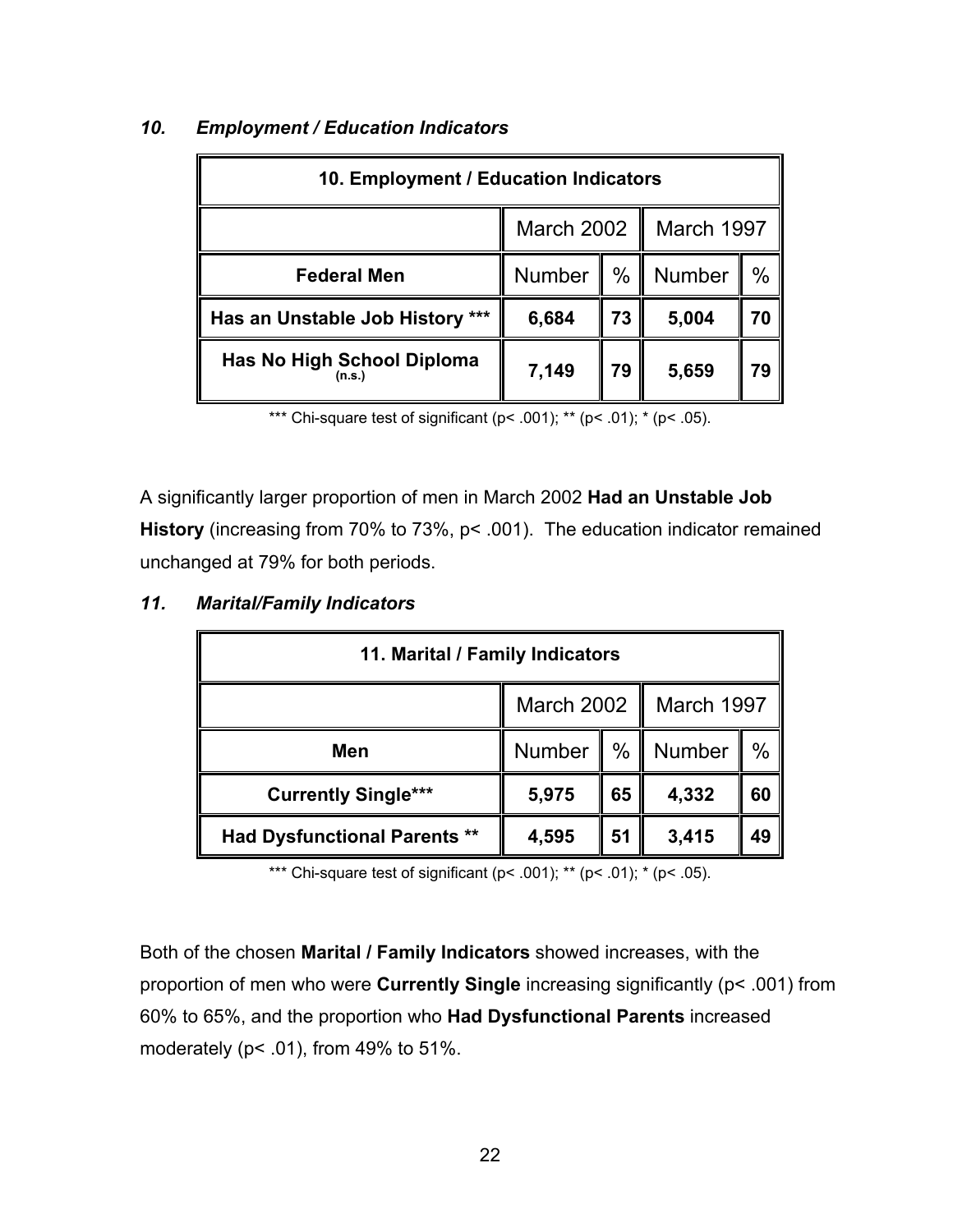| 12. Associates / Social Interaction Indicators |                                 |      |        |    |
|------------------------------------------------|---------------------------------|------|--------|----|
|                                                | <b>March 2002</b><br>March 1997 |      |        |    |
| <b>Federal Men</b>                             | <b>Number</b>                   | $\%$ | Number | %  |
| <b>Gang Affiliation ***</b>                    | 1,218                           | 14   | 821    | 12 |
| <b>Mostly Criminal Friends ***</b>             | 3,985                           | 44   | 2,806  | 41 |
| <b>Criminogenic Living</b>                     | 2,524                           | 29   | 1,789  | 26 |

## *12. Associates / Social Interaction Indicators*

\*\*\* Chi-square test of significant ( $p$  < .001); \*\* ( $p$  < .01); \* ( $p$  < .05).

All three of the **Associates / Social Interaction Indicators** showed a significant (p< .001) increase: **Gang Affiliation** increased from 12% to 14%; the proportion that had **Mostly Criminal Friends** increased from 41% to 44%; and the proportion who had been engaged in mostly **Criminogenic Living** also increased significantly (from 26% to 29%).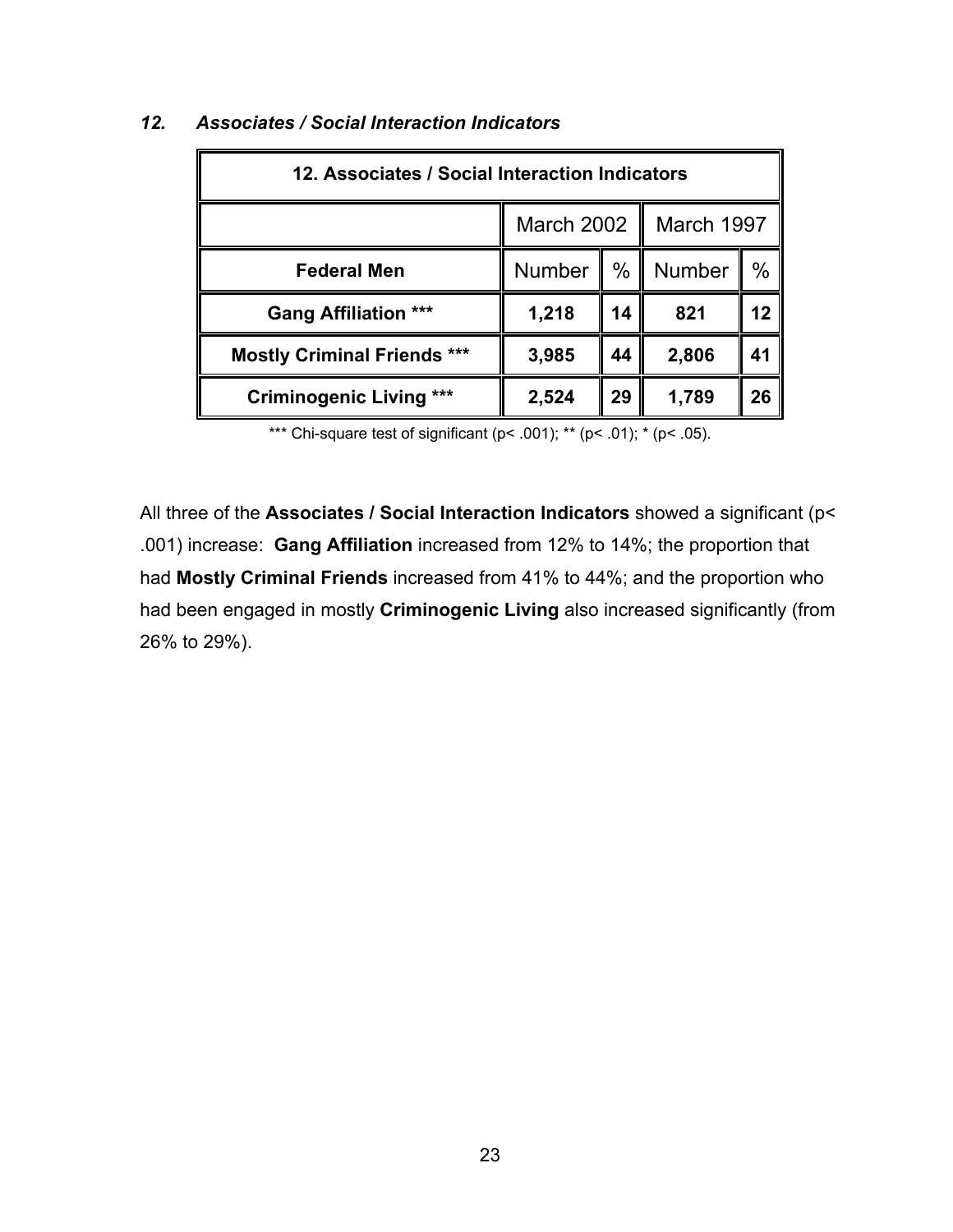| 13. Alcohol/Drug Abuse Indicators |                          |      |        |      |
|-----------------------------------|--------------------------|------|--------|------|
|                                   | March 2002<br>March 1997 |      |        |      |
| Men                               | <b>Number</b>            | $\%$ | Number | $\%$ |
| <b>Abuses Alcohol*</b>            | 5,411                    | 59   | 4,339  | 61   |
| Abuses Drugs **                   | 6,144                    | 67   | 4,662  | 65   |
| Abuses Drugs and Alcohol *        | 7,720                    | 79   | 5,887  | 78   |

## *13. Alcohol/Drug Abuse Indicators*

\*\*\* Chi-square test of significant ( $p$ < .001); \*\* ( $p$ < .01); \* ( $p$ < .05).

Offenders with substance abuse issues continue to pose serious challenges. The proportion of the men at intake that **Abuse Alcohol** decreased slightly (from 61% to 59%: p< .05), whereas the proportion that **Abuse Drugs** increased modestly (p< .01) from 65% to 67%. The proportion that **Abuse Drugs and Alcohol** combined therefore increased slightly (p< .05) from 78% to 79%.

#### *14. Cognition Indicators*

| <b>14. Cognition Indicators</b>      |                                 |      |        |               |  |
|--------------------------------------|---------------------------------|------|--------|---------------|--|
|                                      | <b>March 2002</b><br>March 1997 |      |        |               |  |
| Men                                  | <b>Number</b><br>H              | $\%$ | Number | $\frac{0}{0}$ |  |
| Poor Problem Solving***              | 7,261                           | 80   | 5,116  | 72            |  |
| <b>Unable to Generate Choices***</b> | 6,536                           | 72   | 4,261  | 61            |  |
| Impulsive***                         | 7,120                           | 78   | 4,924  | 70            |  |

\*\*\* Chi-square test of significant ( $p$ < .001); \*\* ( $p$ < .01); \* ( $p$ < .05).

Managing offenders who are **Poor at Problem Solving**, **Unable to Generate Choices**, and **Impulsive,** also pose programming and re-integration challenges.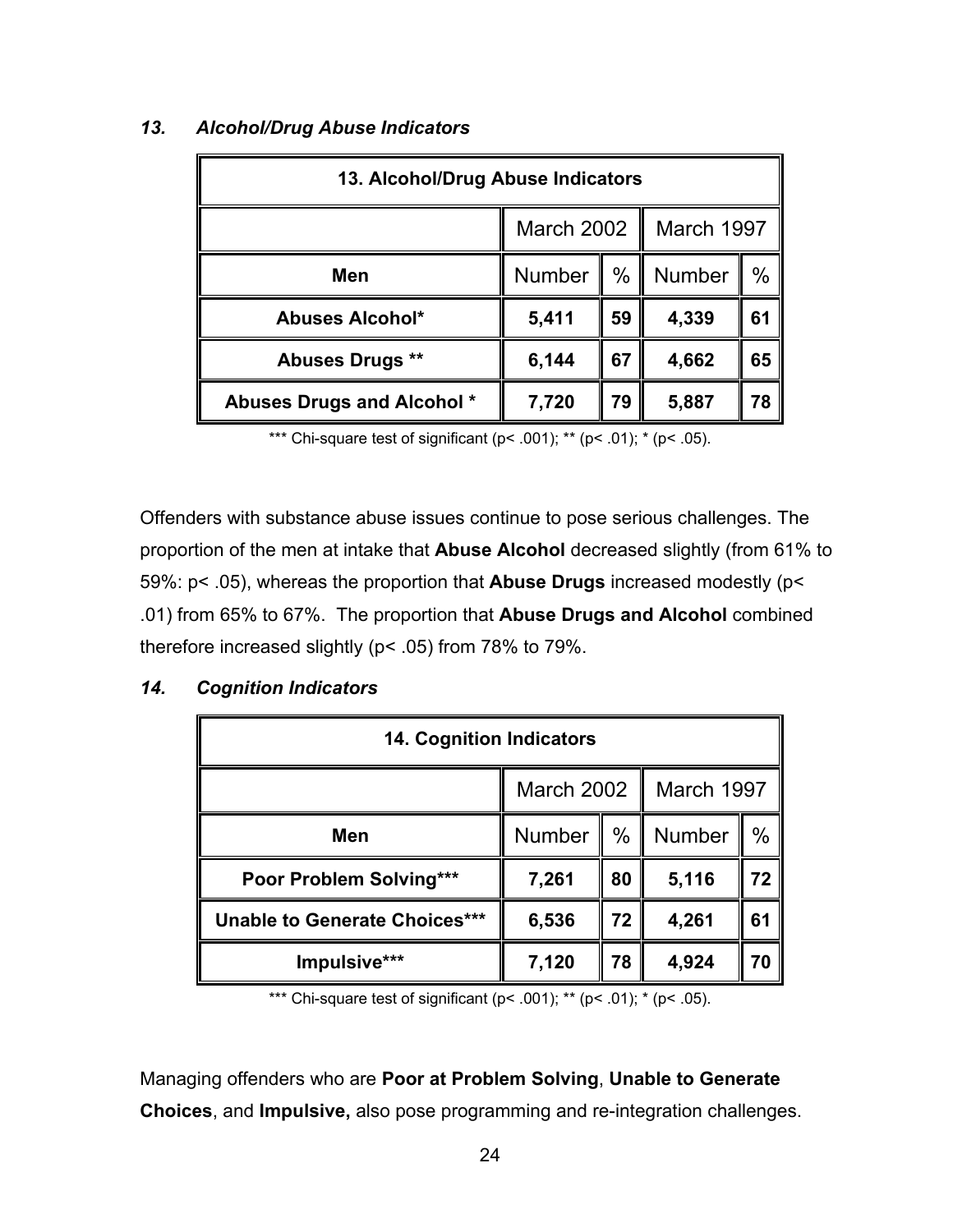The proportion of men rated as having the above-specified cognitive issues increased significantly (p< .001) during this period; from 72% to 80%; from 61% to 72%; and from 70% to 78% respectively.

| 15. Mental Health Indicators                 |                          |               |        |      |
|----------------------------------------------|--------------------------|---------------|--------|------|
|                                              | March 2002<br>March 1997 |               |        |      |
| <b>Men</b>                                   | Number                   | $\frac{0}{0}$ | Number | $\%$ |
| Has a Past Diagnosis***                      | 1331                     | 15            | 725    | 10   |
| Has Current Diagnosis***                     | 875                      | 10            | 492    |      |
| <b>Prescribed Medication</b><br>Currently*** | 1449                     | 16            | 667    | 9    |

## *15. Mental Health Indicators*

\*\*\* Chi-square test of significant ( $p$ < .001); \*\* ( $p$ < .01); \* ( $p$ < .05).

Lastly, the proportion of men with serious mental health issues is a growing challenge for the CSC. The proportion of inmates in 2002 with a **Past Diagnosis** increased significantly (p< .001) from 10% to 15% (a 50% gain in just five years); as did the proportion with a **Current Diagnosis** from 7% to 10% (a 43% gain in this period: p< .001); and the proportion **Prescribed Medication Currently** from 9% to 16% (a 78% gain: p< .001). Other research currently being conducted by the Branch, examining the total population using an even wider array of mental health indicators, has found that similar trends exist for most indicators.<sup>10</sup>

### *Summary*

 $\overline{a}$ 

The average number of federal men in-custody has decreased since the base year of 1997. However, those that remain constitute a higher risk and needs group. The

<sup>10</sup> Roger Boe and Ben Vuong: **Mental Health Trends Among Federal Inmates**. *Forum on Corrections Research.* The Research Branch, Correctional Service of Canada, (2002 forthcoming).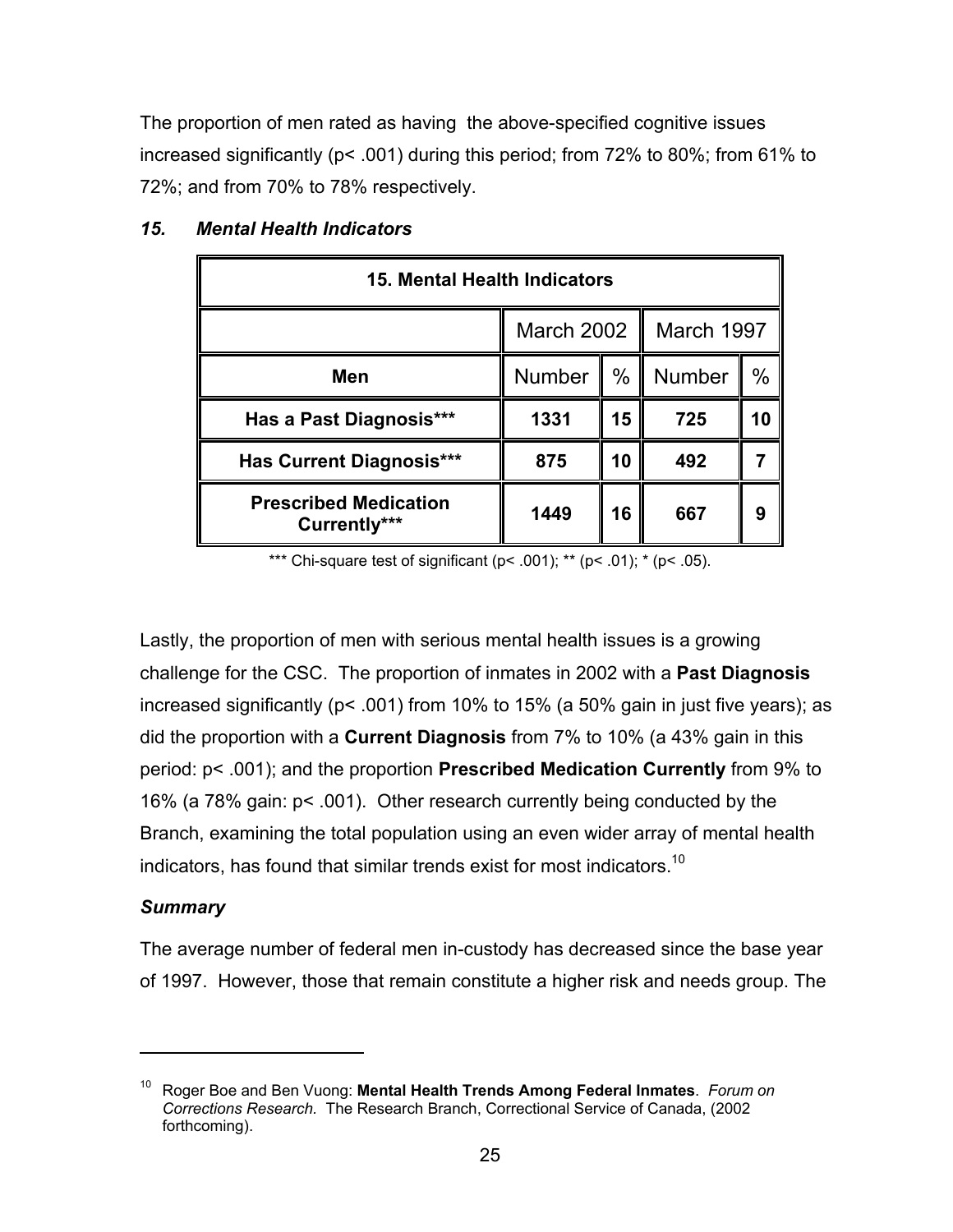composition of the population has changed in ways that likely make it more difficult to manage – and to reintegrate back safely into the community – than previously.

More men had a Maximum Security rating at intake, the proportion increased from 14% to 21% (representing a gain of 50%), and the absolute number in the sample increased from 1,500 to nearly 2,350 inmates. Moreover, the proportion of men rated CRS-High Institutional Adjustment and High Security Risk has also increased substantially. There were also significant increases in the proportion of men with a gang affiliation (as identified at intake).

Federal men in 2002 also had significantly more prior contact with the Youth and Provincial Adult correctional systems, and a greater proportion had previous breaches of trust, including previous disciplinary segregation, escapes, and more with a prior failure on conditional release.

On average, male inmates were either serving shorter sentences than previously, or were serving a life or indeterminate sentence and the proportion with a homicide conviction has increased substantially.

Dynamic factor assessment ratings were lower overall, however in the areas of personal/emotional issues, there were larger proportions that had been assessed as having "considerable need for improvement". The proportion of men with identified issues in the five specific areas examined — education and employment, marital/family, associates, substance abuse, personal emotional orientation and mental health issues — has also increased significantly since 1997.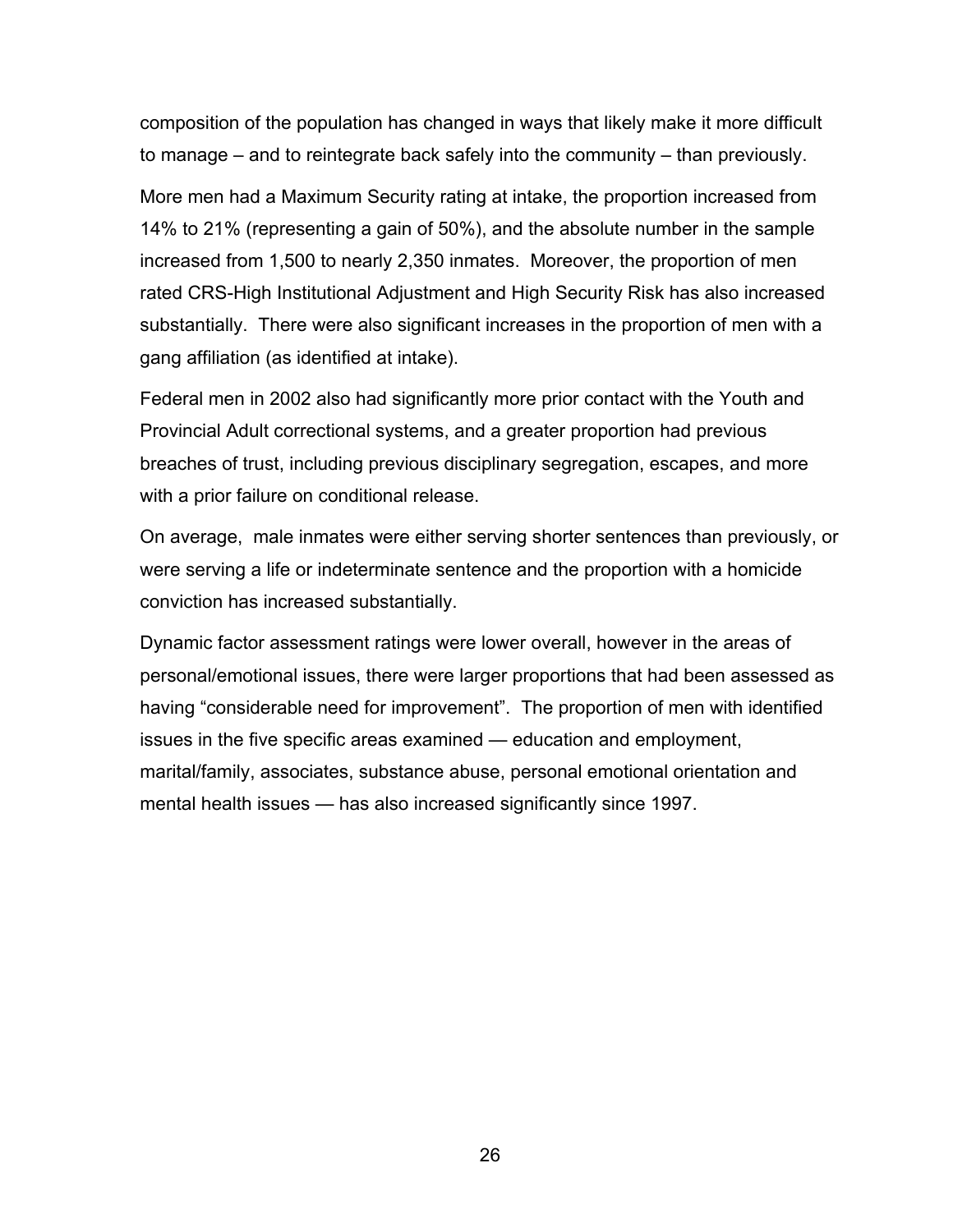## **D2: INSTITUTIONAL PROFILE OF FEDERALLY SENTENCED WOMEN**

*Note: Statistical tests of significance for changes in the composition of women offenders often return "non-significant" results, even though the proportional changes appear to be quite large. This is largely due to the smaller base population being tested. Thus, even a 10% change for women may not show as statistically significant, but of course may have a significant impact on the correctional system (significance then becomes a matter of judgment).*

| 1. Initial Custody Rating Score (n.s.) |                          |      |        |               |
|----------------------------------------|--------------------------|------|--------|---------------|
|                                        | March 2002<br>March 1997 |      |        |               |
| Women                                  | Number<br>Ш              | $\%$ | Number | $\frac{0}{0}$ |
| <b>Minimum</b>                         | 103                      | 32   | 62     | 26            |
| <b>Medium</b>                          | 174                      | 53   | 149    | 62            |
| <b>Maximum</b>                         | 49                       | 15   | 28     | 12            |

#### *1. Initial Custody Rating Scores*

\*\*\* Chi-square test of significant (p< .001); \*\* (p< .01); \* (p< .05); Not sig.  $^{(n.s.)}$ .

The **Initial Custody Rating Scores** for women inmates show there has been a rising proportion of women rated at intake as **Maximum-**security: up from 12% in 1997 to 15% in 2002 (a gain of 20%). The proportion with an initial **Minimum**security rating has also increased (from 26% to 32% — a 24% gain). Therefore, the proportion rated medium-security has been eroding, decreasing from 62% to 53% of the woman inmate population.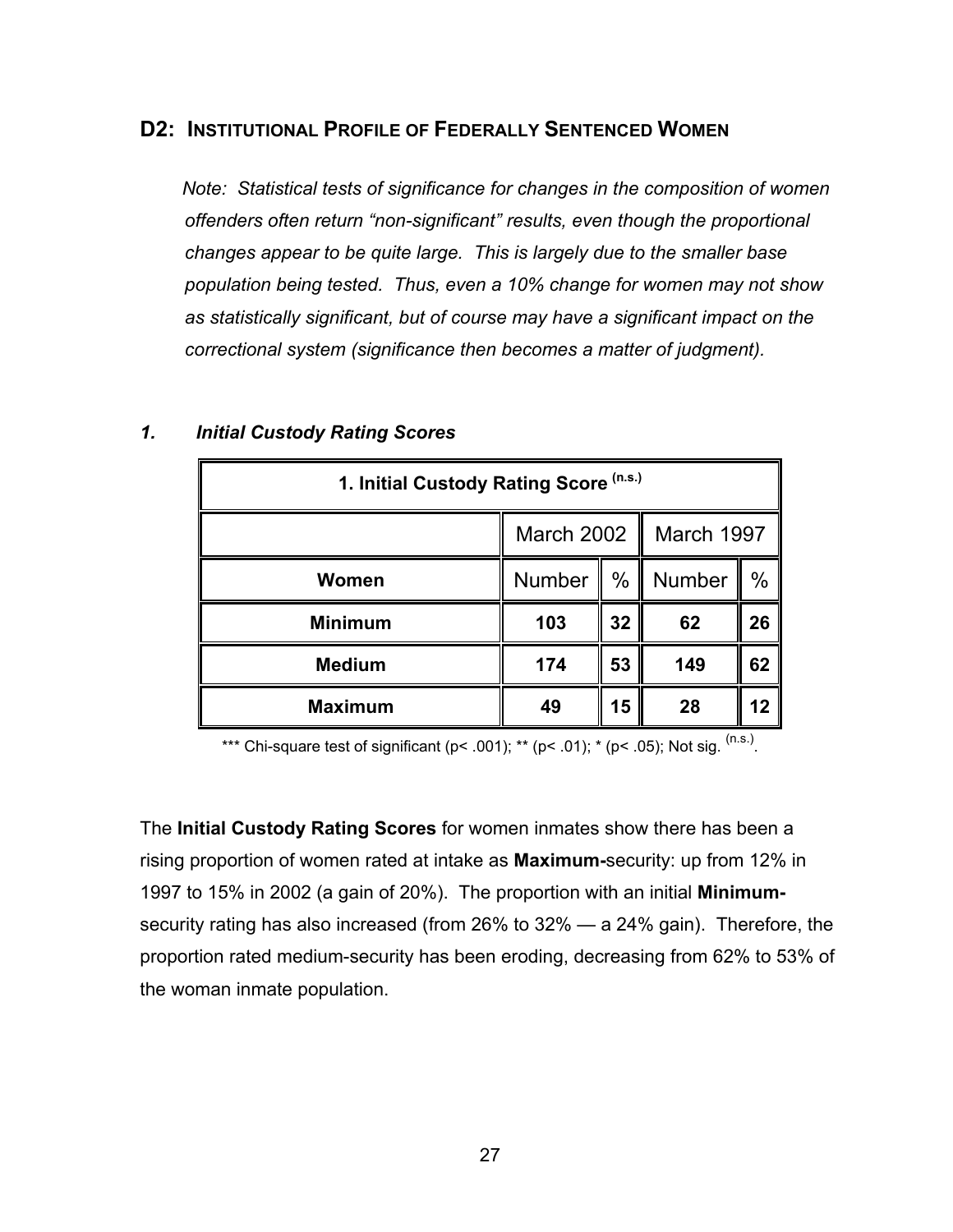#### *2. Risk Factors*

| 2. Risk Factors                                                 |               |      |               |               |  |  |  |
|-----------------------------------------------------------------|---------------|------|---------------|---------------|--|--|--|
|                                                                 | March 2002    |      | March 1997    |               |  |  |  |
| Women                                                           | <b>Number</b> | $\%$ | <b>Number</b> | $\frac{0}{0}$ |  |  |  |
| (n.s.)<br><b>Inmates Under Age 30</b>                           | 118           | 34   | 124           | 37            |  |  |  |
| <b>SIR Score - High Risk</b>                                    |               |      |               |               |  |  |  |
| <b>CRS - High Institutional</b><br><b>Adjustment Risk(n.s.)</b> | 30            | 9    | 14            | 6             |  |  |  |
| (n.s.)<br><b>CRS - High Security Risk</b>                       | 84            | 26   | 69            | 29            |  |  |  |
| (n.s.)<br><b>Reintegration Potential Low</b>                    | 82            | 27   | 49            | 24            |  |  |  |
| (n.s.)<br><b>Gang Affiliation</b>                               | 31            | 10   | 16            | 8             |  |  |  |

*\* Note: The SIR Scale is traditionally not applied to women offenders.*

\*\*\* Chi-square test of significant (p< .001); \*\* (p< .01); \* (p< .05); Not sig.  $(ns.)$ 

Between 1997 and 2002 the proportion of women who were **Under 30 Years of Age** has decreased, declining from 37% in 1997 to 34% in 2002.

The proportion of women who were rated as having **High Institutional Adjustment Risk** on the Custody Rating Scale (CRS) increased between the two periods, from 6% to 9% (a gain of 50%), but the proportion that were **CRS - High Security Risk** decreased, falling from 29% to 26% (down 10%).

The proportion of federally sentenced women that were rated at intake as having Low **Reintegration Potential** increased, from 24% to 27%.

The number of women affiliated with gangs increased by 20%, as the proportion indicating a **Gang Affiliation** rose from 8% to 10%.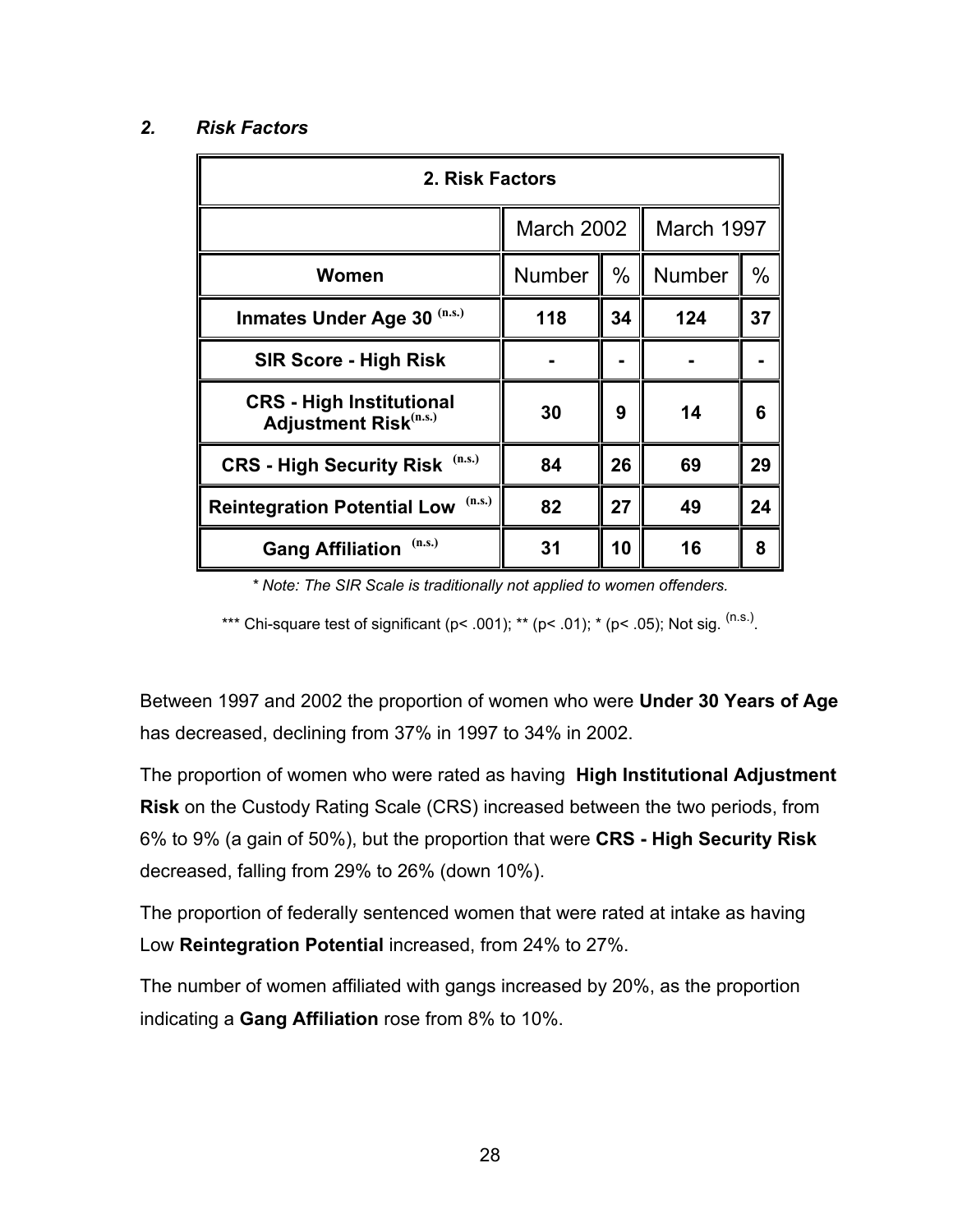#### *3. Prior Sentence History*

| 3. Prior Sentence History                                            |                   |      |               |      |  |  |
|----------------------------------------------------------------------|-------------------|------|---------------|------|--|--|
|                                                                      | <b>March 2002</b> |      | March 1997    |      |  |  |
| Women                                                                | <b>Number</b>     | $\%$ | <b>Number</b> | $\%$ |  |  |
| Served a prior federal sentence<br>(n.s.)                            | 33                | 11   | 32            | 16   |  |  |
| <b>Served Prior Youth and/or Adult</b><br>Sentence <sup>(n.s.)</sup> | 231               | 76   | 146           | 72   |  |  |
| <b>Served a prior Youth Sentence</b><br>(n.s.)                       | 100               | 33   | 57            | 28   |  |  |
| <b>Served prior Adult Provincial</b><br>Sentence <sup>(n.s.)</sup>   | 169               | 56   | 100           | 50   |  |  |

\*\*\* Chi-square test of significant ( $p$ < .001); \*\* ( $p$ < .01); \* ( $p$ < .05); Not sig. <sup>(n.s.)</sup>.

Between 1997 and 2002 the proportion of women inmates who had **Served a prior federal sentence** decreased from 16% in 1997 to 11% in 2002.

The proportion that had **Served a prior Youth Sentence** increased from 28% to 33% (a gain of 18%), as did the proportion that had **Served prior Adult Provincial Sentence** - 50% to 56% (a gain of 12%). Combined, the number of women recidivists in federal facilities has grown as the proportion that had **Served Prior Youth and/or Adult Sentences** increased from 72% to 76% over the period.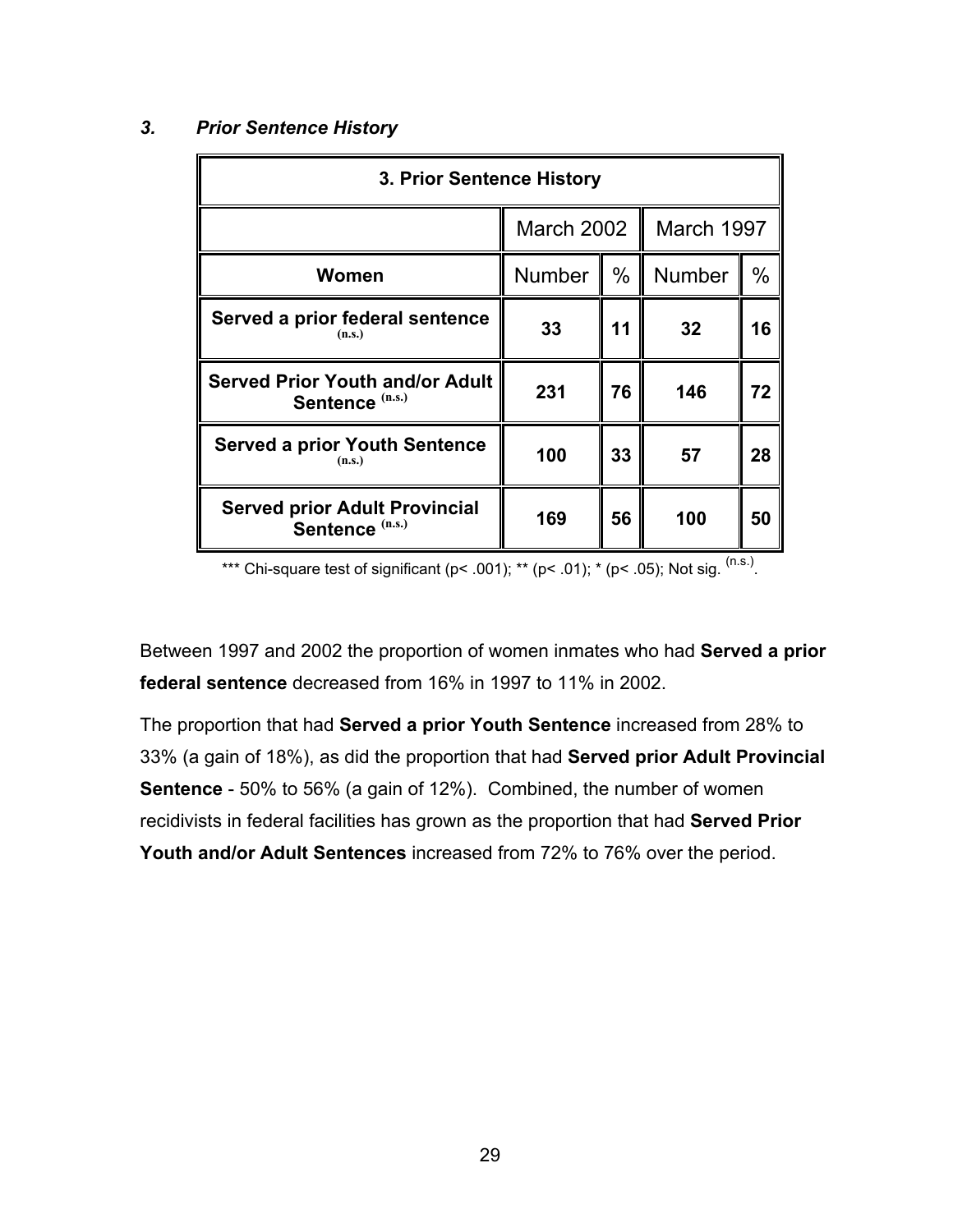| 4. Previous Breaches of Trust                   |               |      |               |      |  |  |
|-------------------------------------------------|---------------|------|---------------|------|--|--|
|                                                 | March 2002    |      | March 1997    |      |  |  |
| Women                                           | <b>Number</b> | $\%$ | <b>Number</b> | $\%$ |  |  |
| <b>Previous Breaches of Trust*</b>              | 26            | 9    | 9             | 4    |  |  |
| Segregation (disciplinary) (n.s.)               | 74            | 26   | 40            | 20   |  |  |
| Escapes/UAL (n.s.)                              | 52            | 17   | 35            | 17   |  |  |
| Re-classified to higher security<br>(n.s.)      | 23            | 8    | 18            | 9    |  |  |
| <b>Failure on Conditional Release</b><br>(n.s.) | 79            | 26   | 43            | 21   |  |  |

## *4. Previous Breaches of Trust*

\*\*\* Chi-square test of significant (p< .001); \*\* (p< .01); \* (p< .05); Not sig.  $^{(n.s.)}$ .

The proportion of women that had **Previous Breaches of Trust** more than doubled (from 4% to 9%: p< .05) between 1997 and 2002.

The proportion that had has a prior **Segregation (disciplinary)** increased from 20% to 26% (a gain of 30%). The proportion with a previous **Escapes/UAL** remained unchanged (17%).

The proportion of women offenders **Re-classified to higher security** decreased slightly (9% to 8%).

The proportion of women offenders with a previous **Failure on Conditional Release** increased from 21% to 26%).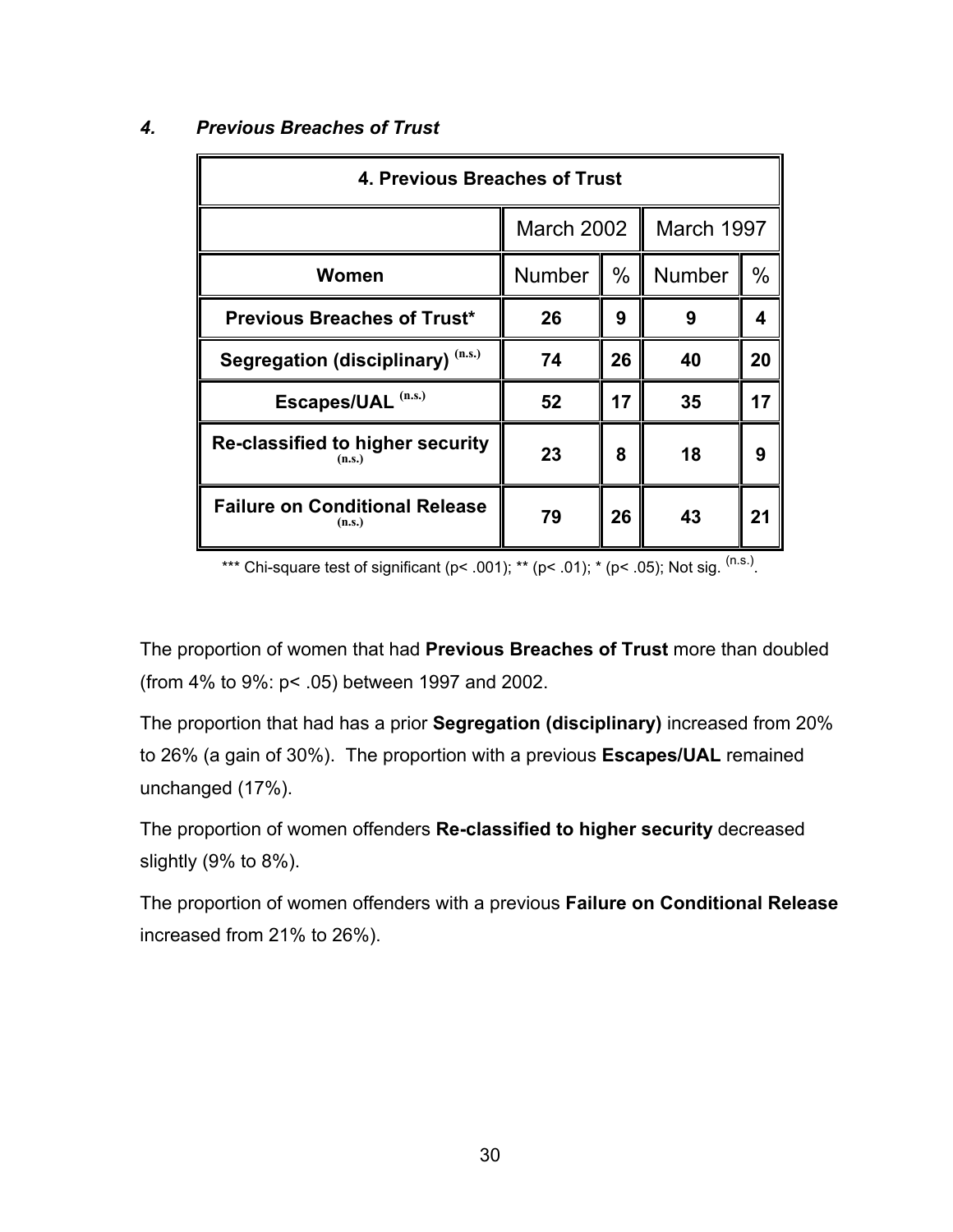#### *5. Length of Sentence*

| 5. Length of Sentence    |            |      |               |               |
|--------------------------|------------|------|---------------|---------------|
|                          | March 2002 |      | March 1997    |               |
| Women                    | Number     | $\%$ | <b>Number</b> | $\frac{0}{0}$ |
| <b>Under three years</b> | 129        | 37   | 100           | 30            |
| Three to six years       | 97         | 28   | 91            | 27            |
| Six to ten years         | 42         | 12   | 45            | 14            |
| Ten years or more        | 13         | 4    | 24            |               |
| Life or indeterminate    | 70         | 20   | 71            | 21            |

\*\*\* Chi-square test of significant (p< .001); \*\* (p< .01); \* (p< .05); Not sig.  $^{(n.s.)}$ .

There were some significant changes (p< .05) in **sentence length,** with the proportion of women serving a sentence **Under Three Years** increasing from 30% in 1997 to 37% in 2002 (a 5-year gain of 23%), and the proportion sentenced to **Three to six years**, which also increased, from 27% to 28%. All the longer sentenced categories showed a decrease during this period (the largest decrease was in the proportion serving **Ten Years or More**, which declined from 7% to 4% or by 43%).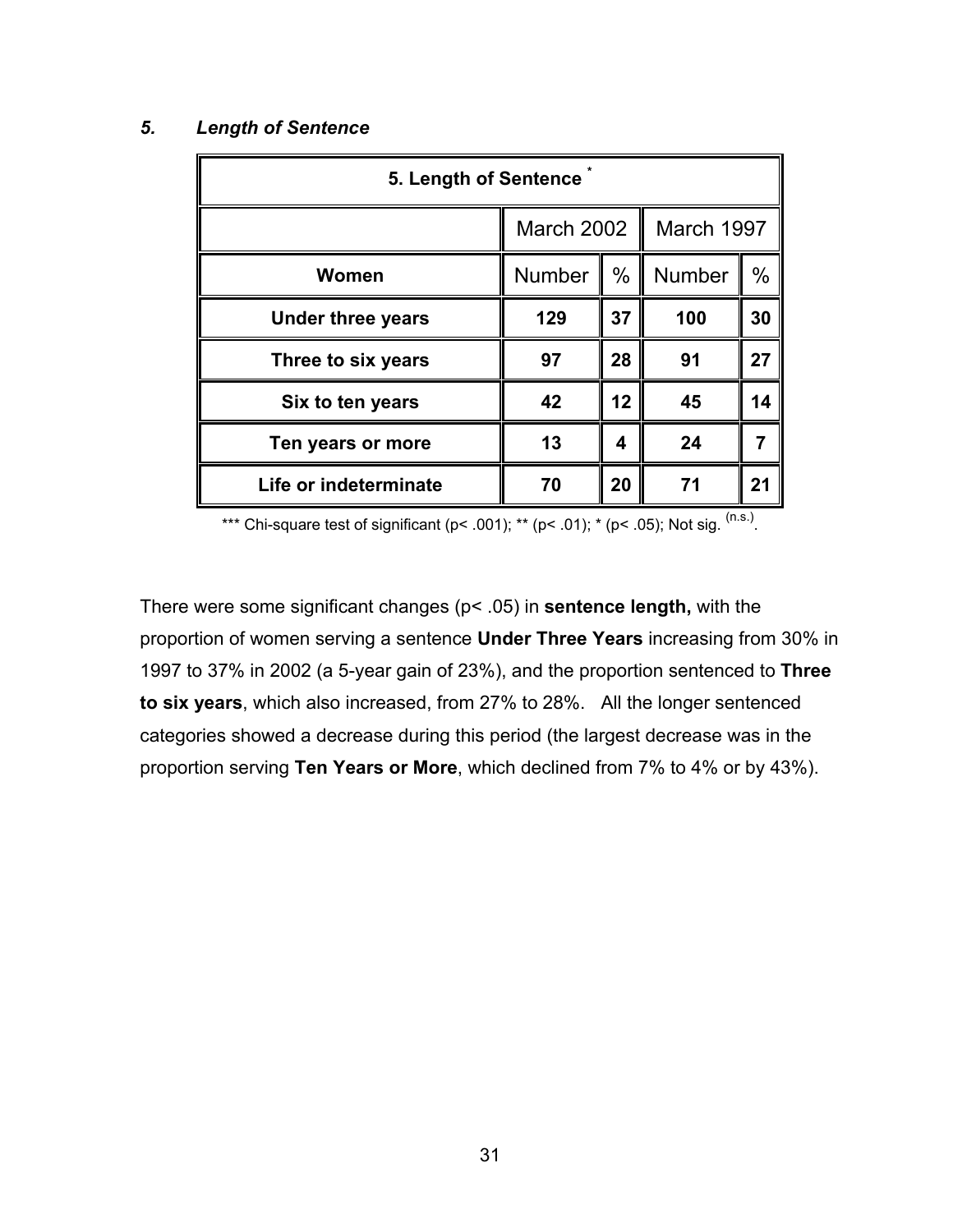| 6. Major Offences (current sentence) |                   |              |               |                |
|--------------------------------------|-------------------|--------------|---------------|----------------|
|                                      | <b>March 2002</b> | March 1997   |               |                |
| Women                                | <b>Number</b>     | $\%$         | <b>Number</b> | $\frac{0}{0}$  |
| Homicide <sup>(n.s.)</sup>           | 103               | 29           | 114           | 34             |
| Sexual Offence <sup>(n.s.)</sup> s   | 8                 | $\mathbf{2}$ | 8             | $\overline{2}$ |
| Robbery <sup>(n.s.)</sup>            | 87                | 25           | 68            | 21             |
| Drugs <sup>(n.s.)</sup>              | 104               | 30           | 88            | 27             |

## *6. Major Offence (Current Sentence)*

\*\*\* Chi-square test of significant (p< .001); \*\* (p< .01); \* (p< .05); Not sig.  $^{(n.s.)}$ .

Among women inmates, the principle change in the **Major Offence** was a large decrease in **Homicide** (decreased from 34% to 29%, or by 15%), with a commensurate increase in **Robbery** (up from 21% to 25%), and **Drugs** (increase from 27% to 30%).

| 7. Global Rating - Static Factors |                             |      |        |    |  |
|-----------------------------------|-----------------------------|------|--------|----|--|
|                                   | March 2002   <br>March 1997 |      |        |    |  |
| <b>Women</b>                      | Number                      | $\%$ | Number | %  |  |
| <b>Low Risk</b>                   | 75                          | 23   | 72     | 28 |  |
| <b>Moderate Risk</b>              | 156                         | 48   | 100    | 39 |  |
| <b>High Risk</b>                  | 94                          | 29   | 85     | 33 |  |

## *7. Global Rating - Static Factors*

\*\*\* Chi-square test of significant (p< .001); \*\* (p< .01); \* (p< .05); Not sig.  $(ns.)$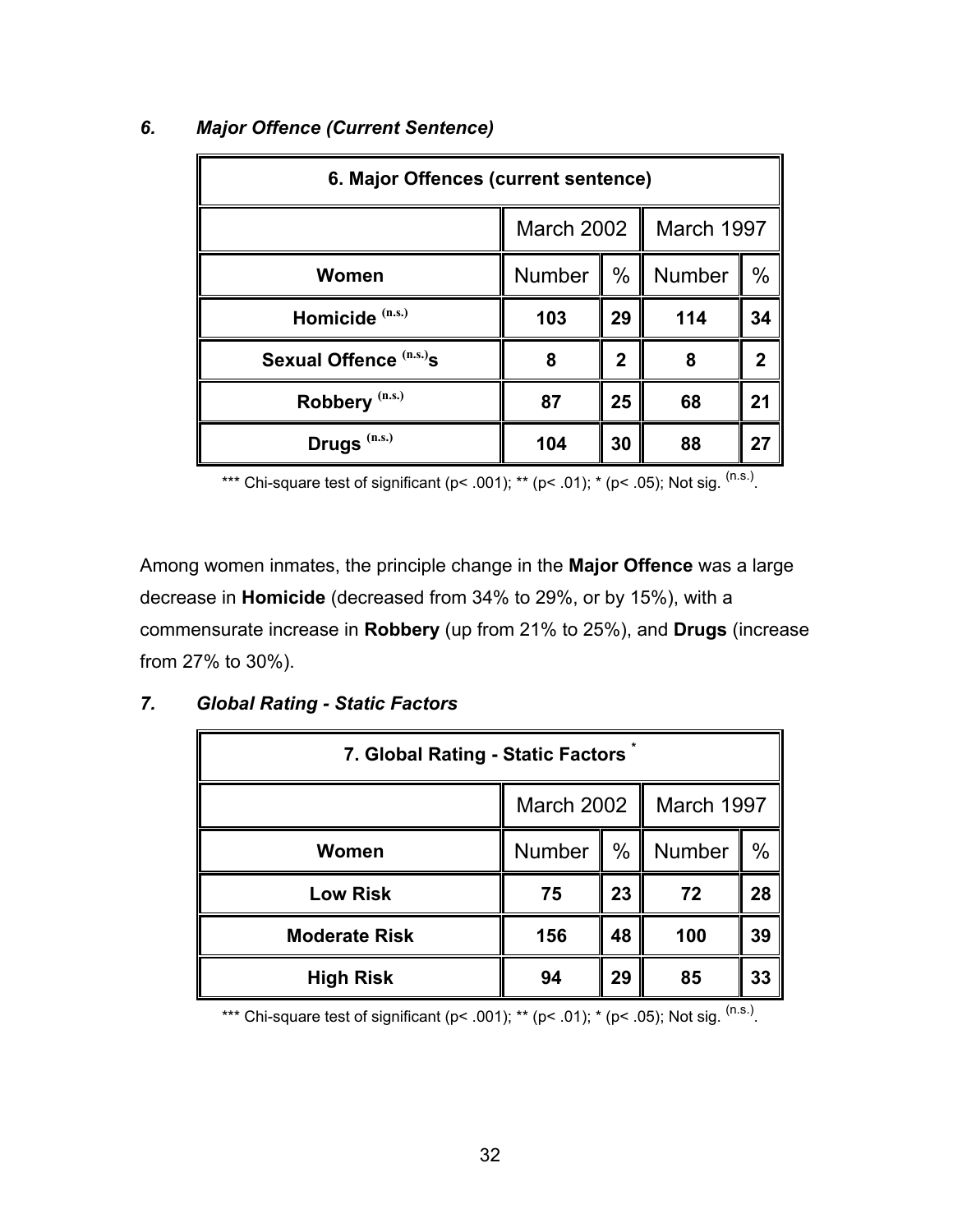Changes to the overall **Global Rating - Static Factors** scores for women were significant (p< .05): the population of federal women rated **Moderate Risk** showed a large increase, from 39% to 48% (a 5-year gain of 23%). This increase was offset by smaller decreases, almost equally divided, in the proportion of women rated **High** and **Low Risk** (28% to 23%, and 33% to 29% respectively). However, because the overall number of women inmates increased during this period, the number of women inmates rated as Low or High Risk in 2002 was actually greater than it had been in 1997.

| 8. Global Rating - Dynamic Factors * |                          |      |        |      |  |
|--------------------------------------|--------------------------|------|--------|------|--|
|                                      | March 2002<br>March 1997 |      |        |      |  |
| Women                                | <b>Number</b><br>H       | $\%$ | Number | $\%$ |  |
| <b>Low Need</b>                      | 38                       | 12   | 49     | 19   |  |
| <b>Moderate Need</b>                 | 126                      | 39   | 97     | 38   |  |
| <b>High Need</b>                     | 161                      | 50   | 111    | 43   |  |

#### *8. Global Rating – Dynamic Factors*

\*\*\* Chi-square test of significant ( $p$ < .001); \*\* ( $p$ < .01); \* ( $p$ < .05).

The **Global Rating – Dynamic Factors** profile for women changed significantly (p< .05) over the five years. The proportion of women rated **High Need**, gained 16%, increasing from 43% to 50%. This increase was offset by decreases in the proportion as **Low Need** (down from 19% to 12%, while women assessed as **Moderate Need** remained relatively unchanged.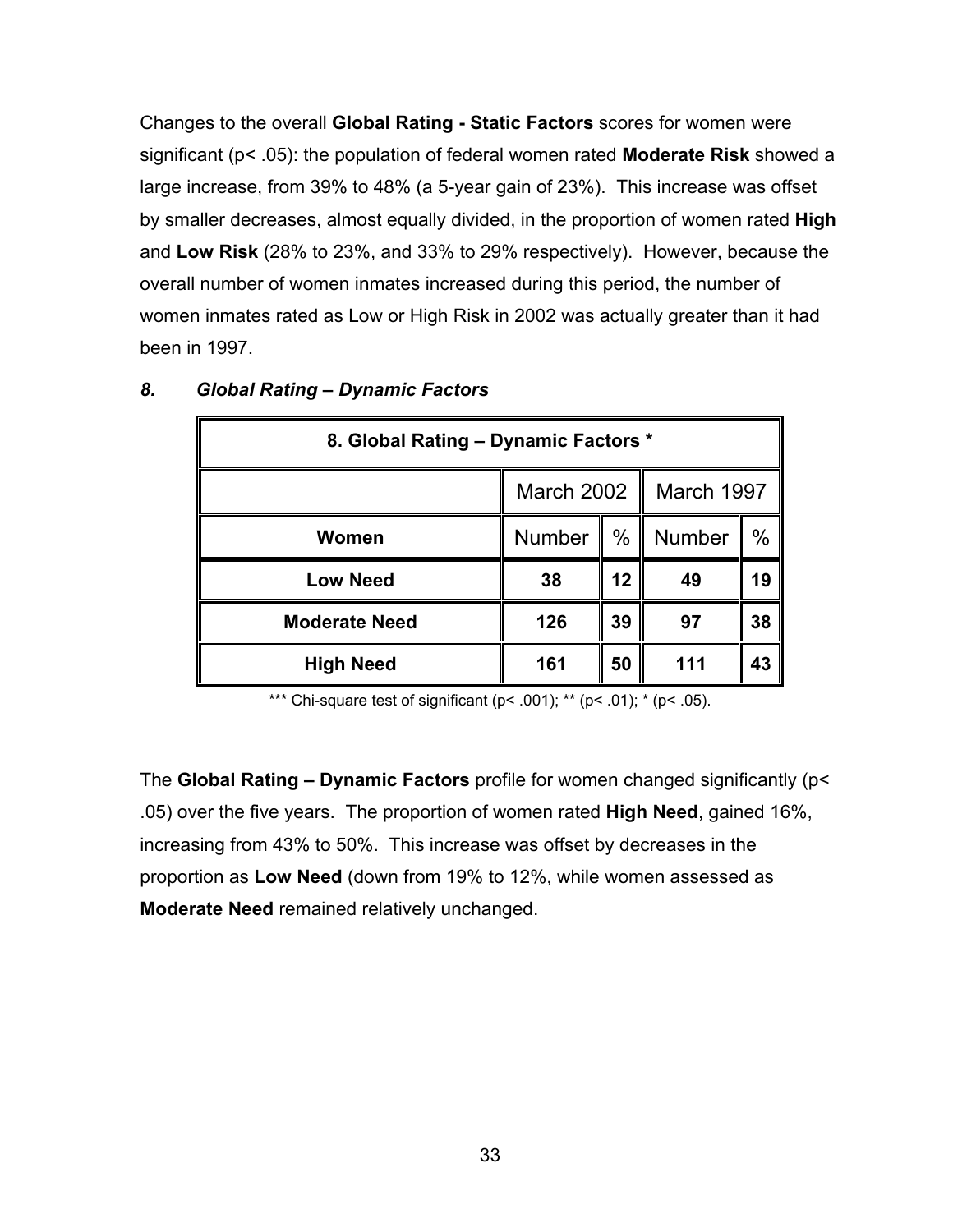| 9a. Domain Rating - Dynamic Factors<br>(Some Need for Improvement) |                                 |      |               |      |  |
|--------------------------------------------------------------------|---------------------------------|------|---------------|------|--|
|                                                                    | <b>March 2002</b><br>March 1997 |      |               |      |  |
| Women                                                              | <b>Number</b>                   | $\%$ | <b>Number</b> | $\%$ |  |
| Employment**                                                       | 133                             | 41   | 136           | 53   |  |
| Marital/Family *                                                   | 125                             | 38   | 123           | 48   |  |
| Associates ***                                                     | 135                             | 42   | 149           | 58   |  |
| <b>Substance Abuse *</b>                                           | 49                              | 15   | 56            | 22   |  |
| <b>Community Functioning ***</b>                                   | 102                             | 31   | 154           | 60   |  |
| <b>Personal/Emotional ***</b>                                      | 94                              | 29   | 124           | 48   |  |
| <b>Attitude **</b>                                                 | 85                              | 26   | 45            | 18   |  |

#### *9-a. Domain Ratings - Dynamic Factors (Some need)*

\*\*\* Chi-square test of significant (p< .001); \*\* (p< .01); \* (p< .05); Not sig.  $^{(n.s.)}$ .

Analysis of **Domain Ratings - Dynamic Factors** found significant decreases in the proportion rated as requiring "some need" for improvement in the domains of Employment (p< .01), Marital/Family (p< .05); Associates (p< .001); Substance Abuse (p< .05); Community Functioning (p< .001), and Personal/Emotional (p< .001). The only domain to show an increase (up from 18% to 26%) was in the **Attitude** domain (p< .01).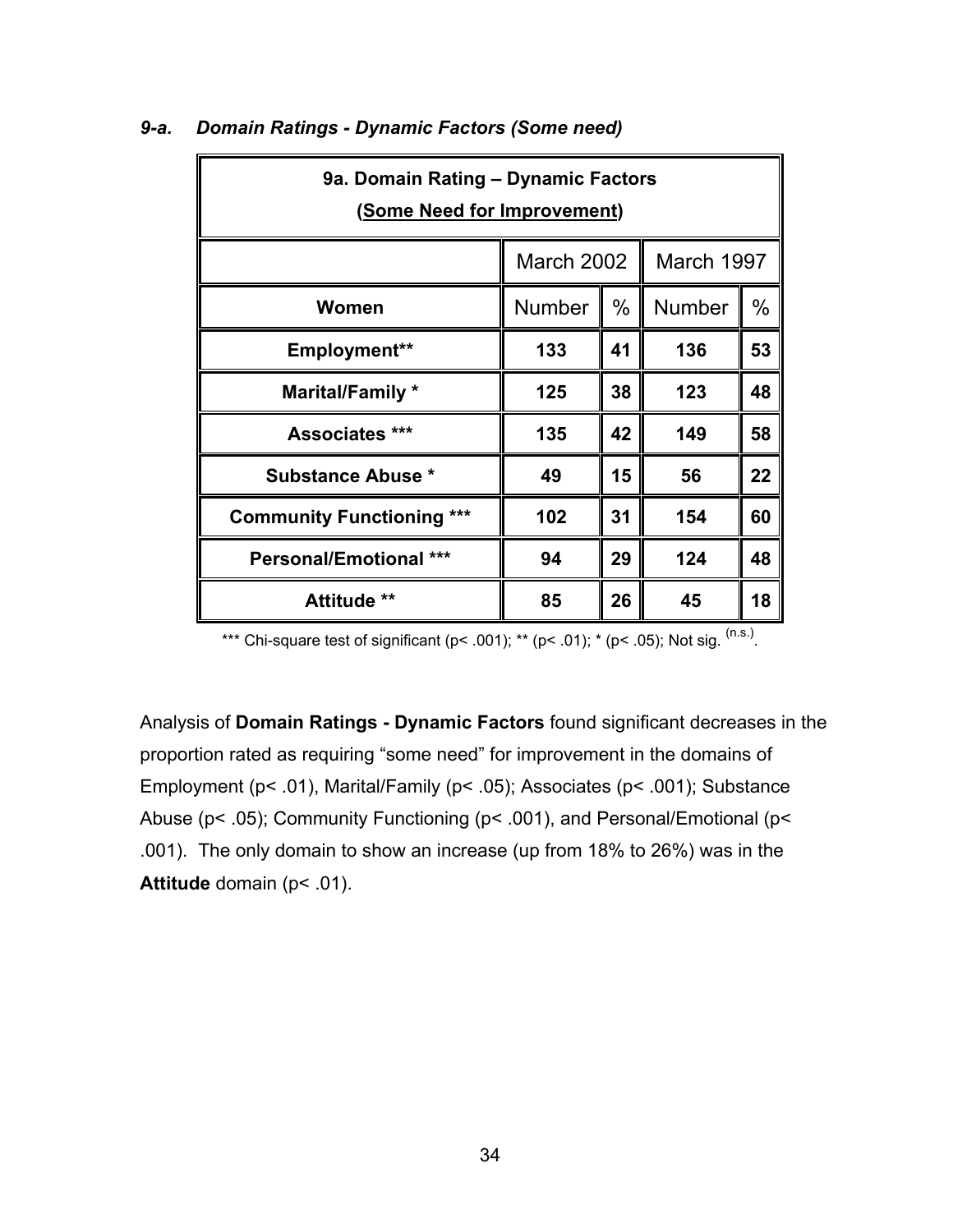| 9b. Domain Rating - Dynamic Factors<br>(Considerable Need for Improvement) |                                 |      |        |               |  |
|----------------------------------------------------------------------------|---------------------------------|------|--------|---------------|--|
|                                                                            | <b>March 2002</b><br>March 1997 |      |        |               |  |
| Women                                                                      | <b>Number</b>                   | $\%$ | Number | $\frac{0}{0}$ |  |
| <b>Employment</b> **                                                       | 50                              | 15   | 62     | 24            |  |
| Marital/Family <sup>(n.s.)</sup>                                           | 87                              | 27   | 75     | 29            |  |
| Associates (n.s.)                                                          | 58                              | 18   | 45     | 18            |  |
| <b>Substance Abuse ***</b>                                                 | 181                             | 56   | 109    | 42            |  |
| <b>Community Functioning</b>                                               | 22                              | 7    | 21     | 8             |  |
| <b>Personal/Emotional ***</b>                                              | 205                             | 63   | 110    | 43            |  |
| Attitude (n.s.)                                                            | 45                              | 14   | 32     | 12            |  |

#### *9-b. Domain Ratings -Dynamic Factors (Considerable need)*

\*\*\* Chi-square test of significant (p< .001); \*\* (p< .01); \* (p< .05); Not sig.  $^{(n.s.)}$ .

The proportion of women in federal custody in 2002 with ratings of "considerable need" on the various dynamic factor domains has mainly decreased. However, a detailed analysis of **Domain Ratings -Dynamic Factors** found significant increases in the dynamic factor domains of **Substance Abuse** (p<. 001) and

**Personal/Emotional** (p< .001). There was also a decrease in the **Employment** (p< .01) domain.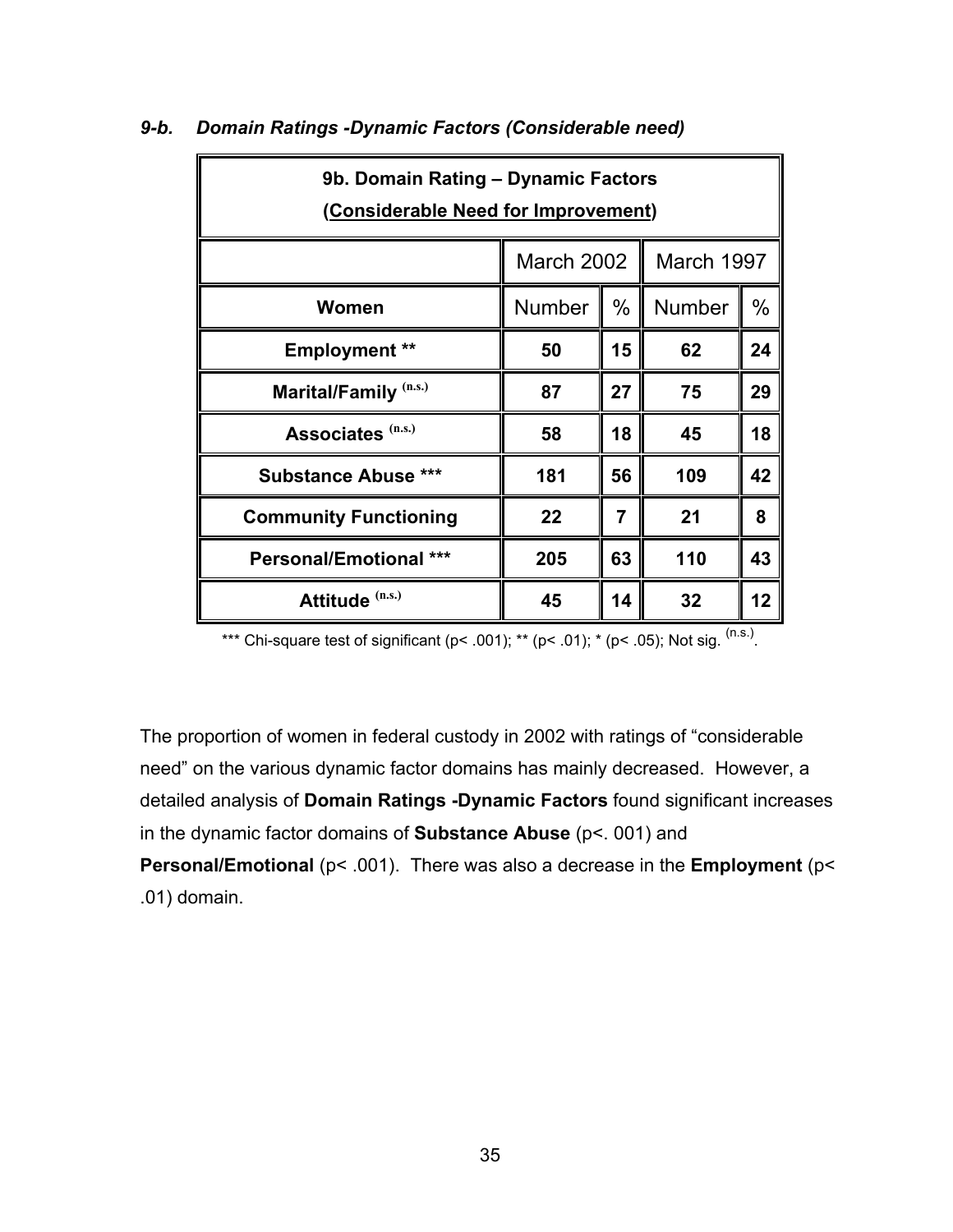| 10. Employment / Education Indicators       |                                       |      |        |    |
|---------------------------------------------|---------------------------------------|------|--------|----|
|                                             | <b>March 2002</b><br>March 1997<br>II |      |        |    |
| <b>Women Offenders</b>                      | Number                                | $\%$ | Number | %  |
| Has an Unstable Job History (n.s.)          | 221                                   | 71   | 140    | 66 |
| <b>Has No High School Diploma</b><br>(n.s.) | 222                                   | 71   | 143    | 68 |

## *10. Employment / Education Indicators*

\*\*\* Chi-square test of significant (p< .001); \*\* (p< .01); \* (p< .05); Not sig.  $^{(n.s.)}$ .

An examination of the two **Employment / Education Indicators** found both had increased modestly since 1997. There was less movement in the education than in the employment variable: the proportion of women that **Has an Unstable Job History** increased from 66% to 71% (an 8% gain), while the proportion who **Has No High School Diploma** increased from 68% to 71% (a 4% gain).

## *11. Marital / Family Indicators*

| 11. Marital / Family Indicators  |                         |    |                     |      |  |
|----------------------------------|-------------------------|----|---------------------|------|--|
|                                  | March 2002   March 1997 |    |                     |      |  |
| <b>Women Offenders</b>           |                         |    | Number   %   Number | $\%$ |  |
| <b>Currently Single *</b>        | 173                     | 55 | 135                 | 64   |  |
| Had Dysfunctional Parents (n.s.) | 167                     | 55 | 109                 | 53   |  |

\*\*\* Chi-square test of significant ( $p$ < .001); \*\* ( $p$ < .01); \* ( $p$ < .05); Not sig. <sup>(n.s.)</sup>.

Changes in the two **Marital / Family Indicators** were modest: The proportion of women **Currently Single** decreased moderately (p< .05) from 64% to 55% while the proportion who **Had Dysfunctional Parents** increased but the change was not significant.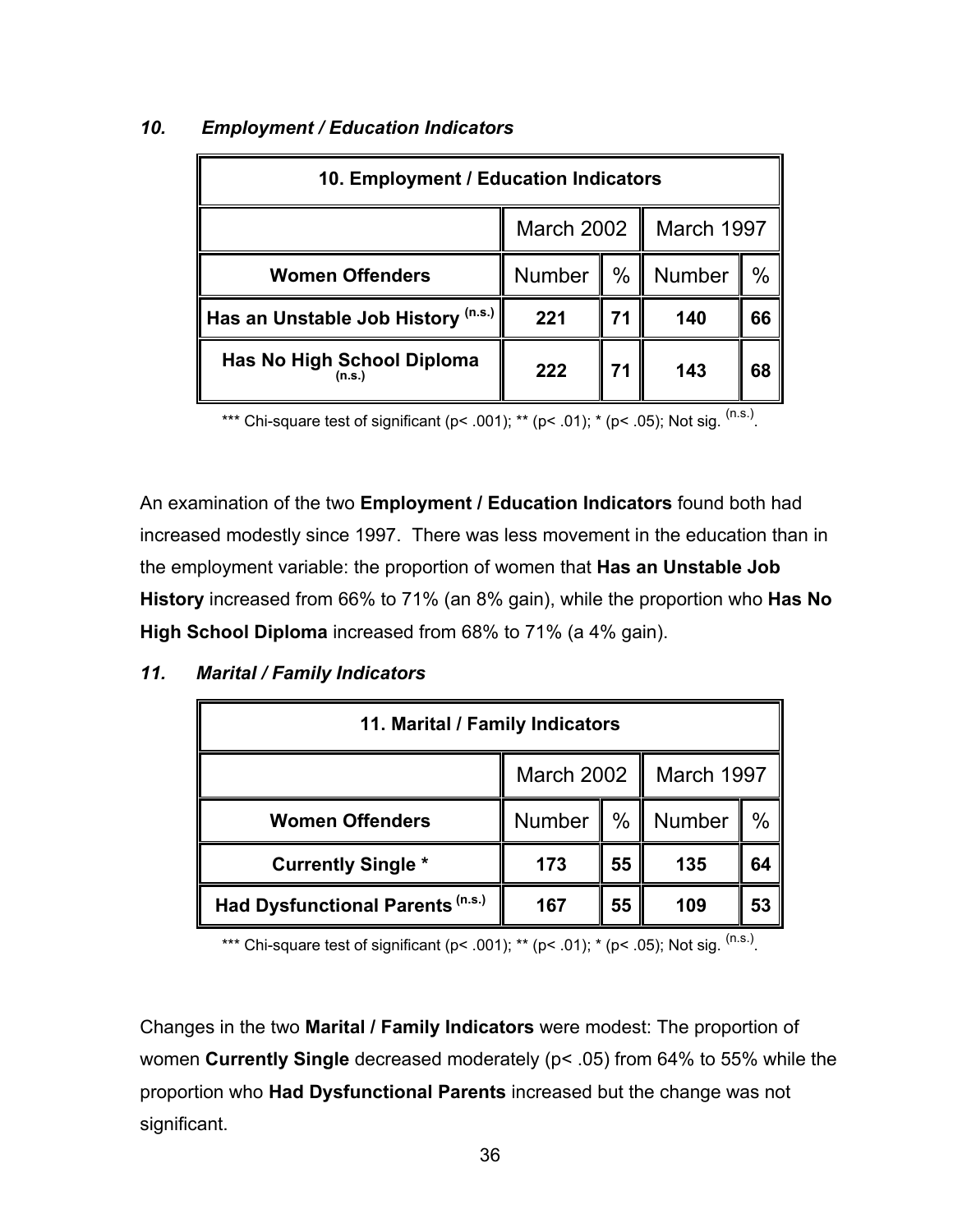| 12. Associates / Social Interaction Indicators |                          |      |        |      |  |
|------------------------------------------------|--------------------------|------|--------|------|--|
|                                                | March 2002<br>March 1997 |      |        |      |  |
| <b>Women Offenders</b>                         | <b>Number</b>            | $\%$ | Number | $\%$ |  |
| Gang Affiliation (n.s.)                        | 31                       | 10   | 16     | 8    |  |
| <b>Mostly Criminal Friends (n.s.)</b>          | 99                       | 32   | 64     | 31   |  |
| Criminogenic Living (n.s.)                     | 86                       | 28   | 65     | 32   |  |

## *12. Associates / Social Interaction Indicators*

\*\*\* Chi-square test of significant (p< .001); \*\* (p< .01); \* (p< .05); Not sig.  $(ns.)$ 

There were no significant changes in the three **Associates / Social Interaction Indicators** for women.

| 13. Alcohol/Drug Abuse Indicators  |                                 |               |               |      |  |
|------------------------------------|---------------------------------|---------------|---------------|------|--|
|                                    | <b>March 2002</b><br>March 1997 |               |               |      |  |
| Women                              | <b>Number</b>                   | $\frac{0}{0}$ | <b>Number</b> | $\%$ |  |
| Abuses Alcohol (n.s.)              | 166                             | 53            | 109           | 51   |  |
| <b>Abuses Drugs **</b>             | 215                             | 69            | 125           | 59   |  |
| <b>Abuses Drugs and Alcohol **</b> | 263                             | 79            | 172           | 70   |  |

#### *13. Alcohol/Drug Abuse Indicators*

\*\*\* Chi-square test of significant ( $p$ < .001); \*\* ( $p$ < .01); \* ( $p$ < .05); Not sig. <sup>(n.s.)</sup>.

A majority of women in federal custody have identified substance abuse problems, and this proportion has been increasing quite significantly. The proportion of women inmates who **Abused Alcohol** increased slightly (from 51% to 53%, n.s.), however the proportion that **Abused Drugs** increased substantially (p< .01), from 59% in 1997 to 69% (a 17% gain) in 2002.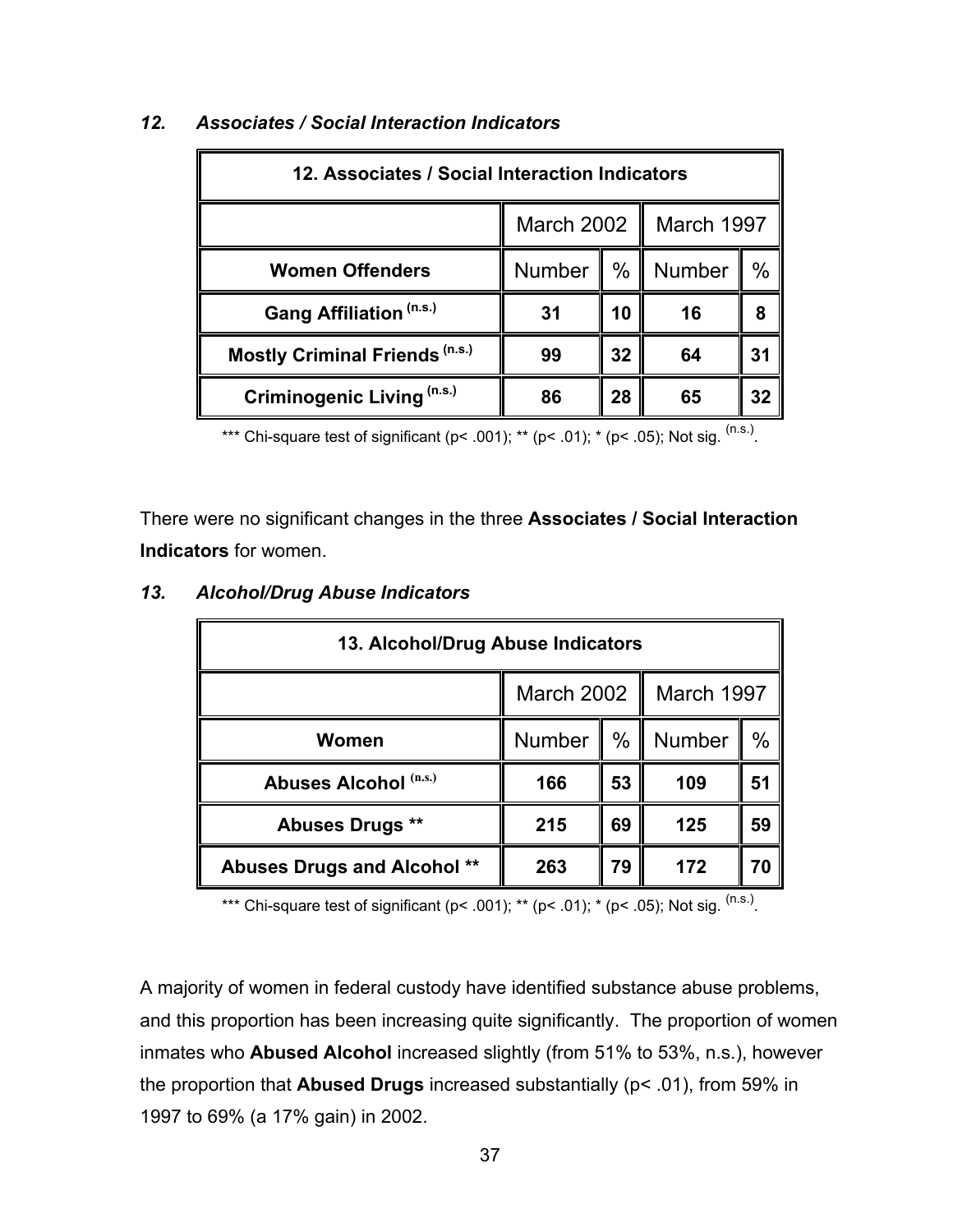# **14. Cognition Indicators** March 2002 | March 1997 **Women**  $\parallel$  Number  $\parallel$  %  $\parallel$  Number  $\parallel$  % **Poor Problem Solving**  $(0.5)$  **| 187 | 60 | 118 | 56 Unable to Generate Choices \*\* || 164 || 53 || 134 || 64 Impulsive**  $(n.s.)$   $\|$  213  $\|$  68  $\|$  125  $\|$  59

### *14. Cognition Indicators*

\*\*\* Chi-square test of significant (p< .001); \*\* (p< .01); \* (p< .05); Not sig.  $^{(n.s.)}$ .

A majority of women in federal custody also have identified cognitive skills issues, which also poses challenges. There were increases in the proportion of women inmates who were rated to be **Poor at Problem Solving** (56% in 1997 versus 60% in 2001), and **Impulsive** (59% to 68%:). However, a significant decrease (64% to 53% a 17% decline) was found among women inmates identified as **Unable to Generate Choices**.

| 15. Mental Health Indicators                     |                                 |      |               |      |
|--------------------------------------------------|---------------------------------|------|---------------|------|
|                                                  | March 1997<br><b>March 2002</b> |      |               |      |
| Women                                            | <b>Number</b>                   | $\%$ | <b>Number</b> | $\%$ |
| Has a Past Diagnosis *                           | 71                              | 23   | 41            | 20   |
| Has Current Diagnosis (n.s.)                     | 48                              | 16   | 28            | 13   |
| <b>Prescribed Medication Currently</b><br>(n.s.) | 105                             | 34   | 68            | 32   |

#### *15. Mental Health Indicators*

\*\*\* Chi-square test of significant (p< .001); \*\* (p< .01); \* (p< .05); Not sig.  $(ns.)$ .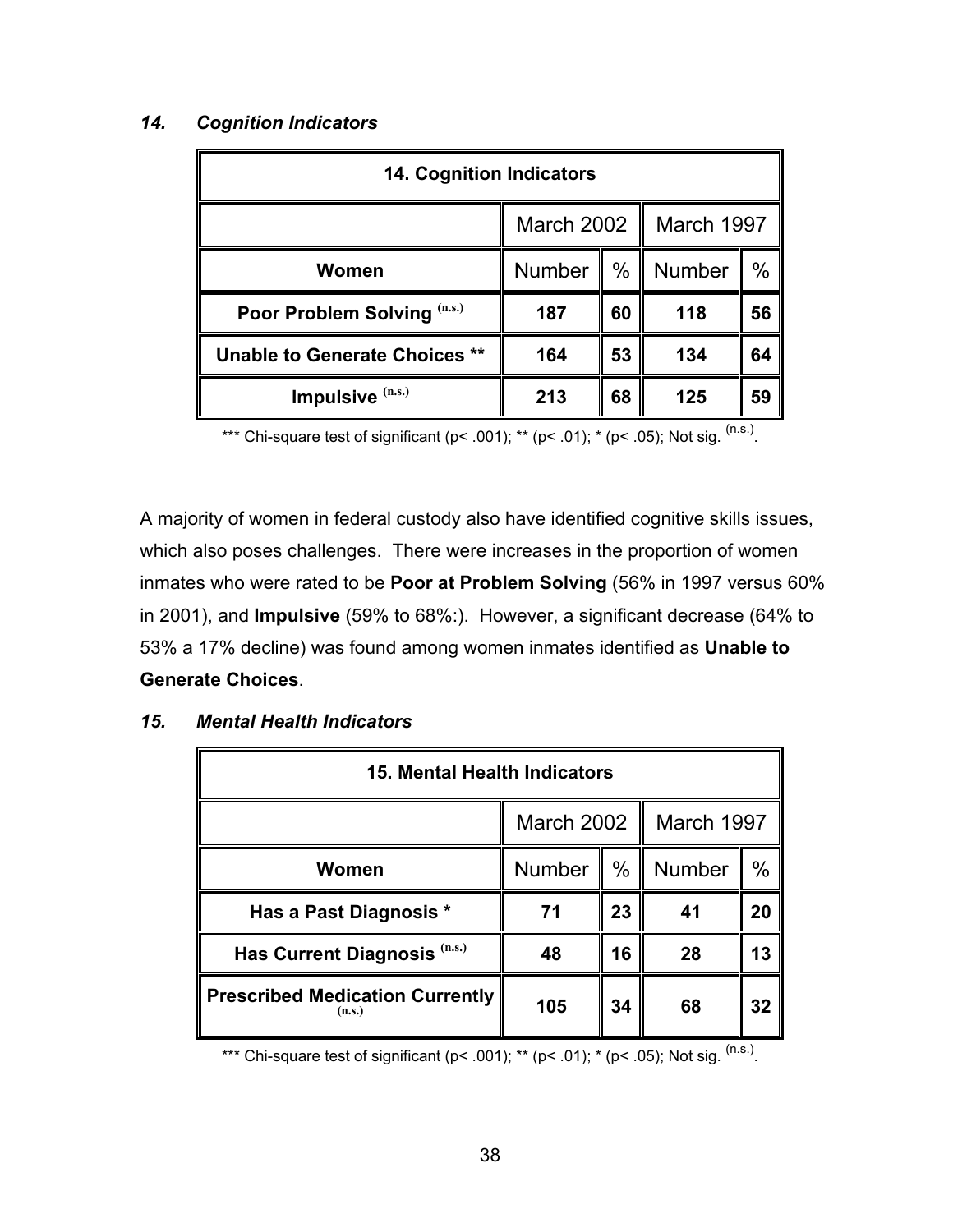Finally, a smaller but not insignificant number of federal women inmates have mental health issues, and both the number and proportion has been increasing quite significantly. The proportion of admissions with a **Past Diagnosis** increased from 20% to 23% (a gain of 15%). Increases were also found among the proportion of women inmates with a **Current Diagnosis** (13% in 1997 to 16% in 2002), and with a currently **Prescribed medication** (from 32% in 1997 to 34% in 2002.

## **Summary**

The average number of women in-custody on any given day grew significantly from the 1997 base year. The population has not only been growing, which poses challenges in its own right, but the composition has also changed in some ways that portend greater challenges for correctional managers and staff.

A larger proportion of custodial women have had a Maximum security rating at intake, while a smaller proportion have a Medium rating. Moreover, the proportion of women rated CRS-High Institutional Adjustment at intake has increased from 6 to 9%, or from 14 to 30 inmates. There has also been an apparent increase in gang affiliation.

Federal women in 2002 also had more prior contact with the Youth and Provincial Adult correctional systems, and a greater proportion had previous breaches of trust, especially disciplinary segregations and more failures on conditional release.

In general the population were serving shorter sentences than previously, and the proportions in for robbery and drug offences was greater than previously.

Dynamic factor assessments showed a larger proportion had "considerable need" for improvement in the areas of substance abuse and personal/emotional issues. The proportion of women with identified employment and education, substance abuse, cognition and mental health issues also was up substantially.

39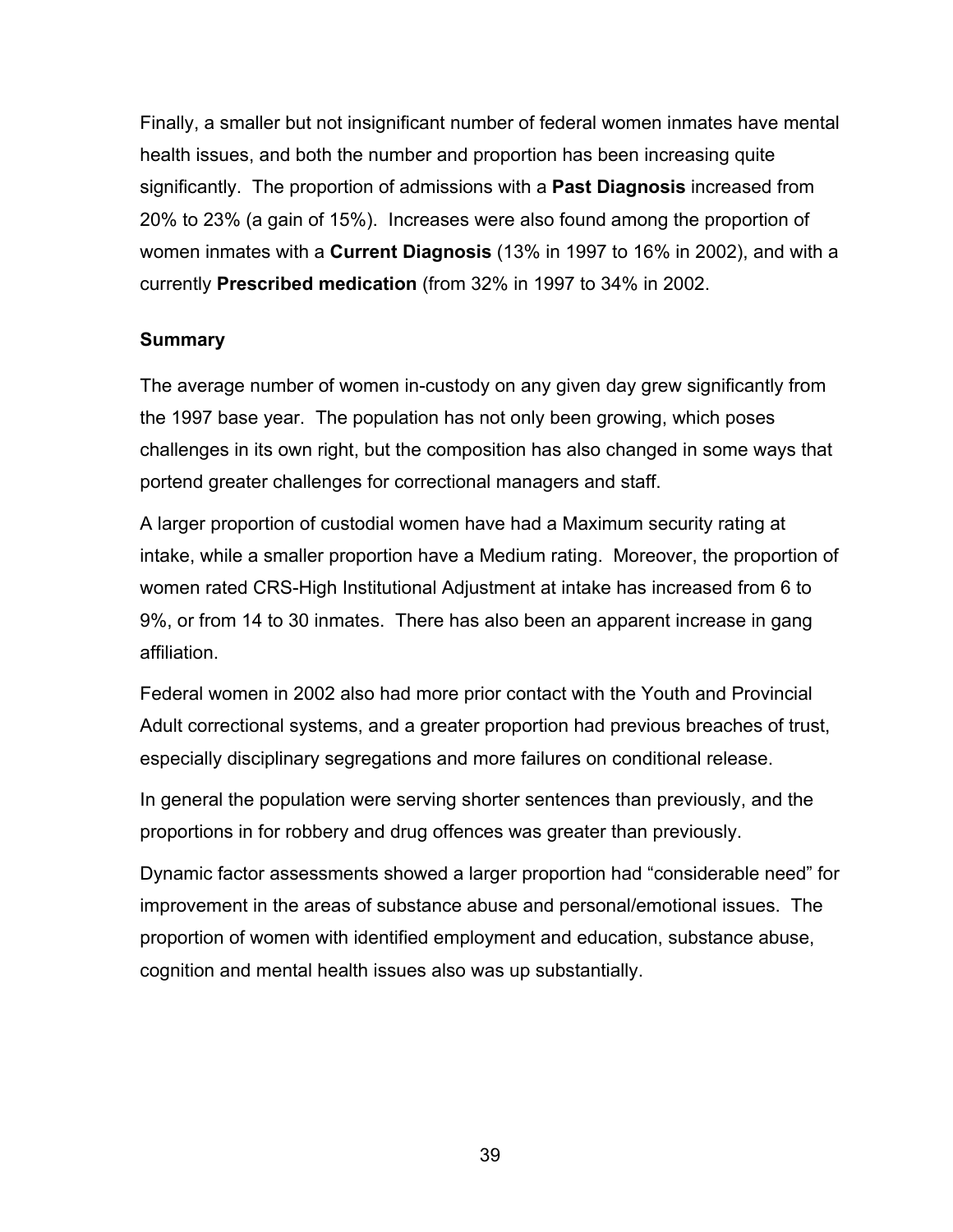## **E. PROFILES OF FEDERAL (WARRANT OF COMMITTAL) ADMISSIONS**

Admission profiles cover all Warrant of Committal admissions to federal custody for two complete fiscal year periods, FY 2001/02 and FY 1996/97. Separate profiles are shown for men and women. This section provides general background and highlights changes that are occurring in the whole federal population through the admission of offenders with a federal Warrant of Committal sentence from the courts.

Inmates enter into a federal penitentiary for the first time on a Warrant of Committal following sentence by a Court or by way of an international transfer or an exchange of service agreement with another Canadian jurisdiction. They may also be admitted into the penitentiary during their sentence if, while on community supervision, their conditional release is revoked by the National Parole Board for the commission of a new offence or for a breach of a condition of their release.

The profiles created for admissions refer to the population admitted by way of a Warrant of Committal and does not include re-admissions of offenders already serving a federal sentence. Profiles are also restricted to federal admissions (i.e., offenders with a sentence to federal jurisdiction), thus excluding those initially admitted to prison under a sentence to Provincial jurisdiction (i.e., a prison sentence of less than two years) but later transferred (under an exchange of service agreement) to a federal penitentiary.

The total number of Warrant admissions in 2001/02 was significantly lower than the number admitted in 1996/97. Thus, the analyst must take relative population size into account when making comparisons between the two profiles. It is typically easier to understand changes over this period if the proportional distributions (percentages) are considered from one period to the other rather than the raw numbers.

Although the majority of federal admissions continue to be comprised of men offenders, the number of women admitted has been increasing for the past halfdecade. This increase in women admissions is contrasted with an admission decline in men offender admissions. The total number of admissions by way of a

40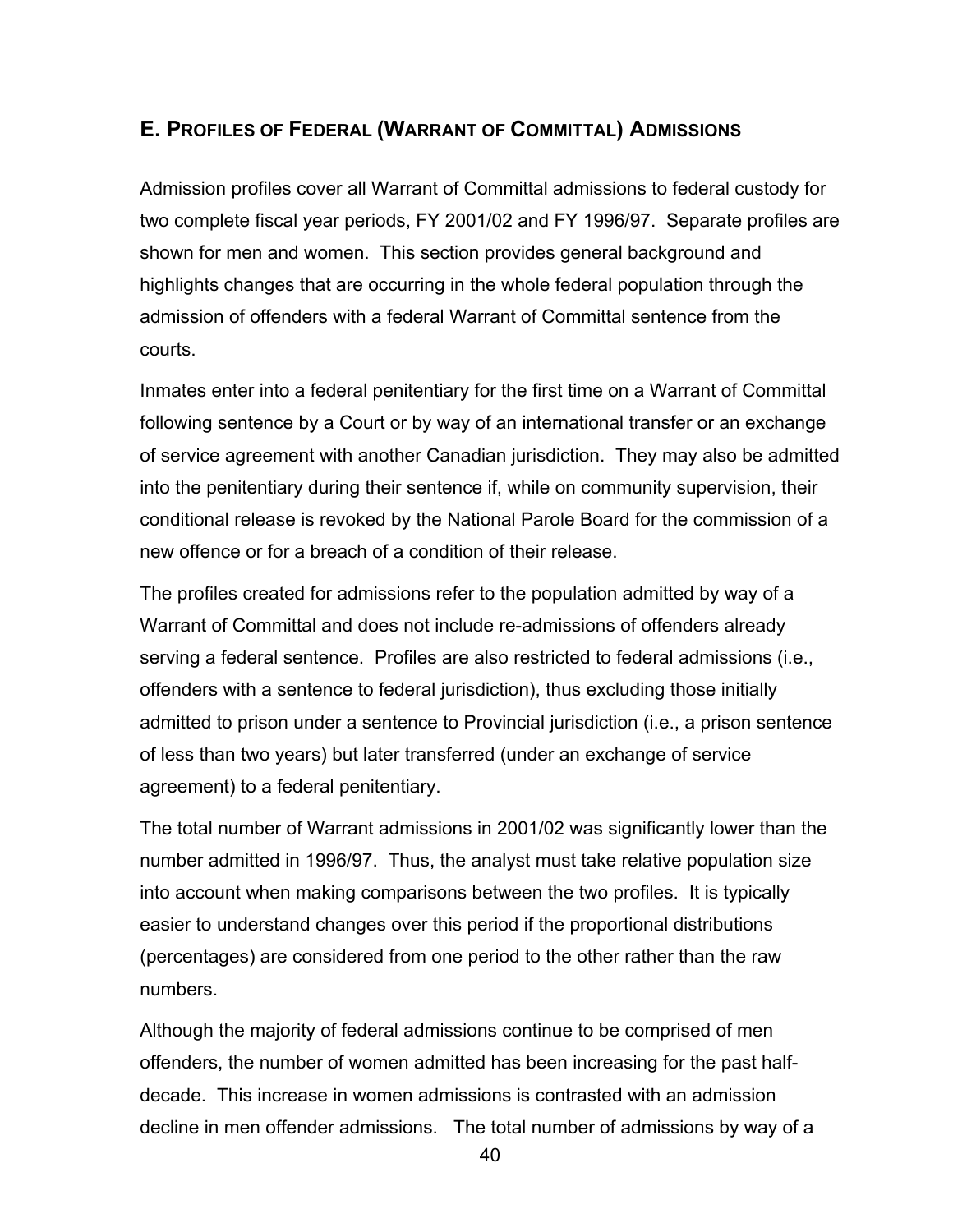Warrant of Committal in 1996/97 was **4,652**, of which **4,461** were men and **191** were women (the proportion of women admitted was 4%). This compares to the total of **4,128** Warrant admissions in 2001/02, of which the number of men was **3,925,** and the **203** women admitted now accounted for 5%.

#### **Admission Under-coverage Estimates.**

• It is generally not necessary to take into account data under-coverage for the CSC's admission population. Data coverage is very good for admission data. The CSC policy is to complete intake assessments within 8 weeks of admission. Thus there will be under-coverage issues only if a sufficient time lapse is not allowed between the end-of-year and the data collection date (for more details, see Appendix B).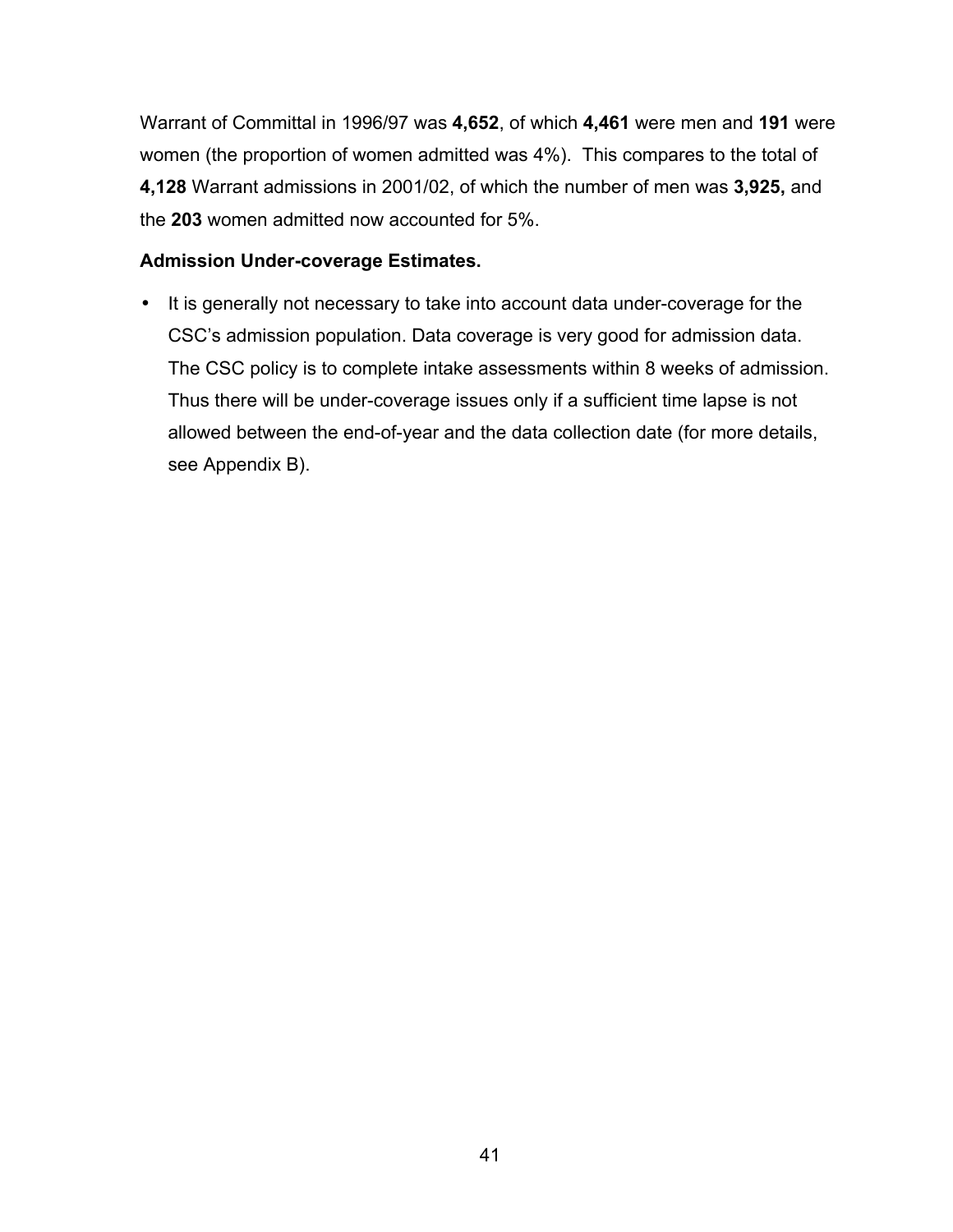# **E1: ADMISSION PROFILES OF FEDERAL MEN**

Overall, the number of men admitted into federal jurisdiction by way of a Warrant of Committal decreased between FY 1996/97 and FY 2001/02 (4,461 to 3,925). This represents a reduction of 536 admissions or 12% fewer admissions during FY 2001/02 than in 1996/97.

| 1. Initial Custody Rating Score *** |                    |      |        |    |  |
|-------------------------------------|--------------------|------|--------|----|--|
|                                     | FY 2002<br>FY 1997 |      |        |    |  |
| Men                                 | Number             | $\%$ | Number | %  |  |
| <b>Minimum</b>                      | 1,227              | 31   | 1,179  | 27 |  |
| <b>Medium</b>                       | 2,190              | 55   | 2,821  | 66 |  |
| <b>Maximum</b>                      | 546                | 14   | 301    |    |  |

## *1. Initial Custody Ratings*

 $\overline{a}$ 

\*\*\* Chi-square test of significant ( $p$ < .001); \*\* ( $p$ < .01); \* ( $p$ < .05).

There were significant changes (p< .001 overall) in the security placement ratings from the **Initial Custody Ratings** for men admitted in 1996/97 and 2001/02. For example, the proportion of men rated **Maximum** at intake increased from 7% to 14% (a 100% jump) while the proportion rated minimum-security increased from 27% to 31%. As a consequence of these increases, the proportion rated medium-security fell from 66% in 1996/97 to 55% in FY 2001/02.<sup>11</sup>

<sup>11</sup> Note: Some change between minimum and medium-security can be attributed to adjustments made in 1999 to the CRS scoring guidelines (e.g., between minimum and medium-security distributions) to better reflect research findings on security placement. However, the adjustments would explain the increase in assessments from medium-tomaximum (as there was no change to these cut-off points).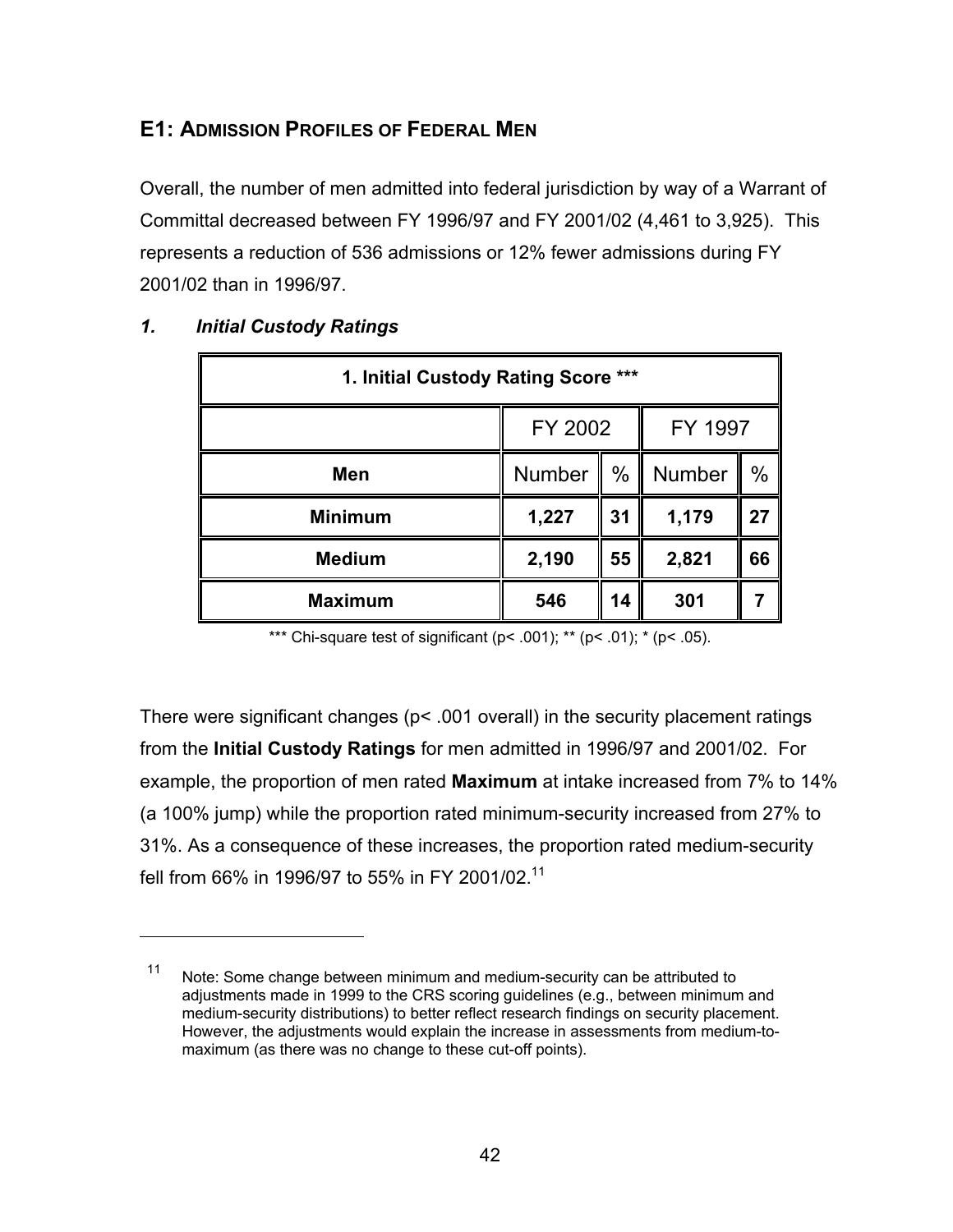## *2. Risk Factors*

| 2. Risk Factors                                               |         |      |               |      |  |
|---------------------------------------------------------------|---------|------|---------------|------|--|
|                                                               | FY 2002 |      | FY 1997       |      |  |
| Men                                                           | Number  | $\%$ | <b>Number</b> | $\%$ |  |
| Inmates Under Age 30 *                                        | 1,653   | 41   | 1,926         | 43   |  |
| SIR Score - High Risk **                                      | 832     | 25   | 879           | 22   |  |
| <b>CRS</b> - High Institutional<br><b>Adjustment Risk ***</b> | 438     | 11   | 212           | 5    |  |
| <b>CRS - High Security Risk ***</b>                           | 903     | 23   | 819           | 19   |  |
| <b>Reintegration Potential Low ***</b>                        | 1,303   | 33   | 1,080         | 26   |  |
| <b>Gang Affiliation ***</b>                                   | 523     | 14   | 465           | 11   |  |

\*\*\* Chi-square test of significant (p< .001); \*\* (p< .01); \* (p< .05).

The overall proportion of men who were **Under Age 30** at the time of admission decreased somewhat (p< .05) from 43% in 1996/97 to 41% in 2001/02.

There was a moderate (p< .01) increase in the proportion with a rating **SIR Score - High Risk**, from 22% to 25%.

The proportion of **CRS - High Institutional Adjustment Risk** and **CRS - High Security Risk** both increased significantly (up from 5% to 11%, and from 19% to 23% respectively: p< .001).

The proportion rated as **Reintegration Potential Low** also increased significantly (p< .001), from 26% to 33%.

Finally, the proportion of admitted men with a **Gang Affiliation** also increased significantly (p< .001) from 11% to 14%.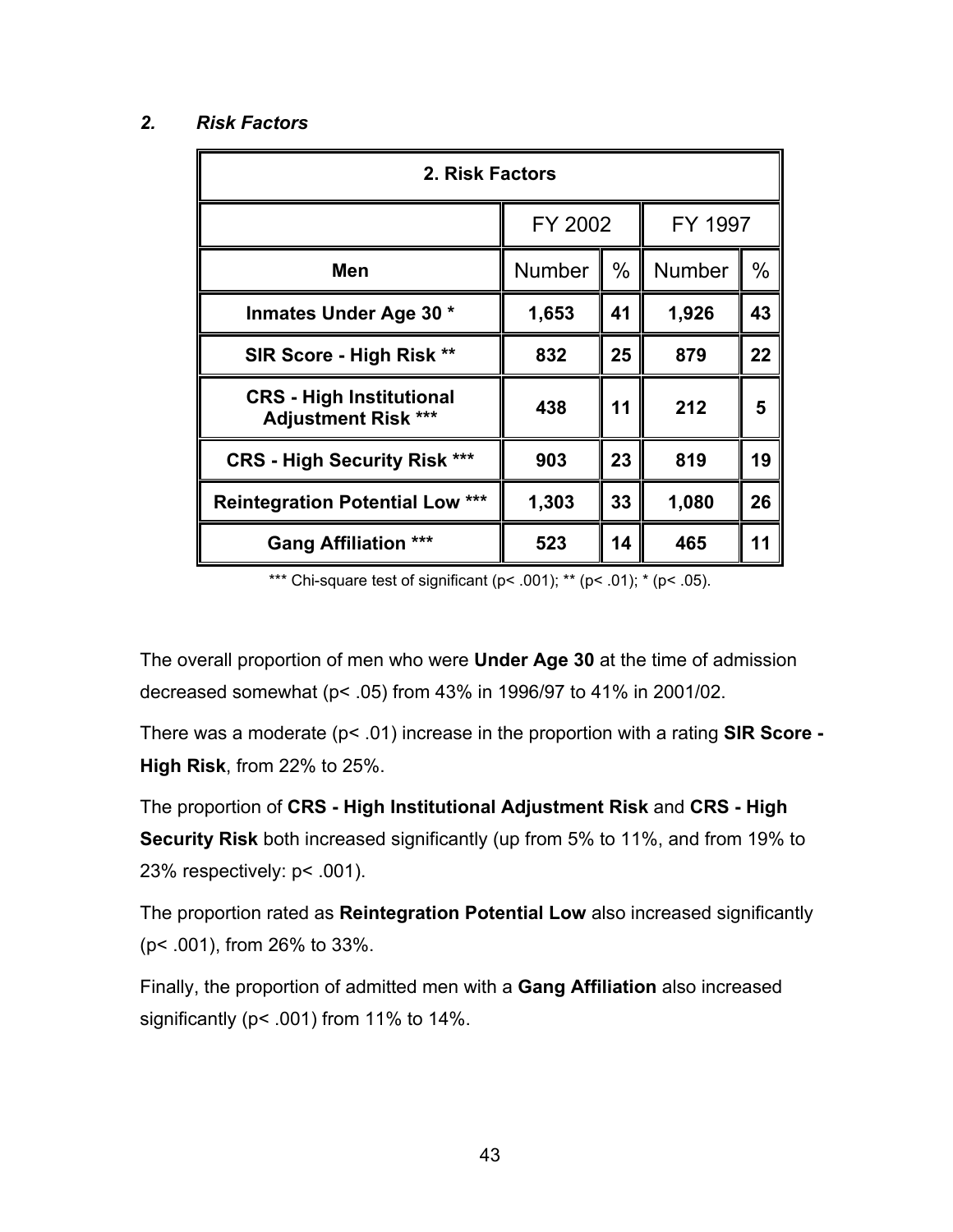#### *3. Prior Sentence History*

| 3. Prior Sentence History                             |        |         |        |               |
|-------------------------------------------------------|--------|---------|--------|---------------|
|                                                       |        | FY 2002 |        | FY 1997       |
| Men                                                   | Number | $\%$    | Number | $\frac{0}{0}$ |
| Served a prior federal<br>sentence***                 | 1,138  | 29      | 1,064  | 25            |
| <b>Served Prior Youth and/or Adult</b><br>Sentence ** | 3,518  | 89      | 3,650  | 87            |
| <b>Served a prior Youth</b><br>Sentence***            | 1,867  | 48      | 1,653  | 40            |
| <b>Served prior Adult Provincial</b><br>Sentence**    | 2,762  | 70      | 2,803  | 67            |

\*\*\* Chi-square test of significant ( $p$ < .001); \*\* ( $p$ < .01); \* ( $p$ < .05).

The proportion of 2001/02 admissions that has **Served a prior Federal Sentence** increased significantly ( $p$ < .001) from 25% to 29% in 2001/02.

Offenders admitted in 2001/02 were proportionately more likely to have had prior Young Offender and/or Provincial Adult sentences than in 1996/97. The proportion that had **Served a prior Youth Sentence** increased significantly (p< .001), from 40% (1996/97) to 48% (2001/02), while there was a moderate increase (p< .01) in the proportion that had **Served a prior Adult Provincial Sentence** - 67% to 70%. The proportions that had **Served Prior Youth and/or Adult Sentence** increased only modestly (p< .01), from 87% to 89%.

While these trends in prior sentence history do not in themselves represent large changes, it is clear that a very large — and growing — proportion of new admissions are prior "recidivists" from the Youth and/or Provincial Adult correctional systems before they even get in the federal penitentiary doors. The best predictor of future behaviour is usually past behavior, and these higher rates of prior Youth and/or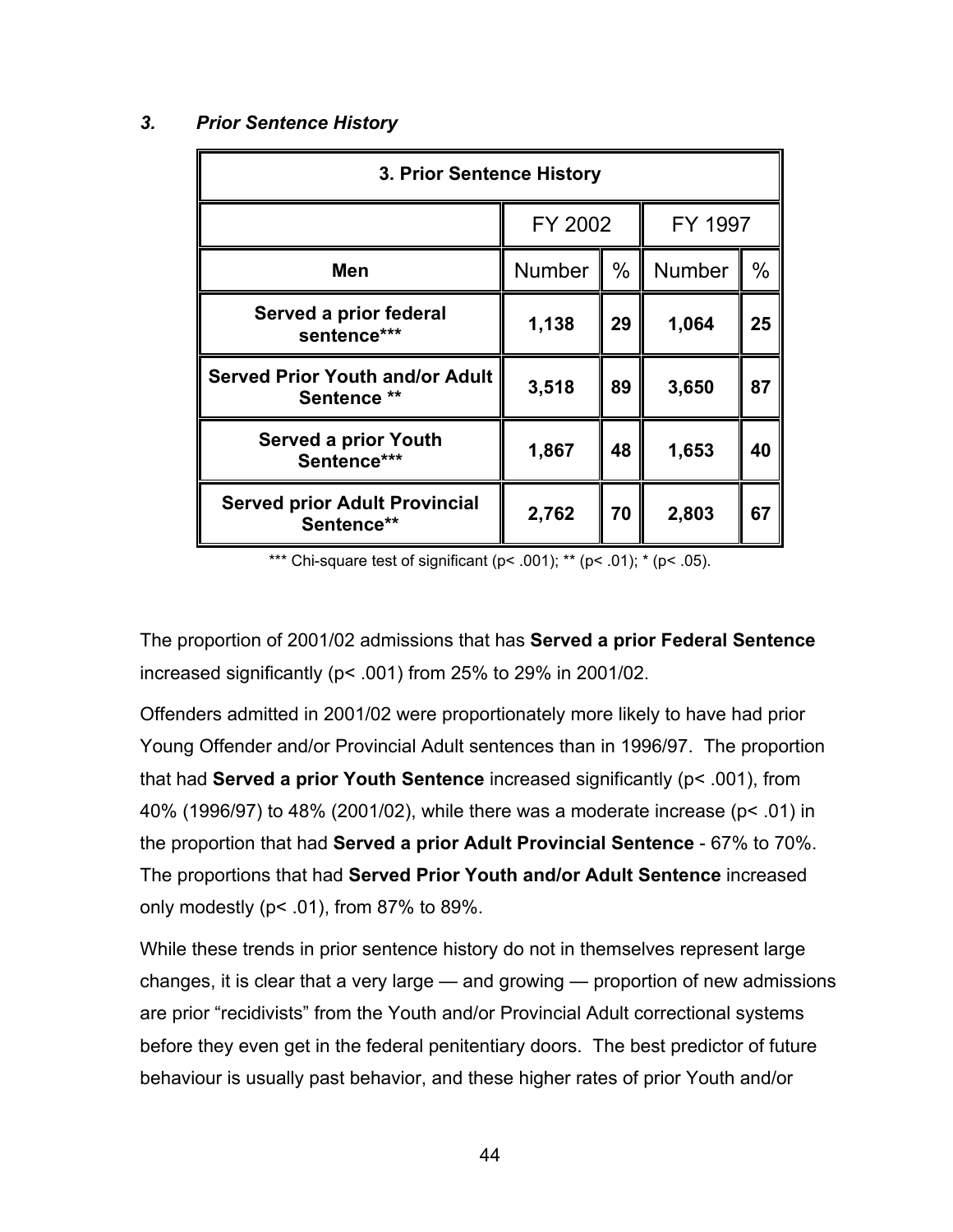Provincial Adult recidivism may anticipate increases in CSC's rates of federal recidivism in the future.

| 4. Previous Breaches of Trust               |               |      |               |      |
|---------------------------------------------|---------------|------|---------------|------|
|                                             | FY 2002       |      | FY 1997       |      |
| Men                                         | <b>Number</b> | $\%$ | <b>Number</b> | $\%$ |
| Previous Breaches of Trust (n.s.)           | 794           | 20   | 795           | 19   |
| <b>Segregation (disciplinary)***</b>        | 1,091         | 29   | 921           | 23   |
| Escapes/UAL***                              | 988           | 25   | 875           | 21   |
| Re-classified to higher<br>security***      | 646           | 17   | 562           | 14   |
| <b>Failure on Conditional</b><br>Release*** | 1,577         | 41   | 1,379         | 34   |

## *4. Previous Breaches of Trust*

\*\*\* Chi-square test of significant (p< .001); \*\* (p< .01); \* (p< .05); Not sig.  $^{(n.s.)}$ .

The proportion of men admitted with **Disciplinary Segregation, Escape/UAL, Reclassified to Higher Security** and **Failure on Conditional Release** all registered a significant (p< .001) increase between 1996/97 and 2001/02. The largest increases are in the proportions with **Segregation (disciplinary)** (up from 23% to 29%), and in the proportion with a **Failure on Conditional Release** (increasing from 34% to 41%).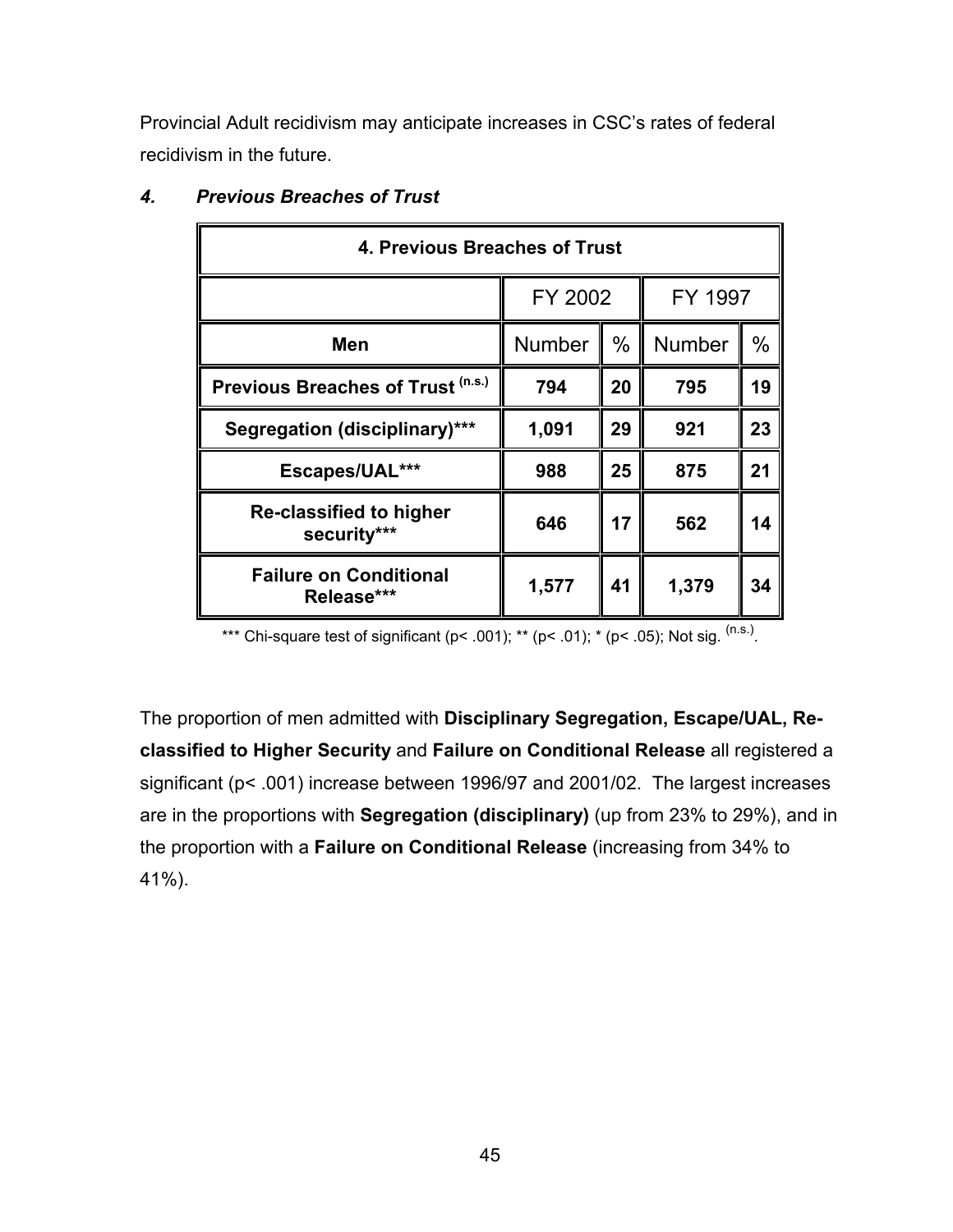#### *5. Length of Sentence*

| 5. Length of Sentence*** |               |                |         |               |
|--------------------------|---------------|----------------|---------|---------------|
|                          | FY 2002       |                | FY 1997 |               |
| <b>Men</b>               | <b>Number</b> | $\%$           | Number  | $\frac{0}{0}$ |
| <b>Under three years</b> | 1,888         | 47             | 1,516   | 34            |
| Three to six years       | 1,528         | 38             | 1,956   | 44            |
| Six to ten years         | 328           | 8              | 567     | 13            |
| Ten years or more        | 96            | $\overline{2}$ | 204     | 5             |
| Life or indeterminate    | 154           | 4              | 190     | 4             |

\*\*\* Chi-square test of significant (p< .001); \*\* (p< .01); \* (p< .05); Not sig.  $^{(n.s.)}$ .

Changes in the **Length of Sentence** distribution were significant (p< .001). Men admitted with a sentence **Under Three Years** accounted for most of the change, increasing from 34% to 47% (a gain of 38%), while the proportion admitted with **Three to six years** sentenced decreased from 44% to 38% (down 14%). All of the longer sentence categories also showed a decrease except **Life or indeterminate** which remained unchanged. Incidentally, since the number of lifers being admitted annually has not grown, the increase in lifers in the stock population must be due to retention.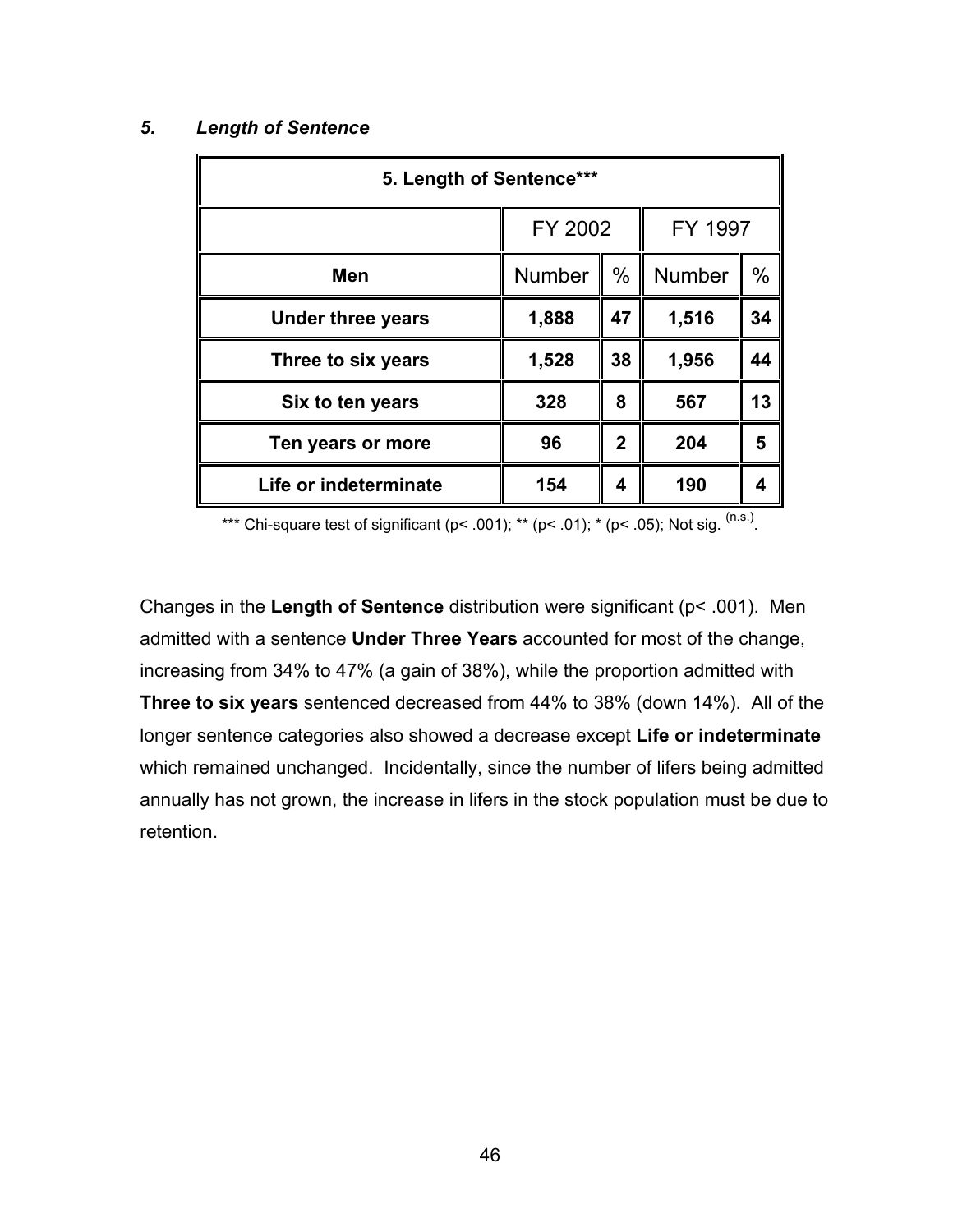| 6. Major Offences (current sentence) |         |      |               |      |  |
|--------------------------------------|---------|------|---------------|------|--|
|                                      | FY 2002 |      | FY 1997       |      |  |
| Men                                  | Number  | $\%$ | <b>Number</b> | $\%$ |  |
| Homicide *                           | 287     |      | 275           | 6    |  |
| <b>Sexual Offences ***</b>           | 523     | 13   | 783           | 18   |  |
| Robbery <sup>(n.s.)</sup>            | 876     | 22   | 977           | 22   |  |
| Drugs <sup>(n.s.)</sup>              | 881     | 22   | 953           | 21   |  |

## *6. Major Offence (Current Sentence)*

\*\*\* Chi-square test of significant (p< .001); \*\* (p< .01); \* (p< .05); Not sig.  $(ns.)$ .

There were few significant changes in the **Major Offence** profile, with the exception of a significantly decrease (p< .001) — from 18% to 13% — in the proportion convicted for a **Sexual Offence**. There was also a small (p< .05) change in the proportion admitted for a **Homicide** offence (a 1%-point increase).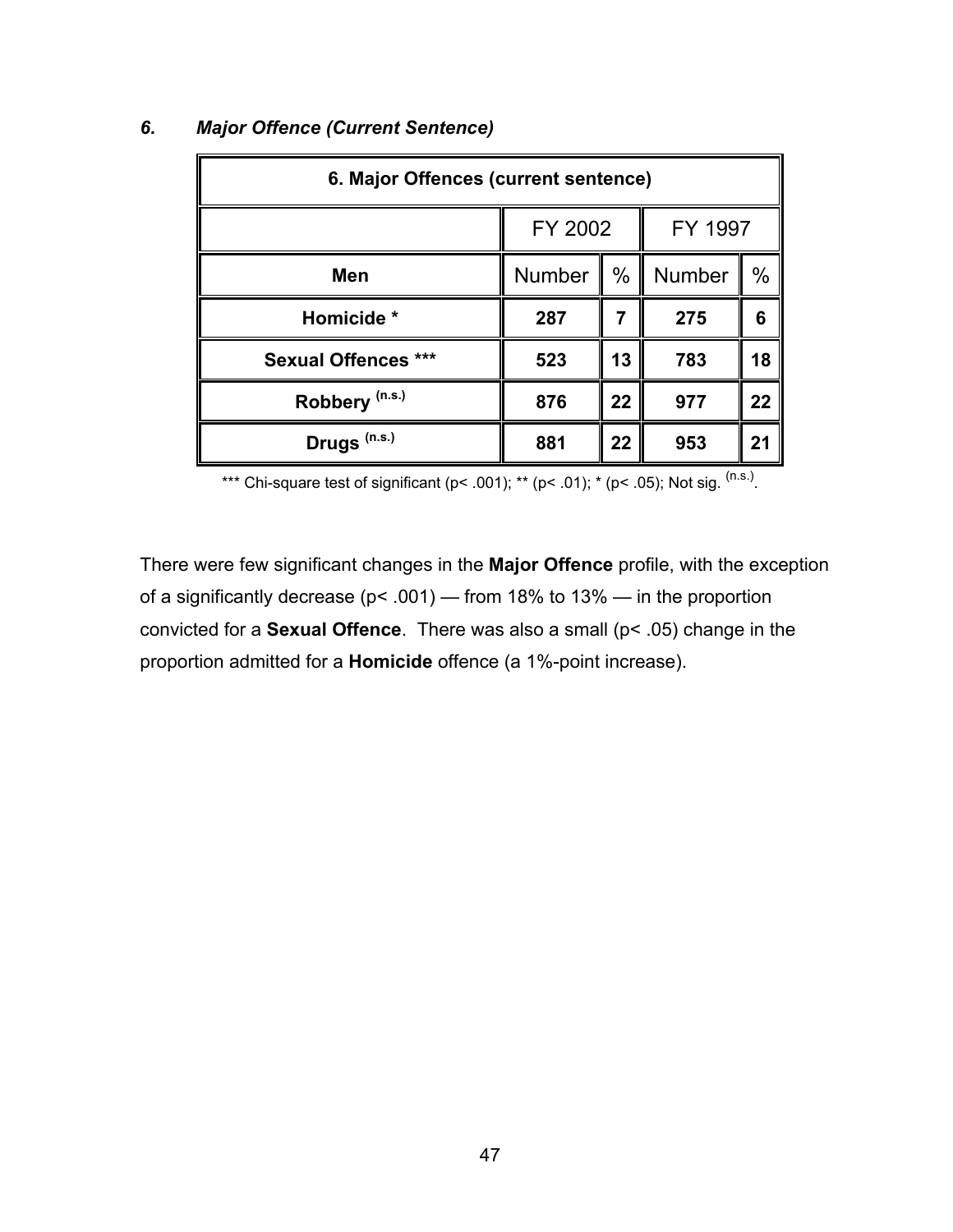| 7. Global Rating - Static Factors ** |                    |               |               |               |
|--------------------------------------|--------------------|---------------|---------------|---------------|
|                                      | FY 2002<br>FY 1997 |               |               |               |
| Men                                  | Number             | $\frac{0}{0}$ | <b>Number</b> | $\frac{0}{0}$ |
| <b>Low Risk</b>                      | 634                | 16            | 590           | 14            |
| <b>Moderate Risk</b>                 | 1,605              | 41            | 1,727         | 40            |
| <b>High Risk</b>                     | 1,713              | 43            | 1,998         | 46            |

### *7. Global Rating - Static Factors*

\*\*\* Chi-square test of significant (p< .001); \*\* (p< .01); \* (p< .05); Not sig.  $(n.s.)$ 

For federal men, there was a moderate (p< .01) overall shift in the **Global Rating - Static Factors** scores. This included a small decrease in the proportion of admissions rated as **High Risk**, down from 46% to 43% (a 7% decrease). There were corresponding increases in the proportion rated as moderate-risk (from 40% to 41%) and **Low Risk** (14% to 16%) during this period.

| 8. Global Rating - Dynamic Factors * |                    |               |        |      |  |
|--------------------------------------|--------------------|---------------|--------|------|--|
|                                      | FY 2002<br>FY 1997 |               |        |      |  |
| Men                                  | Number             | $\frac{0}{0}$ | Number | $\%$ |  |
| <b>Low Need</b>                      | 401                | 10            | 507    | 12   |  |
| <b>Moderate Need</b>                 | 1,233              | 31            | 1,624  | 38   |  |
| <b>High Need</b>                     | 2,318              | 59            | 2,184  | 51   |  |

#### *8. Global Rating – Dynamic Factors*

\*\*\* Chi-square test of significant ( $p$ < .001); \*\* ( $p$ < .01); \* ( $p$ < .05).

For federal men, there was a small (p< .05) overall shift in the **Global Rating - Dynamic Factors** scores. This included a significant increase in the proportion of admissions rated as **High Risk**, up from 51% to 59% (a 16% increase). There were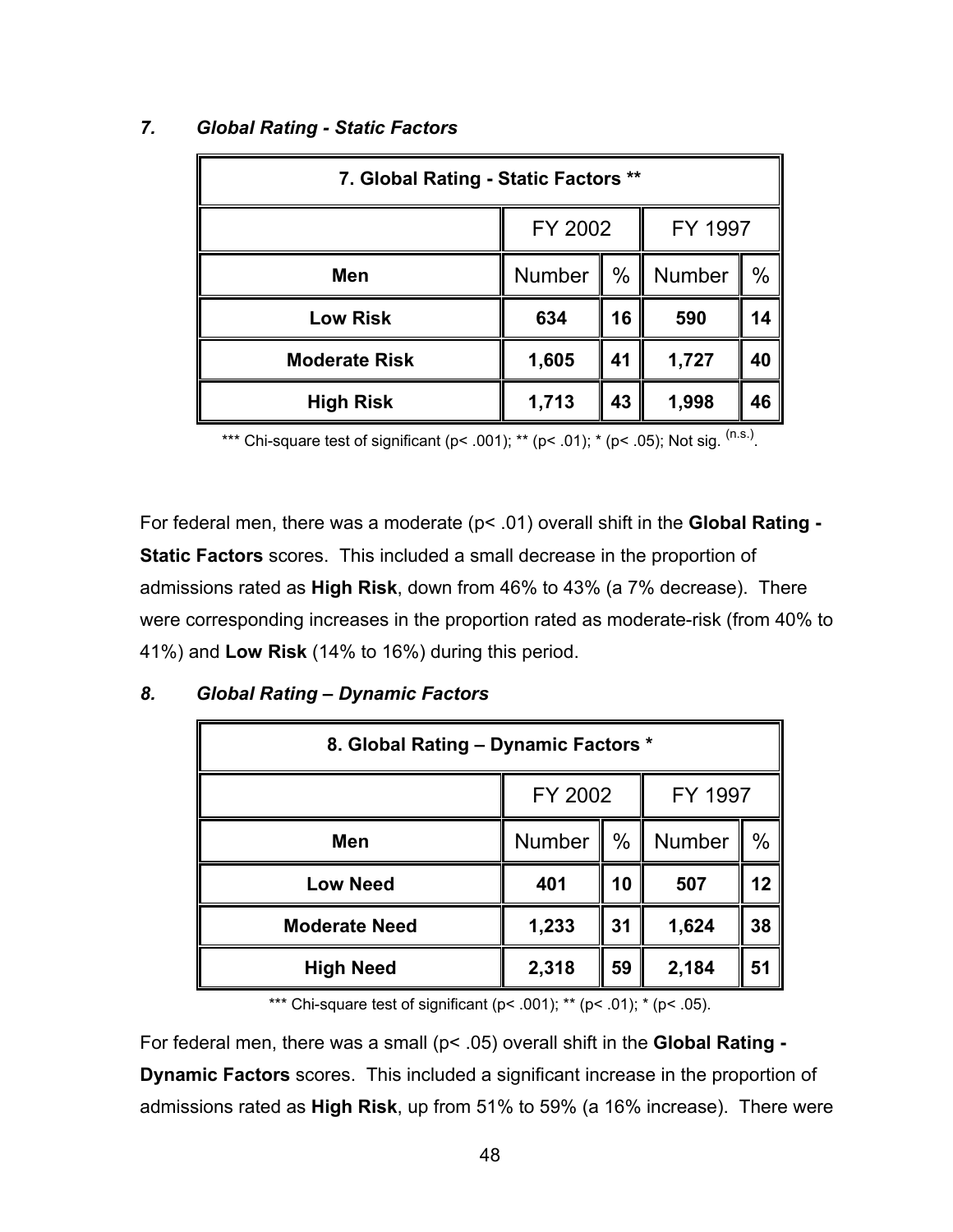offsetting decreases in the proportion rated as moderate-risk (from 38% to 31%) and **Low Risk** (12% to 10%) during this period.

| 9a. Domain Rating - Dynamic Factors<br>(Some Need for Improvement) |         |               |         |               |
|--------------------------------------------------------------------|---------|---------------|---------|---------------|
|                                                                    | FY 2002 |               | FY 1997 |               |
| Men                                                                | Number  | $\frac{0}{0}$ | Number  | $\frac{0}{0}$ |
| <b>Employment ***</b>                                              | 1,389   | 35            | 2,012   | 47            |
| <b>Marital/Family ***</b>                                          | 884     | 22            | 1,394   | 32            |
| Associates ***                                                     | 1,677   | 42            | 1,646   | 38            |
| <b>Substance Abuse *</b>                                           | 830     | 21            | 980     | 23            |
| <b>Community Functioning ***</b>                                   | 943     | 24            | 1,779   | 41            |
| <b>Personal/Emotional ***</b>                                      | 1,002   | 25            | 1,257   | 29            |
| Attitude *                                                         | 1,172   | 30            | 1,197   | 28            |

## *9a. Domain Rating – Dynamic Factors (Some Need)*

\*\*\* Chi-square test of significant ( $p$ < .001); \*\* ( $p$ < .01); \* ( $p$ < .05).

For most domains of the **Domain Rating - Dynamic Factors** table, a significant decrease in the proportion of men identified as having "some need" of improvement was found. The exception was the **Associates** domain (which showed a significant (p< .001) increase from 38% to 42%) and **Attitude,** which increased more modestly (p< .05) from 28% to 30%.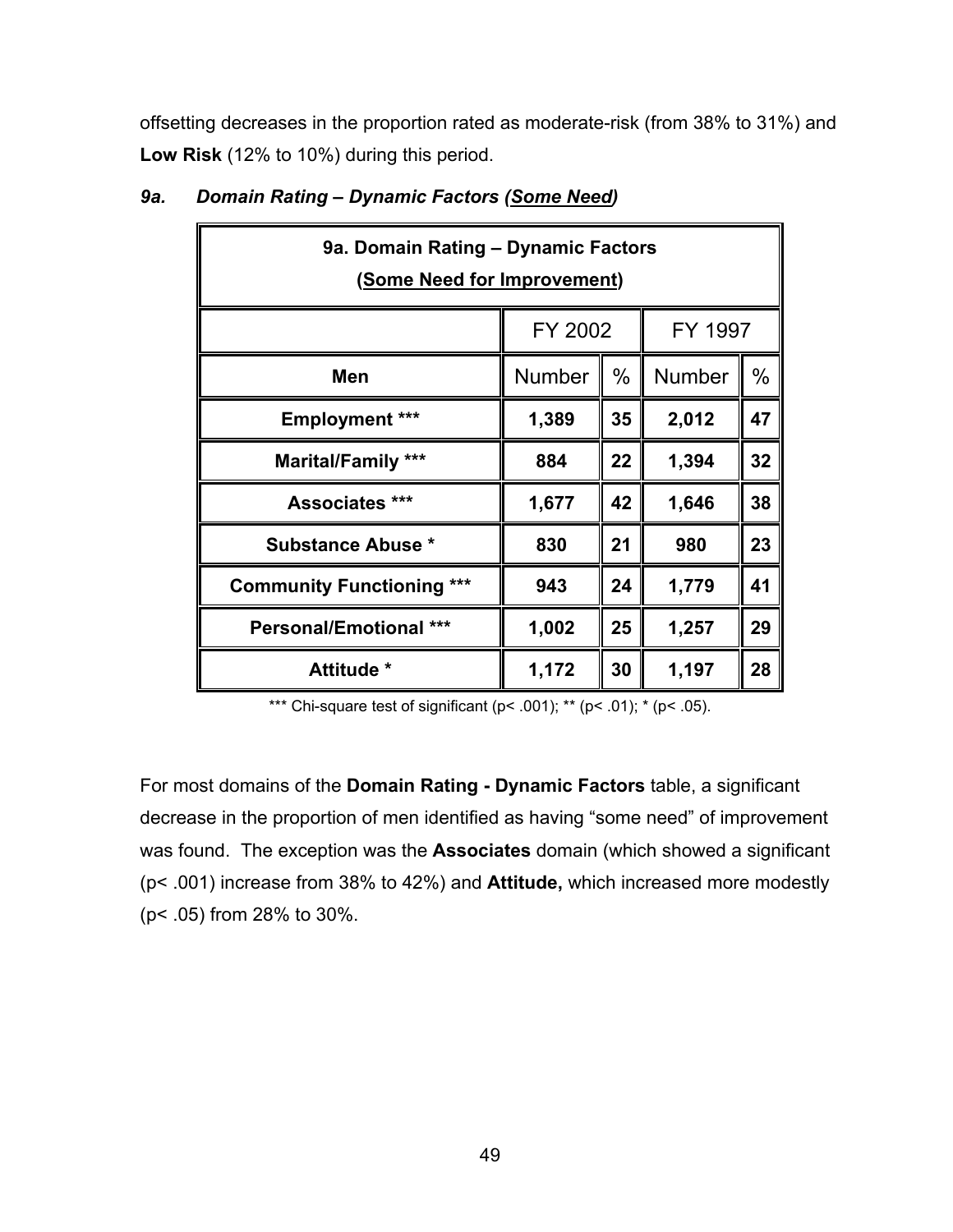| 9b. Domain Rating - Dynamic Factors<br>(Considerable Need for Improvement) |                    |    |        |      |  |
|----------------------------------------------------------------------------|--------------------|----|--------|------|--|
|                                                                            | FY 2002<br>FY 1997 |    |        |      |  |
| Men                                                                        | <b>Number</b>      | %  | Number | $\%$ |  |
| <b>Employment ***</b>                                                      | 355                | 9  | 1,198  | 28   |  |
| <b>Marital/Family ***</b>                                                  | 614                | 16 | 979    | 23   |  |
| <b>Associates ***</b>                                                      | 887                | 22 | 1,225  | 28   |  |
| Substance Abuse (n.s.)                                                     | 1,896              | 48 | 2,081  | 48   |  |
| <b>Community Functioning ***</b>                                           | 180                | 5  | 557    | 13   |  |
| Personal/Emotional (n.s.)                                                  | 2,456              | 62 | 2,680  | 62   |  |
| Attitude ***                                                               | 1,196              | 30 | 1,450  | 34   |  |

#### *9b. Domain Rating – Dynamic Factors (Considerable Need)*

\*\*\* Chi-square test of significant ( $p$ < .001); \*\* ( $p$ < .01); \* ( $p$ < .05).

Fewer men were rated as having a "considerable need" for improvement on the domains in the **Domain Rating - Dynamic Factors** table. An analysis of the scores indicates significant decreases ( $p$ < .001) in the proportions for the following domains: Employment; Marital/Family; Associates; Community Functioning, and; Attitude. Although they continue to represent a large proportion of male admissions, the Substance Abuse and Personal/Emotional domains remained largely unchanged.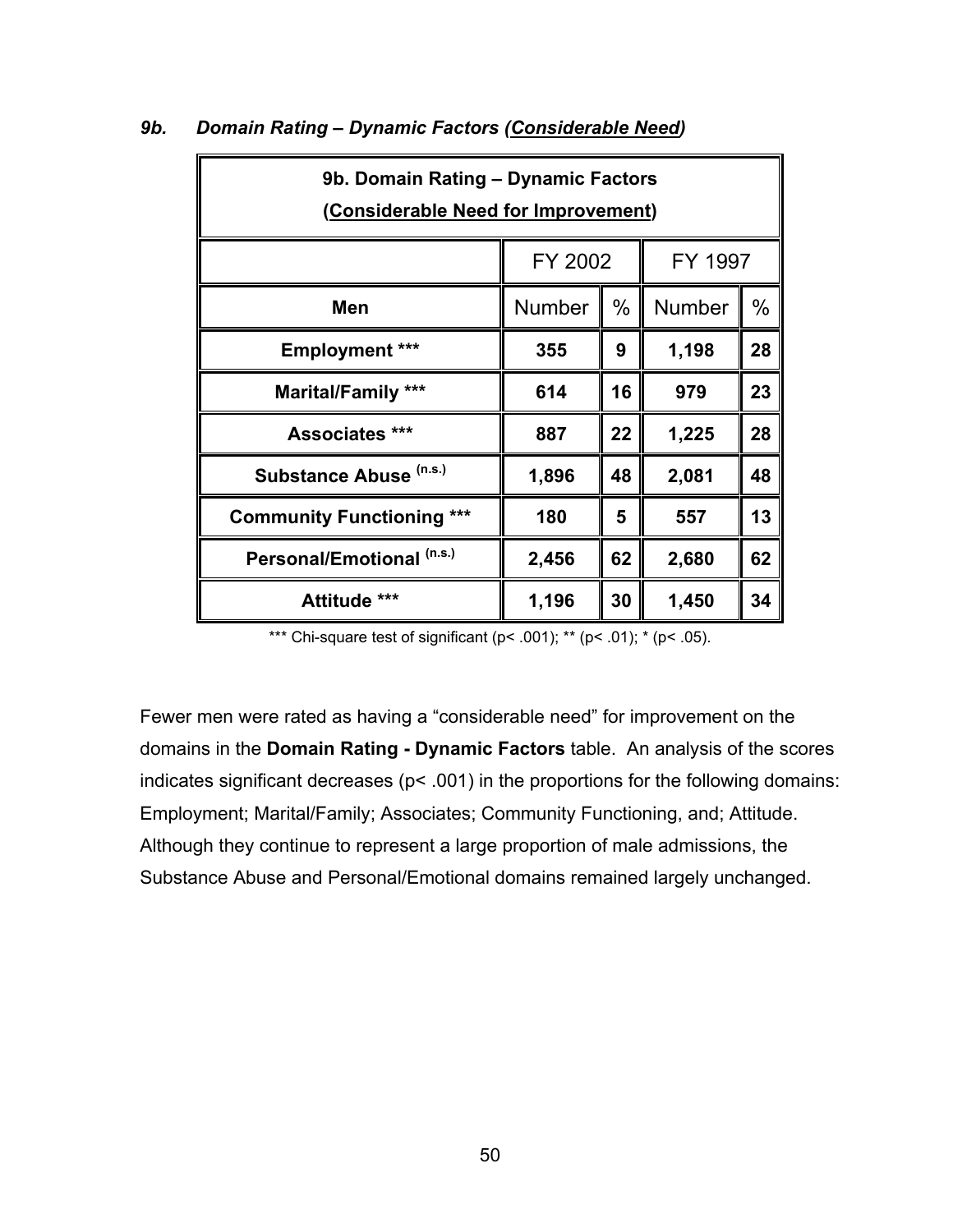| 10. Employment / Education Indicators |         |           |        |      |  |
|---------------------------------------|---------|-----------|--------|------|--|
|                                       | FY 2002 | FY 1997   |        |      |  |
| Men                                   | Number  | Π<br>$\%$ | Number | $\%$ |  |
| Has an Unstable Job History **        | 2,766   | 70        | 2,877  | 67   |  |
| Has No High School Diploma ***        | 2,970   | 76        | 3,351  | 79   |  |

## *10. Employment / Education Indicators*

\*\*\* Chi-square test of significant ( $p$ < .001); \*\* ( $p$ < .01); \* ( $p$ < .05).

There was a moderate (p< .01) increase in the proportion who **Has an Unstable Job History** (67% to 70%) but a significant (p< .001) decrease in the proportion who **Has No High School Diploma** (down from 79% to 76%).

| 11. Marital / Family Indicators  |             |    |         |      |  |
|----------------------------------|-------------|----|---------|------|--|
|                                  | FY 2002     |    | FY 1997 |      |  |
| Men                              | Number<br>Ш | %  | Number  | $\%$ |  |
| <b>Currently Single ***</b>      | 2,466       | 63 | 2,484   | 58   |  |
| Had Dysfunctional Parents (n.s.) | 1,832       | 47 | 1,974   | 47   |  |

#### *11. Marital / Family Indicators*

\*\*\* Chi-square test of significant ( $p$ < .001); \*\* ( $p$ < .01); \* ( $p$ < .05).

There was a significant (p< .001) increase in the proportion who were **Currently Single** (58% to 63%) but no-significant change in the proportion who **Has Dysfunctional Parents**.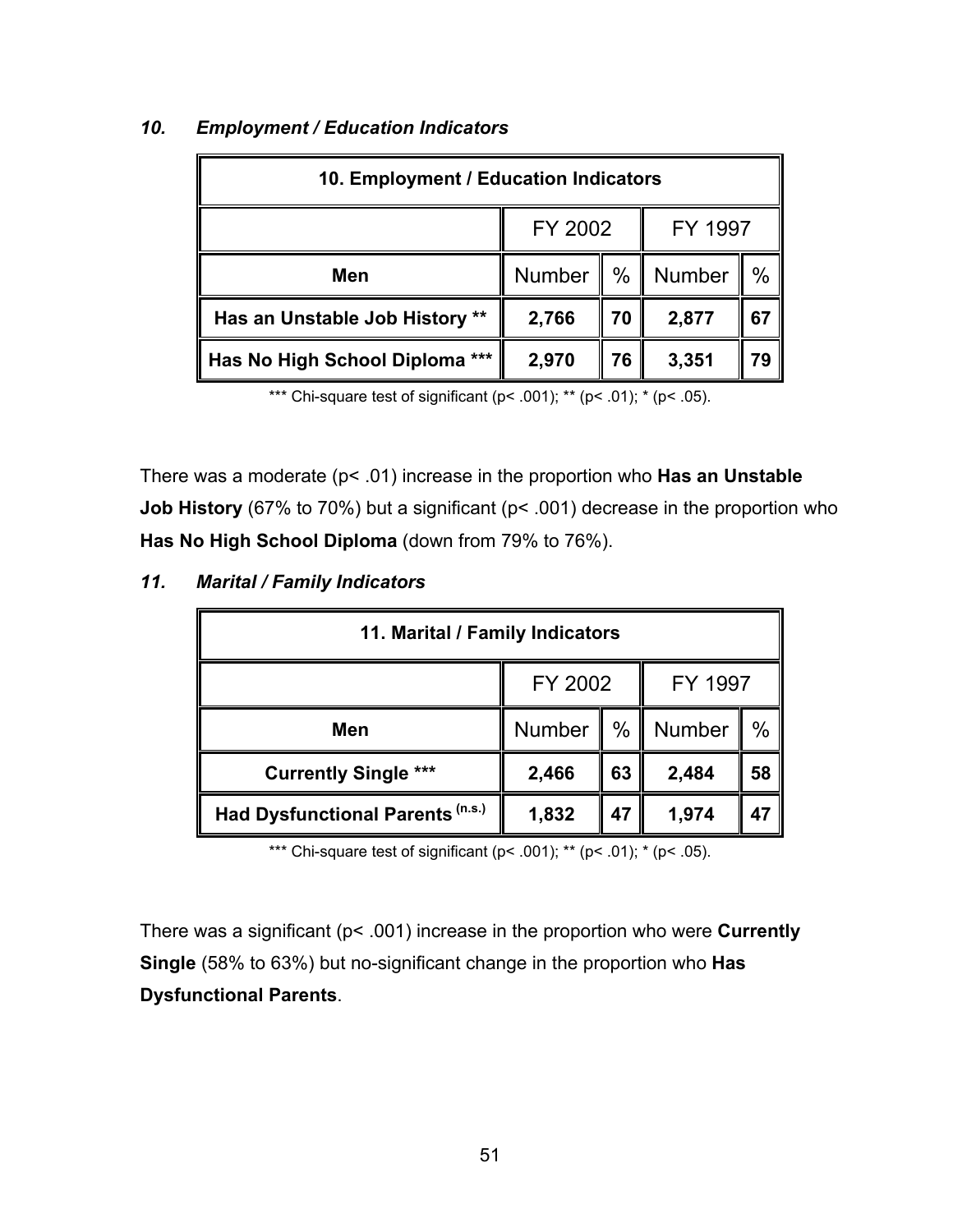| 12. Associates / Social Interaction Indicators |                    |      |        |      |  |
|------------------------------------------------|--------------------|------|--------|------|--|
|                                                | FY 2002<br>FY 1997 |      |        |      |  |
| Men                                            | Number             | $\%$ | Number | $\%$ |  |
| <b>Gang Affiliation ***</b>                    | 523                | 14   | 465    | 11   |  |
| <b>Mostly Criminal Friends ***</b>             | 1,628              | 42   | 1,527  | 37   |  |
| **<br><b>Criminogenic Living</b>               | 1,007              | 27   | 985    | 24   |  |

## *12. Associates / Social Interaction Indicators*

\*\*\* Chi-square test of significant ( $p$  < .001); \*\* ( $p$  < .01); \* ( $p$  < .05).

All three **Associates / Social Interaction Indicators** were found to have increased significantly (p< .001).

| 13. Alcohol/Drug Abuse Indicators |                    |    |        |               |  |
|-----------------------------------|--------------------|----|--------|---------------|--|
|                                   | FY 2002<br>FY 1997 |    |        |               |  |
| Men                               | Number             | %  | Number | $\frac{0}{0}$ |  |
| Abuses Alcohol (n.s.)             | 2,256              | 57 | 2,475  | 58            |  |
| <b>Abuses Drugs **</b>            | 2,639              | 67 | 2,724  | 64            |  |
| Abuses Drugs and Alcohol (n.s.)   | 3,081              | 78 | 3,281  |               |  |

## *13. Substance Abuse Issues*

\*\*\* Chi-square test of significant (p< .001); \*\* (p< .01); \* (p< .05); Not sig.  $^{(n.s.)}$ .

The proportion of men at admission who were assessed as having **Abused Drugs** increased moderately (from 64% to 67%, p< .01), but the proportion who **Abused Alcohol** decreased slightly (from 58% to 57%), resulting in very little change overall in the proportion who **Abuses Drugs and Alcohol** combined from 77% to 78% (n.s.).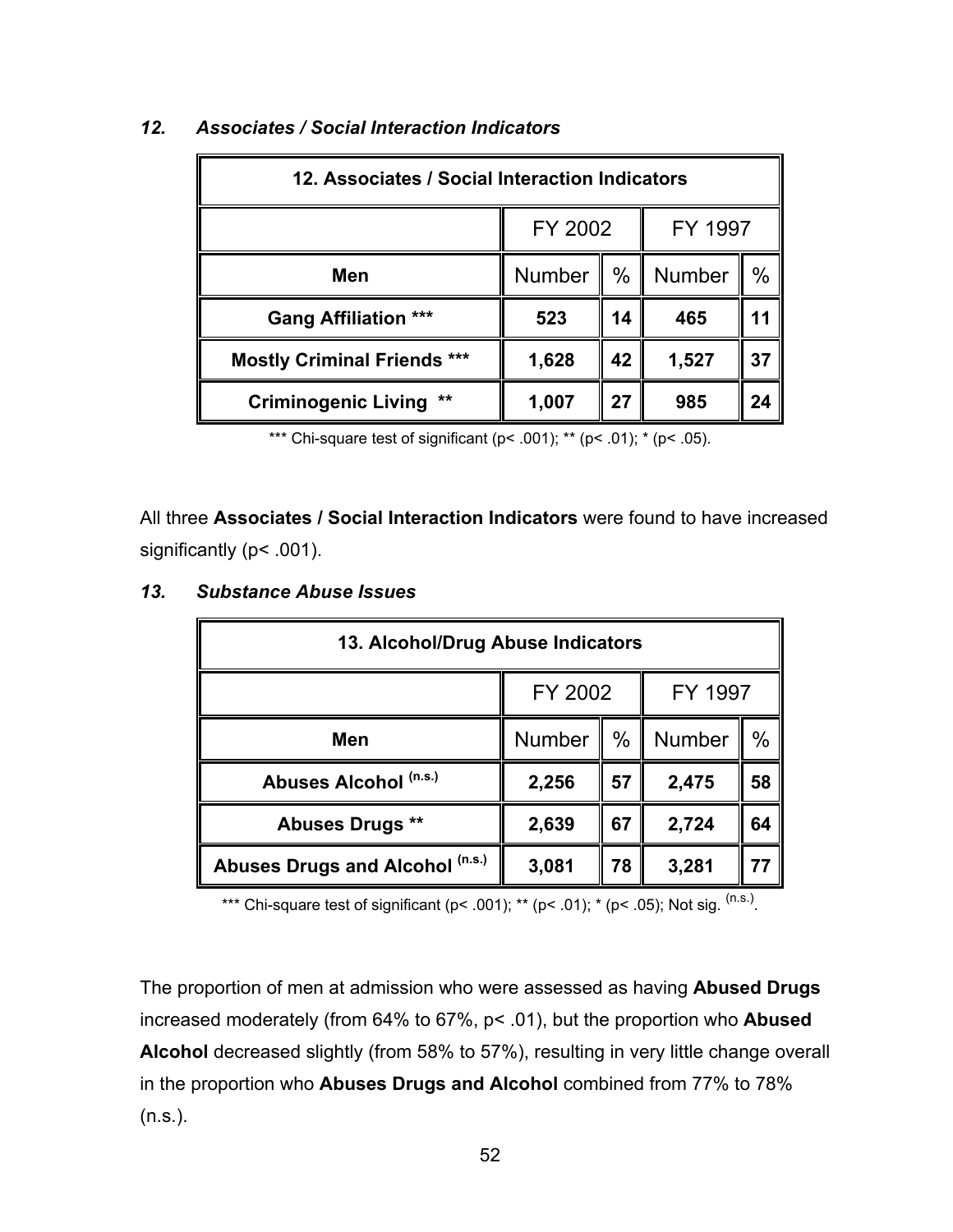## *14. Cognition Indicators*

| <b>14. Cognition Indicators</b>    |                    |               |        |      |
|------------------------------------|--------------------|---------------|--------|------|
|                                    | FY 2002<br>FY 1997 |               |        |      |
| Men                                | Number             | $\frac{0}{0}$ | Number | $\%$ |
| ***<br><b>Poor Problem Solving</b> | 3036               | 77            | 2856   | 68   |
| Unable to Generate Choices ***     | 2823               | 72            | 2466   | 59   |
| Impulsive ***                      | 2910               | 74            | 2829   | 67   |

\*\*\* Chi-square test of significant ( $p$ < .001); \*\* ( $p$ < .01); \* ( $p$ < .05).

There was a significant increase in the proportion of men who were assessed as having cognition problems at admission. The proportion of men who are **Poor at Problem Solving**, **Unable to Generate Wise Choices**, and **Impulsive** have all increased significantly (p< .001): 68% to 77%; 59% to 72%; and 67% to 74% respectively.

| 15. Mental Health Indicators                  |                    |      |               |      |  |
|-----------------------------------------------|--------------------|------|---------------|------|--|
|                                               | FY 2002<br>FY 1997 |      |               |      |  |
| Men                                           | Number             | $\%$ | <b>Number</b> | $\%$ |  |
| Has a Past Diagnosis ***                      | 513                | 13   | 353           | 8    |  |
| <b>Has Current Diagnosis ***</b>              | 335                | 9    | 243           | 6    |  |
| <b>Prescribed Medication Currently</b><br>*** | 669                | 17   | 378           | 9    |  |

#### *15. Mental Health Indicators*

\*\*\* Chi-square test of significant ( $p$  < .001); \*\* ( $p$  < .01); \* ( $p$  < .05).

There was a significant increase ( $p$ < .001) in the proportion of men who were assessed with mental health problems at admission. The proportion of admissions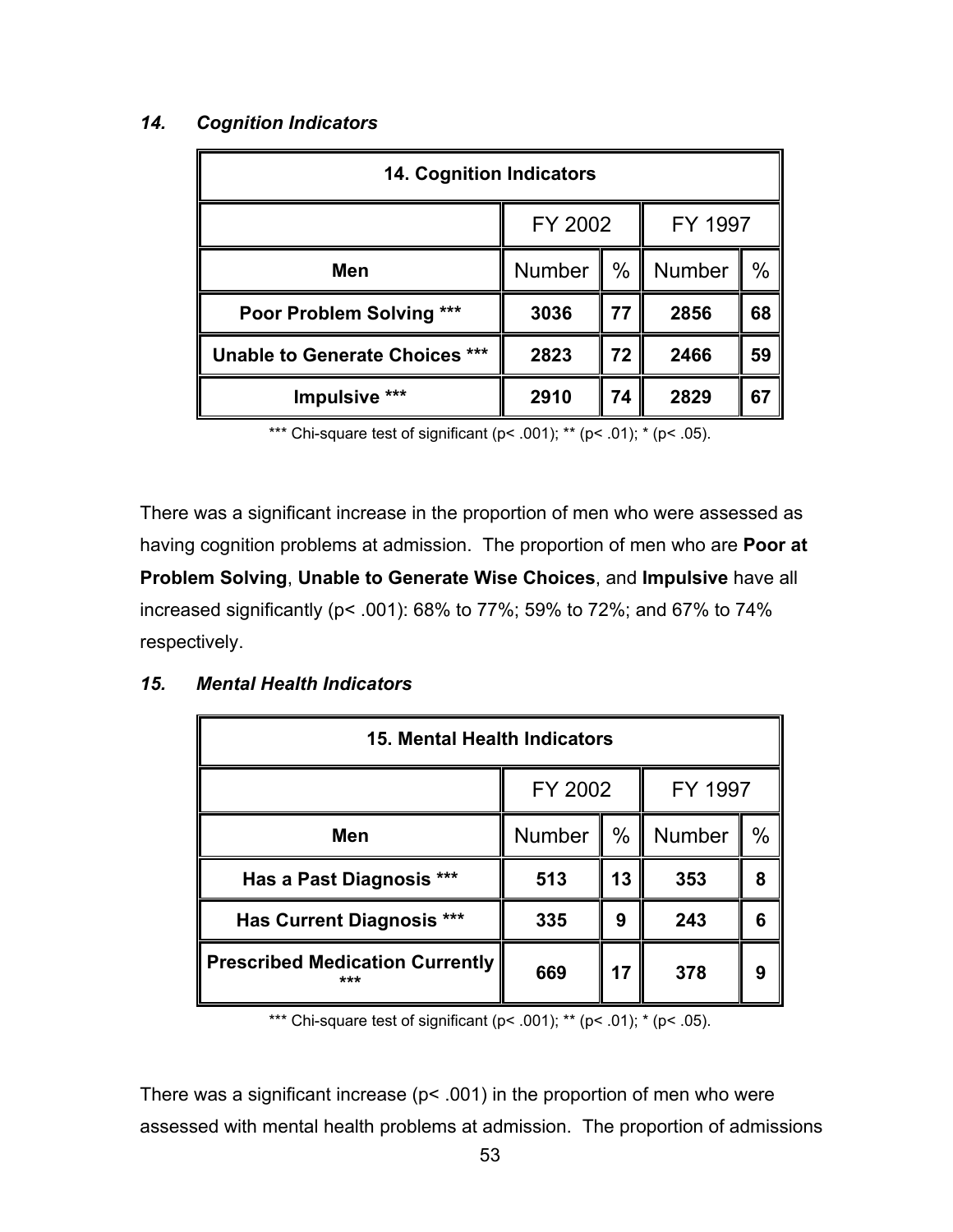in 2001/02 with a **Past Diagnosis** nearly doubled, rising from 8% to 13% (a 63% gain). The proportion with a **Current Diagnosis** also increased rapidly, from 6% to 9% (a 50% gain); and the proportion **Prescribed Medication Currently** increased from 9% in 1996/97 to 17% in 2001/02 (an 89% gain).

#### *Summary*

Admission trends for men generally reinforce what we have already observed for the custodial population. To summarize admission trends, the major patterns include a small decrease in the proportion of men under thirty years of age at admission; a significant increase in the proportion of men admitted with a Maximum security recommendation; higher CRS Institutional Adjustment and Security Risk scores; more men have prior gang involvement; they have more prior exposure to the Youth and Adult justice system; and more disciplinary segregation, escape and release failures than previously. The proportion serving shorter sentences (under 3 years) significantly increased while the proportion with a sexual conviction or serving longer sentences decreased. A significantly greater proportion of male admissions have criminal associates, substance abuse (drug), cognition, and mental health issues than only five years previously.

Finally, a very large — and growing — proportion of men at admission have previously served a Youth and/or Provincial Adult sentence. They are thus already "recidivists" before they even get in the penitentiary door. Since the best predictor of future behaviour is past behavior, these high rates of prior recidivism will greatly increase the challenge that the CSC faces, to reduce federal recidivism rates.

54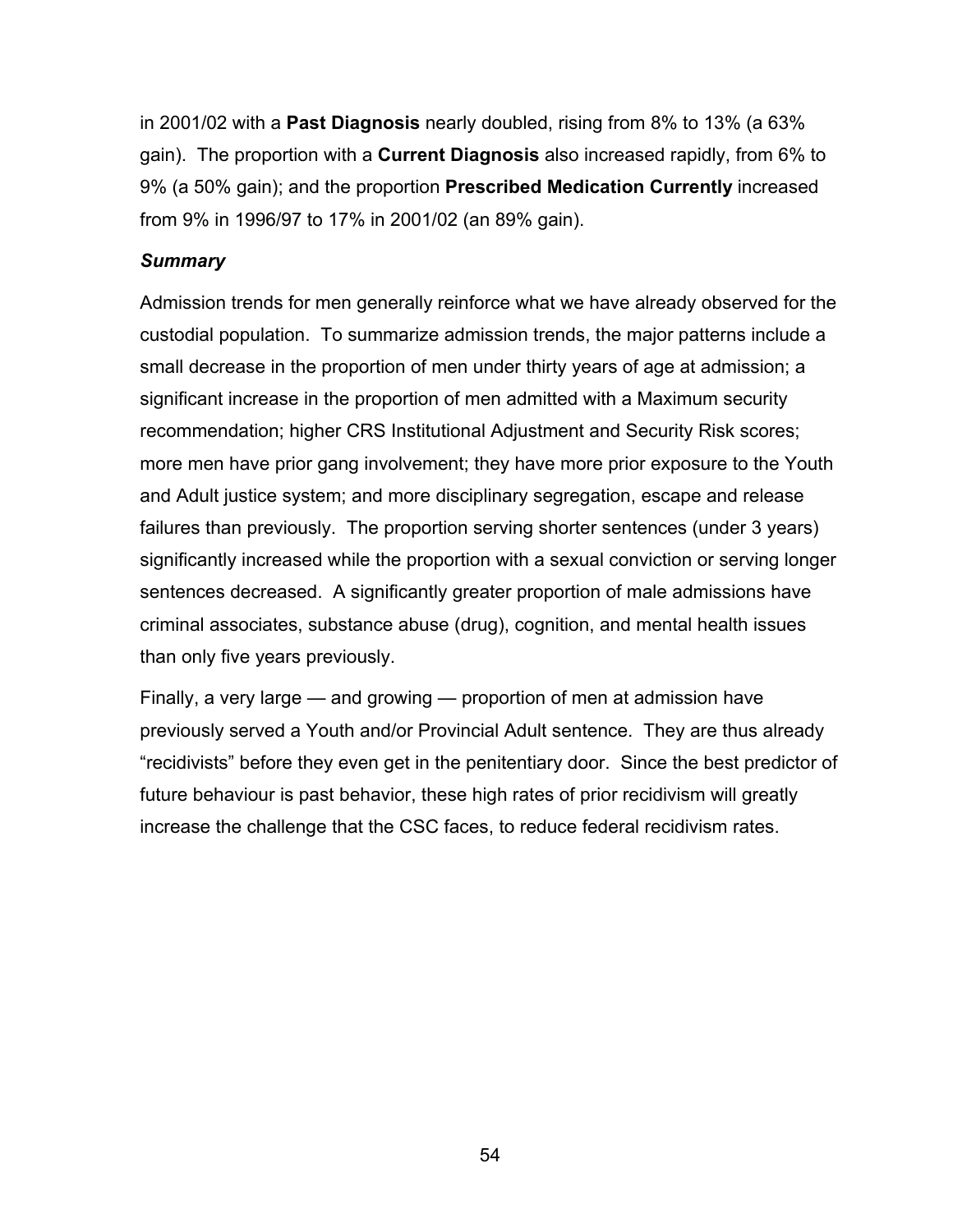## **E2. ADMISSION PROFILES OF FEDERAL WOMEN**

Overall, there was an increase in the number of women admitted by way of a Warrant of Committal during the same period from 191 in FY 1996/97 to 254 in FY 2001/02. This represents an increase of 63 additional women, or nearly a 33% increase. Because of the smaller population of women who are admitted, standard statistical tests typically will not indicate significant differences where cell counts are small (such as chi-square, which is sensitive to cell counts).

*Note: Care must be taken in interpreting test results for women that are non-significant as their population size is quite small and this influences the statistical test. Indeed, where for men a 2% change is usually significant, for women sometimes even a 10% or larger change may not show statistically. Of course, changes of this proportion may still have quite a significant operational impact even if not statistically significant (and this is clearly a matter of judgment).*

| $***$<br>1. Initial Custody Rating Score |                    |      |        |      |  |
|------------------------------------------|--------------------|------|--------|------|--|
|                                          | FY 2002<br>FY 1997 |      |        |      |  |
| Women                                    | <b>Number</b>      | $\%$ | Number | $\%$ |  |
| <b>Minimum</b>                           | 121                | 57   | 70     | 44   |  |
| <b>Medium</b>                            | 78                 | 37   | 82     | 51   |  |
| <b>Maximum</b>                           | 14                 |      | 8      | 5    |  |

#### *1. Initial Custody Ratings*

\*\*\* Chi-square test of significant (p< .001); \*\* (p< .01); \* (p< .05); Not sig.  $^{(n.s.)}$ .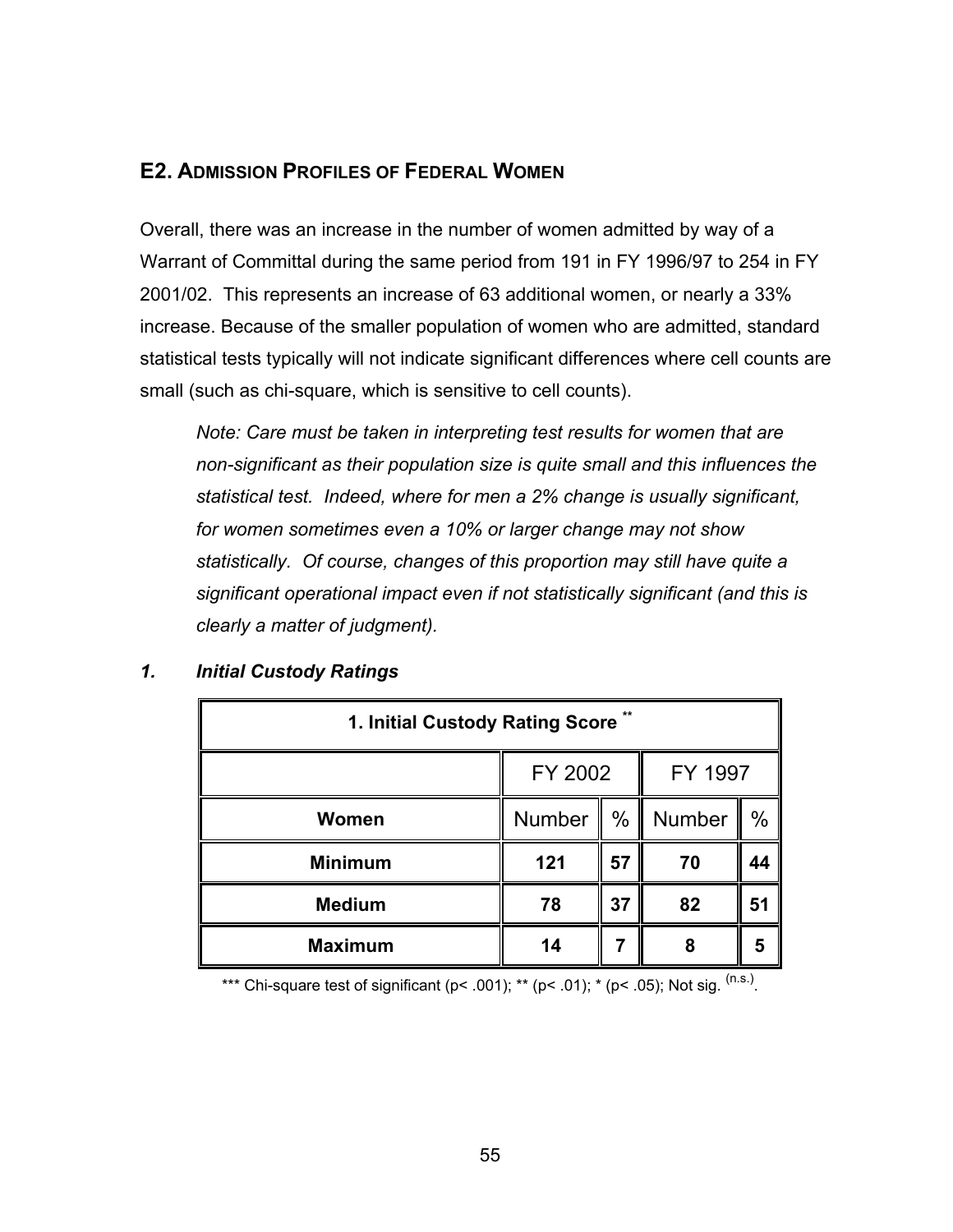The **Initial Custody Ratings** for women at admission has changed enough to test statistically significantly (p< .01) between 1996/97 and 2001/02. The proportion rated Minimum-security at intake increased from 44% to 57% while the proportion rated Medium-security decreased by a corresponding amount (51% to 37%). On the other hand, the proportion rated maximum-security at intake increased from 5% to 7%.

| 2. Risk Factors                                             |               |    |         |      |
|-------------------------------------------------------------|---------------|----|---------|------|
|                                                             | FY 2002       |    | FY 1997 |      |
| Women                                                       | <b>Number</b> | %  | Number  | $\%$ |
| (n.s.)<br><b>Inmates Under Age 30</b>                       | 79            | 37 | 85      | 45   |
| SIR Score - High Risk <sup>T</sup>                          |               |    |         |      |
| <b>CRS</b> - High Institutional<br><b>Adjustment Risk *</b> | 11            | 5  | 2       |      |
| <b>CRS - High Security Risk *</b>                           | 15            | 7  | 20      | 12   |
| Reintegration Potential Low (n.s.)                          | 38            | 18 | 25      | 16   |
| Gang Affiliation (n.s.)                                     | 16            | 8  | 9       | 5    |

## *2. Risk Factors*

\*\*\* Chi-square test of significant (p< .001); \*\* (p< .01); \* (p< .05); Not sig.  $^{(n.s.)}$ .

 $\mathfrak{r}$  Note: It is CSC policy not to administer the SIR scale to women.

There was a small (not significant) decrease the proportion of women **Under Age 30** at admission, 45% in 1996/97 to 37% in 2001/02.

The proportion of women admissions **CRS - High Institutional Adjustment Risk** increased (from 1% to 5%: p< .05) but the proportion of women **CRS - High Security Risk** decreased significantly (down from 12% to 7%: p< .05).

The proportion of women who were **Reintegration Potential Low** at admission increased from 16% in 1996/97 to 18% in 2001/02.The proportion of women with a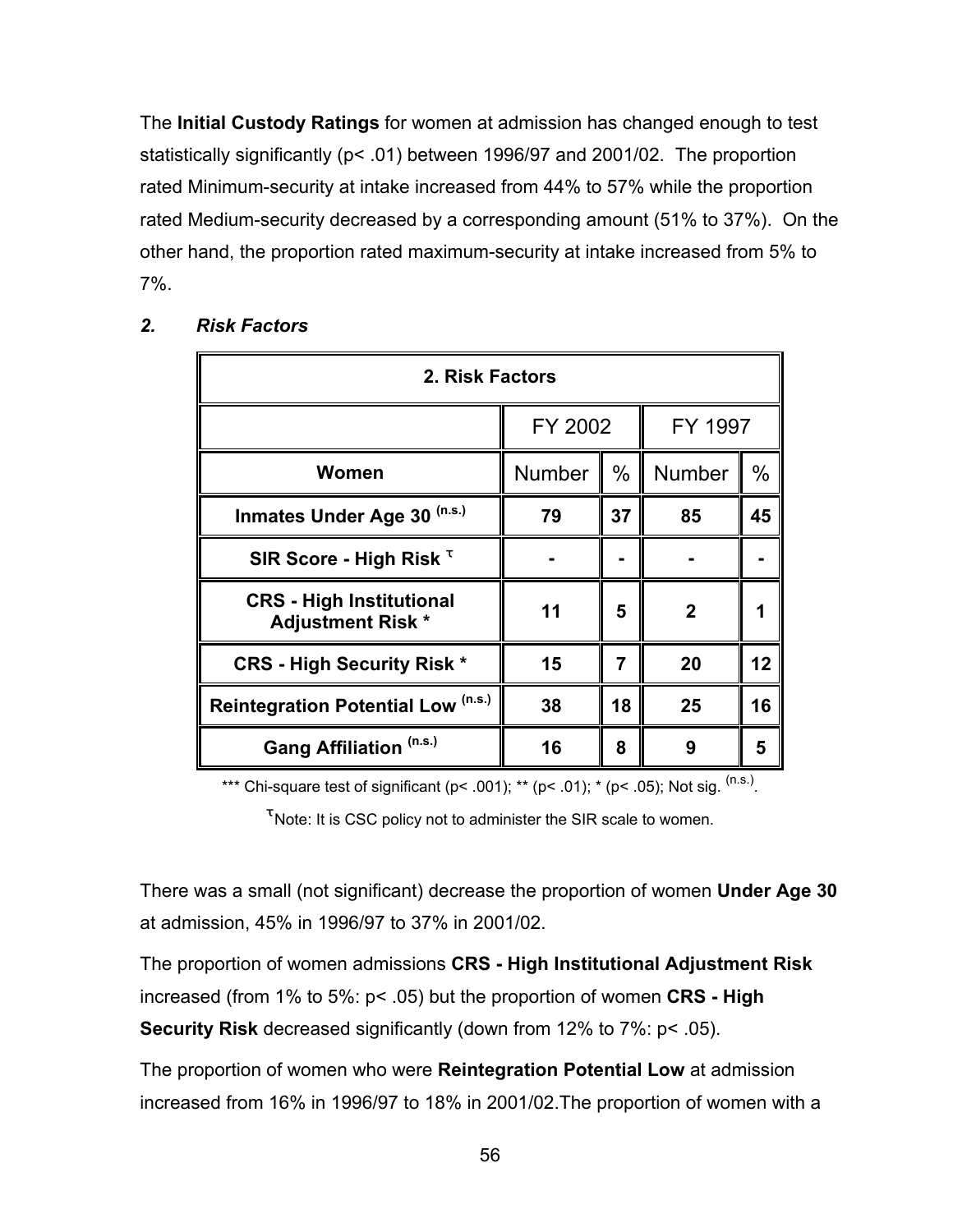**Gang Affiliation** at the time of admission also increased from 5% in 1996/97 to 8% in 2001/02 (although neither of these changes showed statistical significance).

| 3. Prior Sentence History                                         |                    |      |               |      |
|-------------------------------------------------------------------|--------------------|------|---------------|------|
|                                                                   | FY 2002<br>FY 1997 |      |               |      |
| Women                                                             | <b>Number</b>      | $\%$ | <b>Number</b> | $\%$ |
| Served a prior federal sentence<br>(n.s.)                         | 13                 | 6    | 14            | 8    |
| <b>Served Prior Youth and/or Adult</b><br>Sentence (n.s.)         | 156                | 75   | 120           | 72   |
| <b>Served a prior Youth Sentence</b><br>(n.s.)                    | 60                 | 29   | 39            | 24   |
| <b>Served prior Adult Provincial</b><br>(n.s.)<br><b>Sentence</b> | 112                | 54   | 92            | 55   |

## *3. Prior Sentence History*

\*\*\* Chi-square test of significant (p< .001); \*\* (p< .01); \* (p< .05); Not sig.  $(ns.)$ 

The proportion of women having **Served a prior federal sentence** decreased from 8% to 6%. The majority of woman admissions have not been in federal custody before.

However, the proportion of women who **Served a Prior Youth Sentence** increased from 24% to 29% (a gain of 21%), while the proportion who had **Served a prior Adult Provincial Sentence** decreased slightly (from 55% to over 54%), resulting in a overall increase in the combined proportion of women offenders who **Served Prior Youth and/or Adult Sentences** (from 72% to 75%).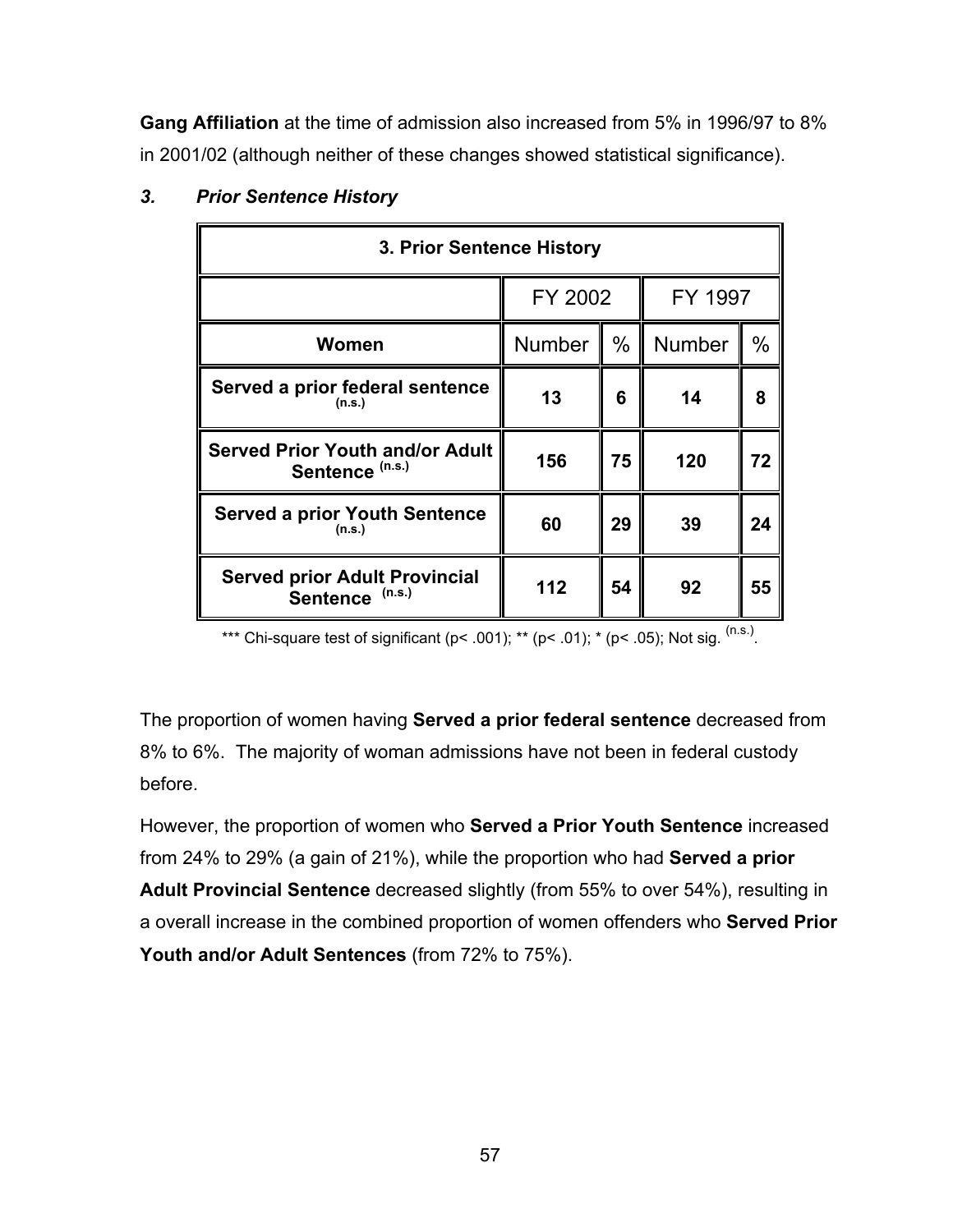| 4. Previous Breaches of Trust               |               |      |               |      |
|---------------------------------------------|---------------|------|---------------|------|
|                                             | FY 2002       |      | FY 1997       |      |
| Women                                       | <b>Number</b> | $\%$ | <b>Number</b> | $\%$ |
| (n.s.)<br><b>Previous Breaches of Trust</b> | 13            | 6    | 5             | 3    |
| Segregation (disciplinary) (n.s.)           | 37            | 18   | 27            | 17   |
| Escapes/UAL <sup>(n.s.)</sup>               | 30            | 14   | 22            | 13   |
| Re-classified to higher security<br>(n.s.)  | 9             | 4    | 10            | 6    |
| <b>Failure on Conditional Release *</b>     | 44            | 21   | 34            | 20   |

## *4. Previous Breaches of Trust*

\*\*\* Chi-square test of significant (p< .001); \*\* (p< .01); \* (p< .05); Not sig.  $(n.s.)$ .

The proportion of women admitted with some prior **Breech of Trust** nearly doubled, from 3% to 6%, although the absolute numbers remained quite small.

Small proportional increases were shown for all the remaining (Segregation, Escapes), except for **Re-classified to higher security** (down from 4% to 6%) and **Failure on Conditional Release** the latter which increased significantly (p< .05) more in number (up from 34 to 44 admissions) than in proportion (up from 20% to 21%)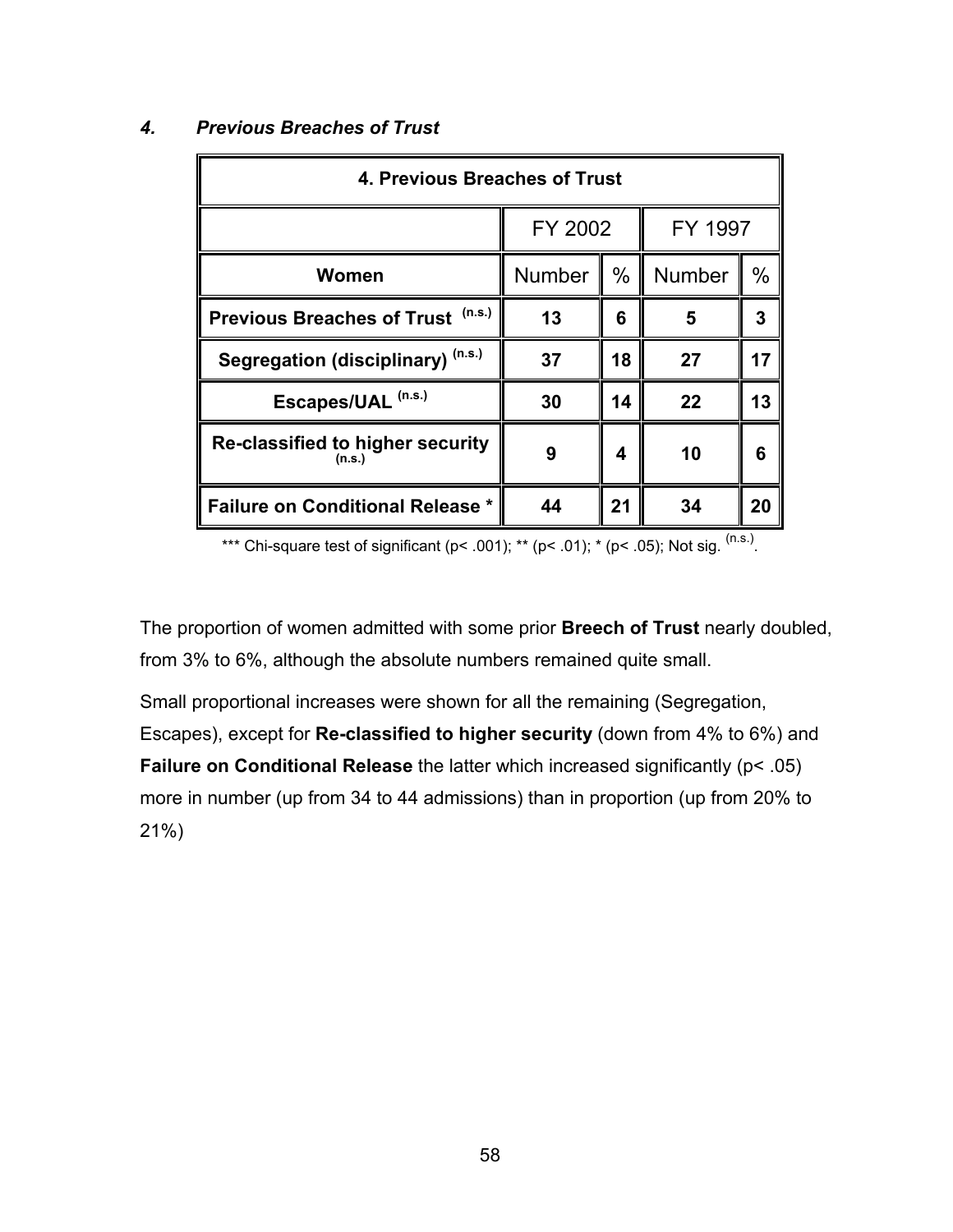#### *5. Length of Sentence*

| 5. Length of Sentence ** |               |         |               |      |
|--------------------------|---------------|---------|---------------|------|
|                          |               | FY 2002 |               |      |
| Women                    | <b>Number</b> | $\%$    | <b>Number</b> | $\%$ |
| <b>Under three years</b> | 128           | 60      | 78            | 41   |
| Three to six years       | 66            | 31      | 83            | 43   |
| Six to ten years         | 13            | 6       | 16            | 8    |
| Ten years or more        | 2             | ◀       | 3             | 2    |
| Life or indeterminate    | 6             | 3       | 11            | 6    |

\*\*\* Chi-square test of significant (p< .001); \*\* (p< .01); \* (p< .05); Not sig.  $^{(n.s.)}$ .

There have been significant changes (p< .01) in the sentence distribution of women admitted during the five-year intervals. The proportion of women admissions serving a sentence **Under Three Years**, increasing significantly from 41% to 60% while the proportion with longer sentences all showed some decrease. The proportion entering the federal system in 2001/02 with a **Life or indeterminate** sentence actually fell by half in 2001/02 (down from 6% to 3%). Earlier research conducted by the Branch has found a very rapid increase in the number of women sentenced to federal custody from 1994/95 to 1998/99. Although overall prison sentences for women in Canada were down during this period, sentences to federal terms (i.e., sentences of "two years and over") actually increased. The number of women sentenced to "two years or more" was 55 cases in 1994/95 but increased by 1.7 times, to 148 cases by 1998/99. This suggests judges may be stiffening the penalties for women offenders generally, since the was not a corresponding change in the number of "major' offences tried in Canada's adult criminal courts during that period. The report also noted that the rapid growth of women admissions during this period coincided with the opening of new Federal Women's Facilities throughout the nation, and especially institutions to serve the Atlantic and Prairie Regions where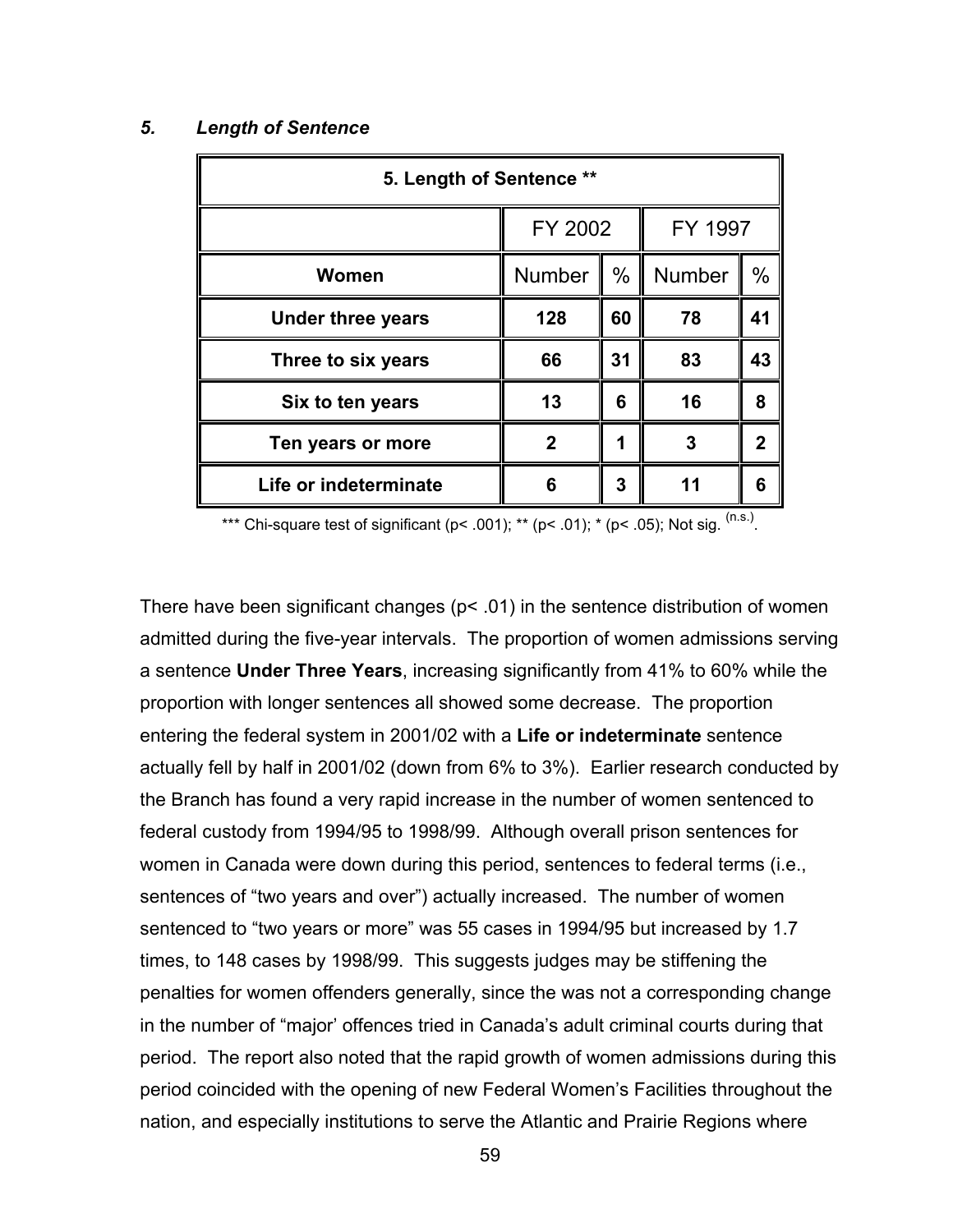there previously had been no federal regional establishments. This it was suggested may have influenced the number of federal sentences in those regions.<sup>12</sup>

| 6. Major Offences (current sentence) |                    |      |        |               |
|--------------------------------------|--------------------|------|--------|---------------|
|                                      | FY 2002<br>FY 1997 |      |        |               |
| Women                                | Number             | $\%$ | Number | $\frac{0}{0}$ |
| Homicide *                           | 14                 |      | 22     | 12            |
| Sexual Offences (n.s.)               | 5                  | 2    | 5      | 3             |
| Robbery <sup>(n.s.)</sup>            | 41                 | 19   | 28     | 15            |
| Drugs <sup>(n.s.)</sup>              | 94                 | 44   | 88     | 46            |

## *6. Major Offence (Current Sentence)*

1

\*\*\* Chi-square test of significant (p< .001); \*\* (p< .01); \* (p< .05); Not sig.  $(ns.)$ 

In terms of **Major Offence (Current Sentence)**, there were relative modest overall changes in the women admission profiles. **Homicide** showed the largest decrease (p< .05), from 12% to 7%, while **Sexual Offences** decreased from 3% to 2%. **Robbery** offences increased from 15% to 19%. Although **Drug Offences** remained by far the largest single offence category for women, there was actually a small decrease in the proportion admitted in 2001/02 versus 1996/97 (down from 46% to 44%).

<sup>12</sup> Roger Boe, Cindy Lee Olah and Colette Cousineau, **Federal Imprisonment Trends for Women 1994-95 to 1998-99**. Research Branch, The Correctional Service of Canada. Report R-93 (2000).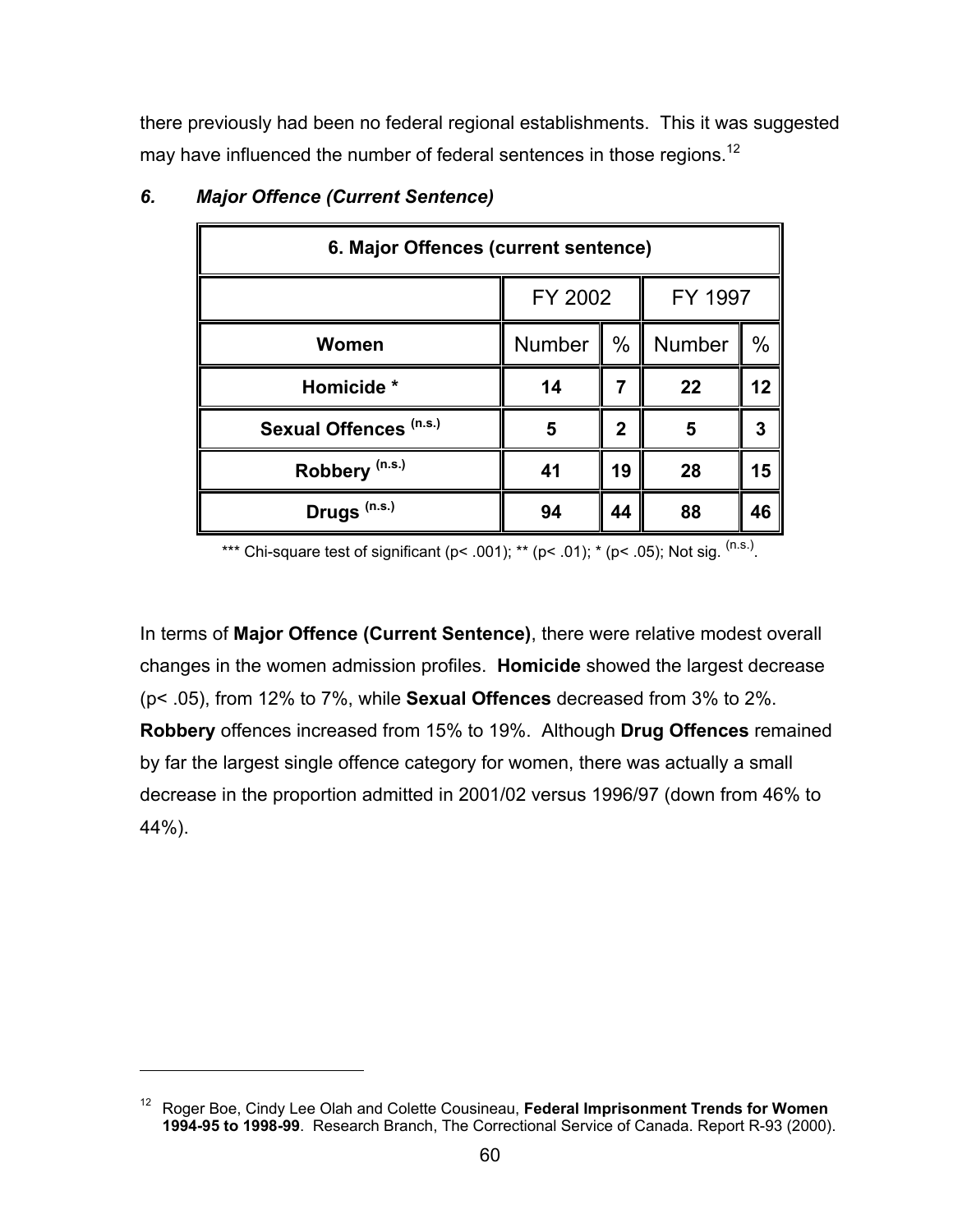| 7. Global Rating - Static Factors * |               |    |        |               |
|-------------------------------------|---------------|----|--------|---------------|
| FY 2002<br>FY 1997                  |               |    |        |               |
| <b>Women</b>                        | <b>Number</b> | %  | Number | $\frac{0}{0}$ |
| <b>Low Risk</b>                     | 91            | 44 | 71     | 42            |
| <b>Moderate Risk</b>                | 84            | 40 | 54     | 32            |
| <b>High Risk</b>                    | 34            | 16 | 44     | 26            |

## *7. Global Rating - Static Factors*

\*\*\* Chi-square test of significant (p< .001); \*\* (p< .01); \* (p< .05); Not sig.  $(n.s.)$ 

For federal women, the **Global Rating - Static Factors** scores indicate a significant (p< .05) shift: the proportion of admissions rated as high-risk: decreased from 26% in 1996/97 versus 16% in 2001/02, and there was a corresponding increase in the proportion rated as moderate- and low-risk (from 32% to 40% and from 42% to 44% respectively) during this period.

| 8. Global Rating - Dynamic Factors (n.s.) |        |               |        |      |  |
|-------------------------------------------|--------|---------------|--------|------|--|
| FY 2002<br>FY 1997                        |        |               |        |      |  |
| Women                                     | Number | $\frac{0}{0}$ | Number | $\%$ |  |
| <b>Low Need</b>                           | 49     | 23            | 41     | 24   |  |
| <b>Moderate Need</b>                      | 81     | 39            | 68     | 40   |  |
| <b>High Need</b>                          | 79     | 38            | 60     | 36   |  |

## *8. Global Rating – Dynamic Factors*

\*\*\* Chi-square test of significant ( $p$ < .001); \*\* ( $p$ < .01); \* ( $p$ < .05).

For federal women, the **Global Rating - Dynamic Factors** scores indicate no significant shift: the proportion of admissions rated as High, Moderate or Low-needs: although the proportion rated **High Need** increased from 36% in 1996/97 versus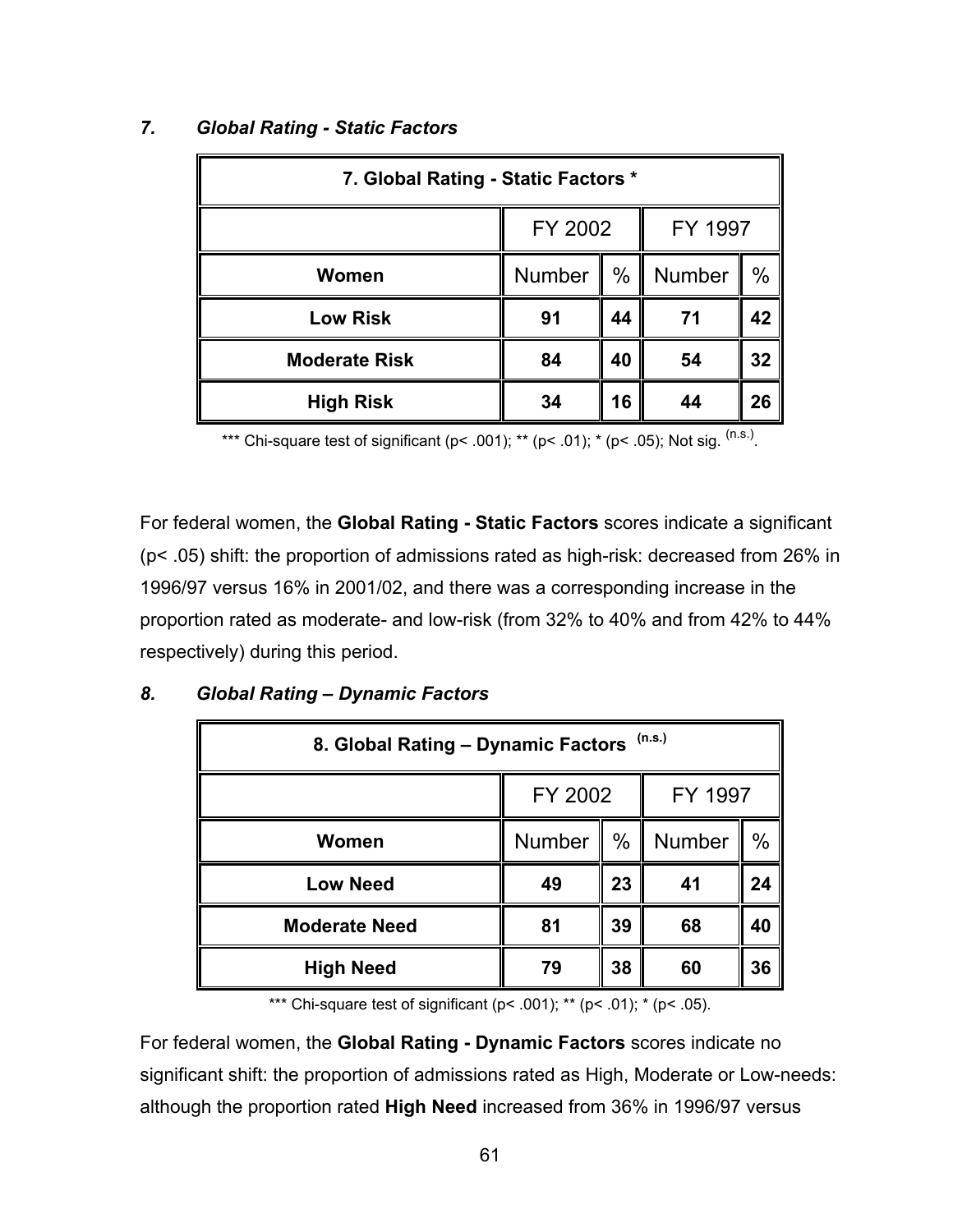38% in 2001/02, and there were proportional decreases in the proportion rated as moderate- and low-needs during this period.

| 9a. Domain Rating - Dynamic Factors<br><u>(Some Need for Improvement)</u> |               |      |        |      |  |
|---------------------------------------------------------------------------|---------------|------|--------|------|--|
| FY 1997<br>FY 2002                                                        |               |      |        |      |  |
| Women                                                                     | <b>Number</b> | $\%$ | Number | $\%$ |  |
| <b>Employment ***</b>                                                     | 93            | 44   | 117    | 69   |  |
| Marital/Family *                                                          | 87            | 42   | 89     | 53   |  |
| <b>Associates</b> ***                                                     | 89            | 43   | 106    | 63   |  |
| Substance Abuse (n.s.)                                                    | 26            | 12   | 32     | 19   |  |
| <b>Community Functioning ***</b>                                          | 58            | 28   | 102    | 60   |  |
| <b>Personal/Emotional ***</b>                                             | 73            | 35   | 95     | 56   |  |
| Attitude ***                                                              | 51            | 24   | 19     | 11   |  |

## *9a. Global Rating – Dynamic Factors (Some Need)*

\*\*\* Chi-square test of significant (p< .001); \*\* (p< .01); \* (p< .05); Not sig.  $(ns.)$ .

An analysis of **Domain Dynamic Factor Assessment** scores found significant (p< .05 to p< .001) decreases in the proportion rated as requiring "some need" for improvement except Substance Abuse which decreased but not significantly. Conversely, the **Attitude** domain increased significantly (up from 11% to 24%; p< .001).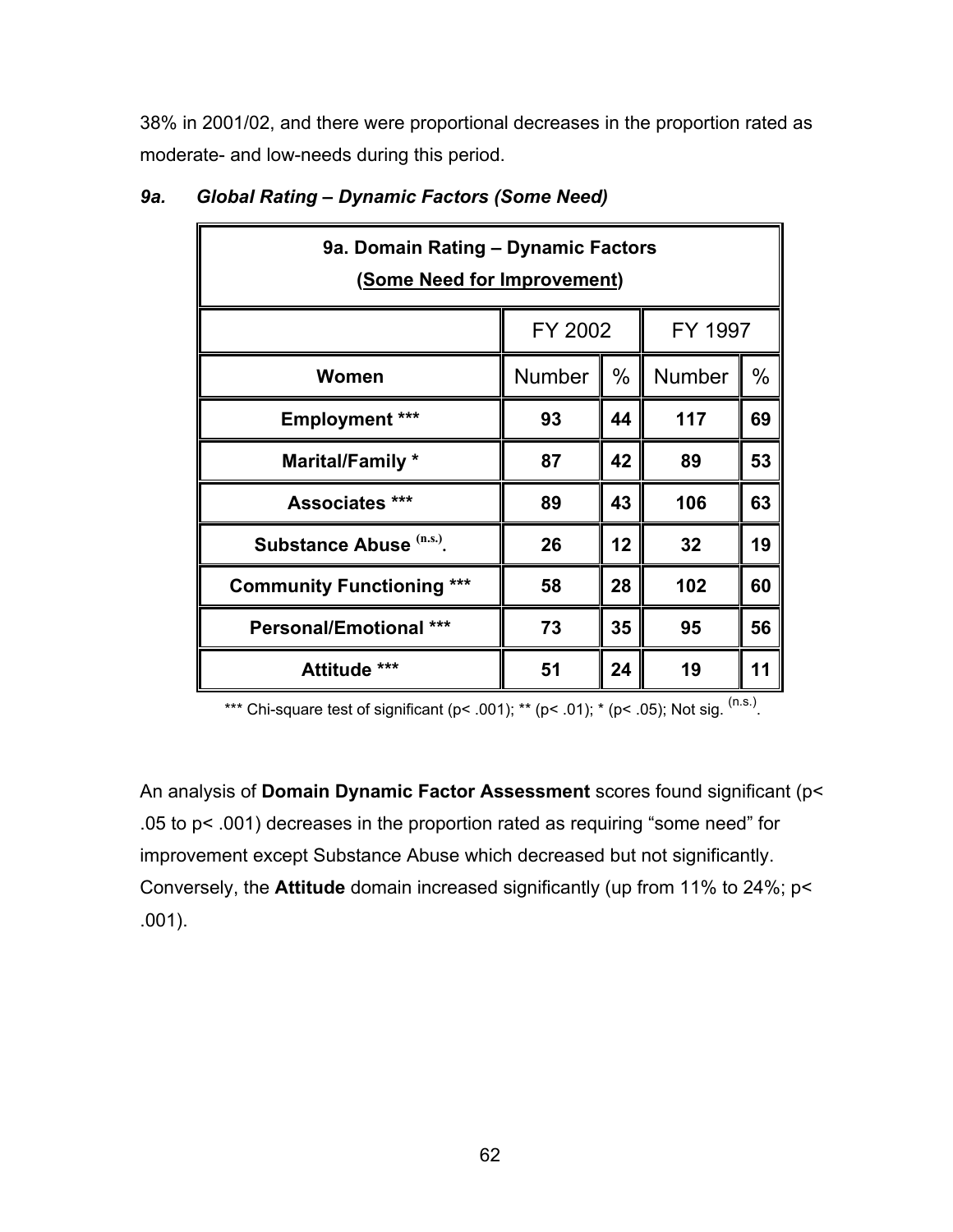| 9b. Domain Rating - Dynamic Factors<br>(Considerable Need for Improvement) |               |      |         |                |  |
|----------------------------------------------------------------------------|---------------|------|---------|----------------|--|
|                                                                            | FY 2002       |      | FY 1997 |                |  |
| Women                                                                      | <b>Number</b> | $\%$ | Number  | $\frac{0}{0}$  |  |
| <b>Employment</b> *                                                        | 26            | 12   | 36      | 21             |  |
| <b>Marital/Family **</b>                                                   | 26            | 12   | 40      | 24             |  |
| Associates (n.s.)                                                          | 31            | 15   | 24      | 14             |  |
| <b>Substance Abuse **</b>                                                  | 106           | 51   | 64      | 38             |  |
| <b>Community Functioning (n.s.)</b>                                        |               | 3    | 11      | $\overline{7}$ |  |
| <b>Personal/Emotional **</b>                                               | 102           | 49   | 57      | 34             |  |
| Attitude <sup>(n.s.)</sup>                                                 | 20            | 10   | 15      | 9              |  |

#### *9b. Domain Rating – Dynamic Factors (Considerable Need)*

\*\*\* Chi-square test of significant (p< .001); \*\* (p< .01); \* (p< .05); Not sig.  $^{(n.s.)}$ .

Analysis of **Domain Dynamic Factor Assessment** scores ("considerable needs") found significant increases for women admissions in only two **Substance Abuse** and **Personal/Emotional** domains: up from 38% to 51% and from 34% to 49% respectively. Assessments for **Associates** (14% to 15%) and **Attitude** (9% to 10%) also increased slightly. The **Employment** and **Marital/Family** domains decreased significantly (p< .05 to p< .01) - 21% to 12% and 24% to 12% respectively.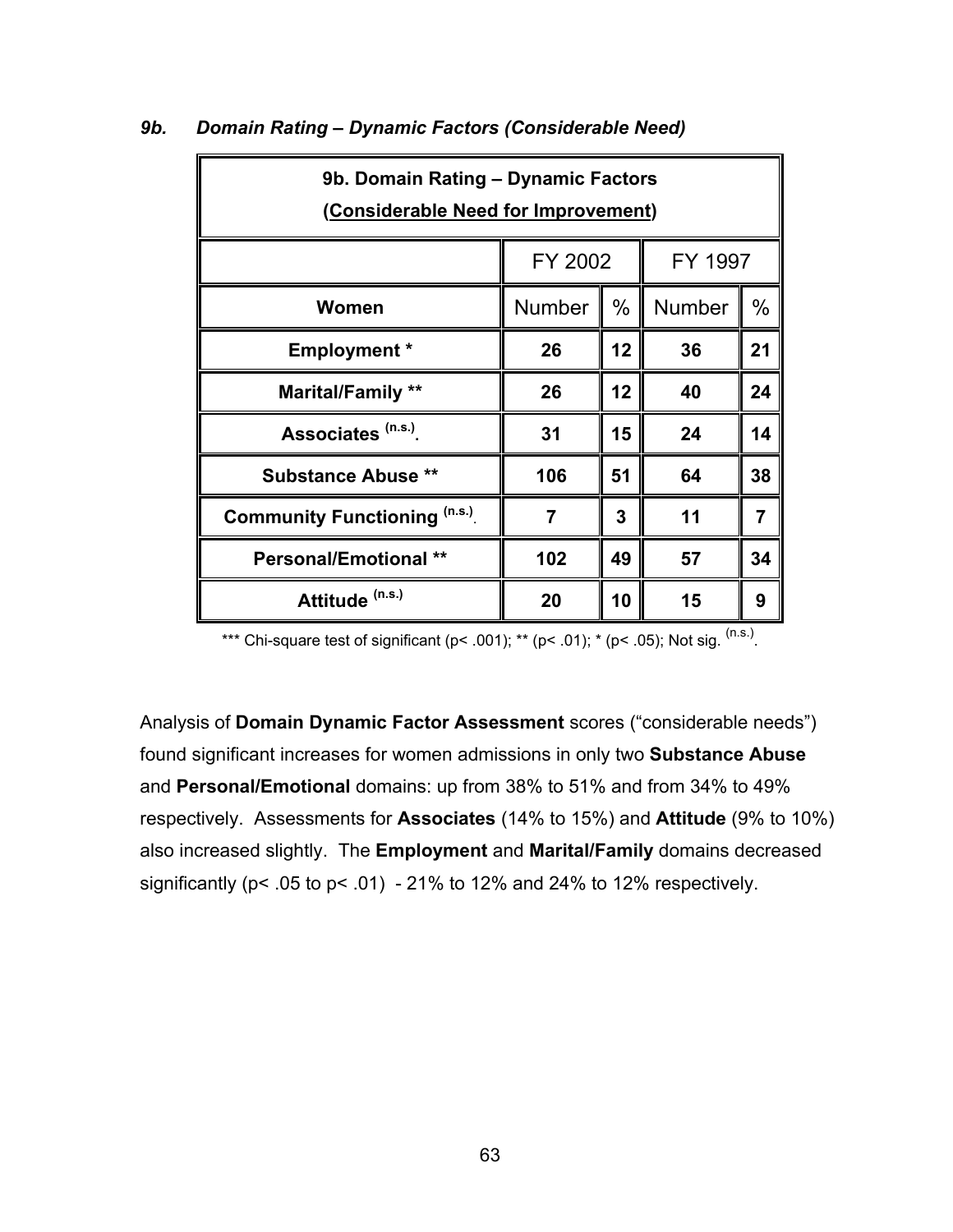| 10. Employment / Education Indicators |               |      |         |      |  |
|---------------------------------------|---------------|------|---------|------|--|
|                                       | FY 2002       |      | FY 1997 |      |  |
| Women                                 | <b>Number</b> | $\%$ | Number  | $\%$ |  |
| Has an Unstable Job History<br>(n.s.) | 137           | 66   | 105     | 62   |  |
| Has No High School Diploma<br>(n.s.)  | 136           | 65   | 115     | 68   |  |

## *10. Employment / Education Indicators*

A larger proportion of women admitted in 2000/01 **Has an Unstable Job History** than in 1996/97 (62% to 66%), but the proportion that **Has No High School Diploma** decreased (68% to 65%). Neither change was found to be statistically significant.

| 11. Marital / Family Indicators  |               |               |         |      |  |
|----------------------------------|---------------|---------------|---------|------|--|
|                                  | FY 2002       |               | FY 1997 |      |  |
| Women                            | <b>Number</b> | $\frac{0}{0}$ | Number  | $\%$ |  |
| <b>Currently Single **</b>       | 107           | 51            | 109     | 64   |  |
| Had Dysfunctional Parents (n.s.) | 103           | 50            | 84      | 52   |  |

## *11. Marital / Family Indicators*

The proportion of admitted women who were **Currently Single** decreased significantly (64% to 51%, p< .01) but there was no significant change in the proportion that Had Dysfunctional Parents.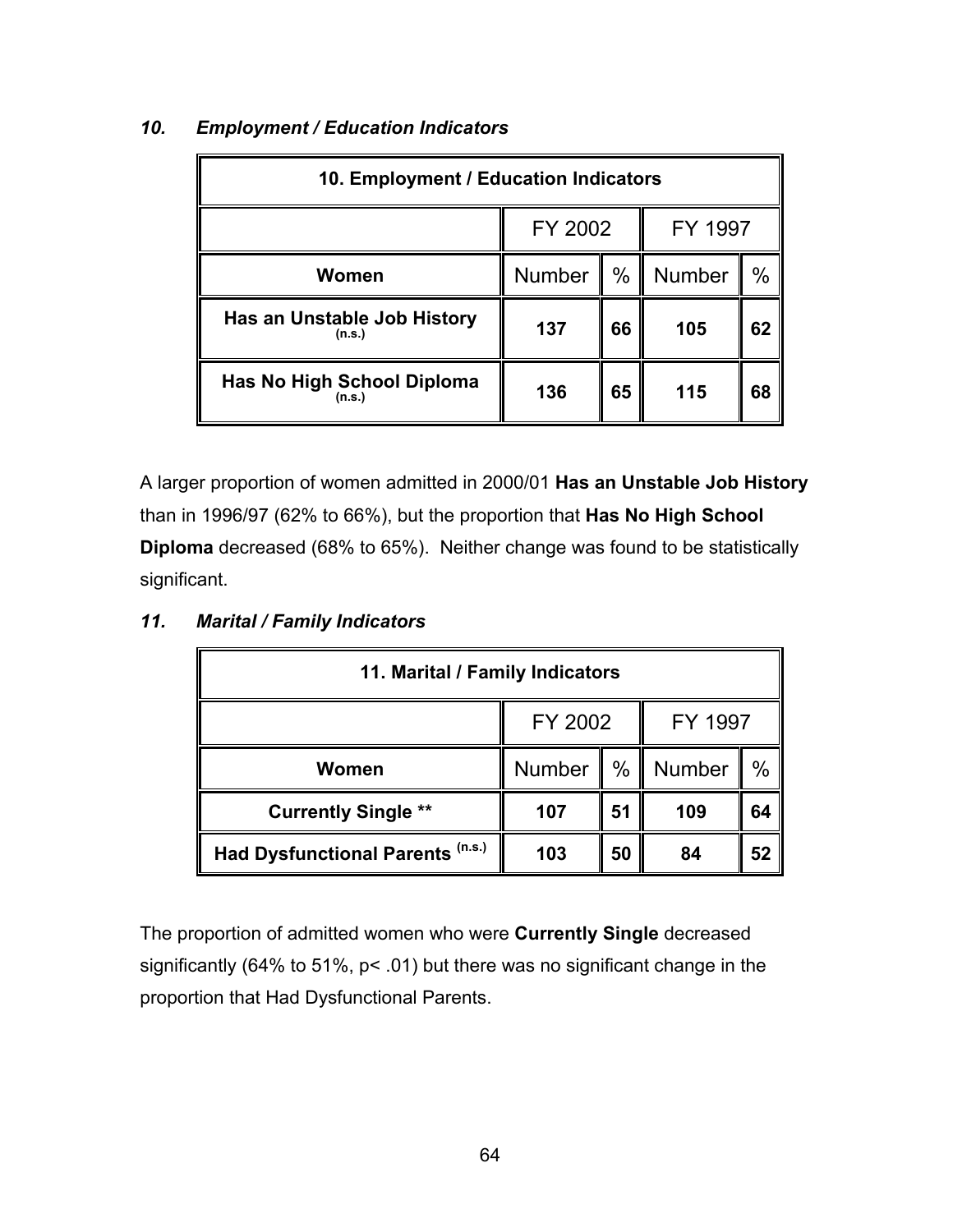| 12. Associates / Social Interaction Indicators |               |    |         |      |  |
|------------------------------------------------|---------------|----|---------|------|--|
|                                                | FY 2002       |    | FY 1997 |      |  |
| Women                                          | <b>Number</b> | %  | Number  | $\%$ |  |
| Gang Affiliation (n.s.)                        | 16            | 8  |         |      |  |
| <b>Mostly Criminal Friends (n.s.)</b>          | 57            | 27 | 45      | 28   |  |
| Criminogenic Living (n.s.)                     |               | 28 | 51      | 32   |  |

# *12. Associates / Social Interaction Indicators*

There were no significant changes in the proportion of admitting women with positive **Associates / Social Interaction Indicators.**

| 13. Alcohol/Drug Abuse Indicators |               |      |         |      |  |
|-----------------------------------|---------------|------|---------|------|--|
|                                   | FY 2002       |      | FY 1997 |      |  |
| Women                             | <b>Number</b> | $\%$ | Number  | $\%$ |  |
| Abuses Alcohol (n.s.)             | 90            | 43   | 69      | 41   |  |
| Abuses Drugs *                    | 127           | 61   | 88      | 52   |  |
| <b>Abuses Drugs and Alcohol</b>   | 144           | 69   | 105     | 62   |  |

#### *13. Substance Abuse Issues*

\*\*\* Chi-square test of significant (p< .001); \*\* (p< .01); \* (p< .05); Not sig.  $(ns.)$ .

A significant proportion of federal women offenders have a substance abuse problem. Among women admissions, the proportion of admissions who **Abused Alcohol** has increased, from 41% in1996/97 to 43% in 2001/02; while the proportion who **Abused Drugs** increased from 52% to 61%.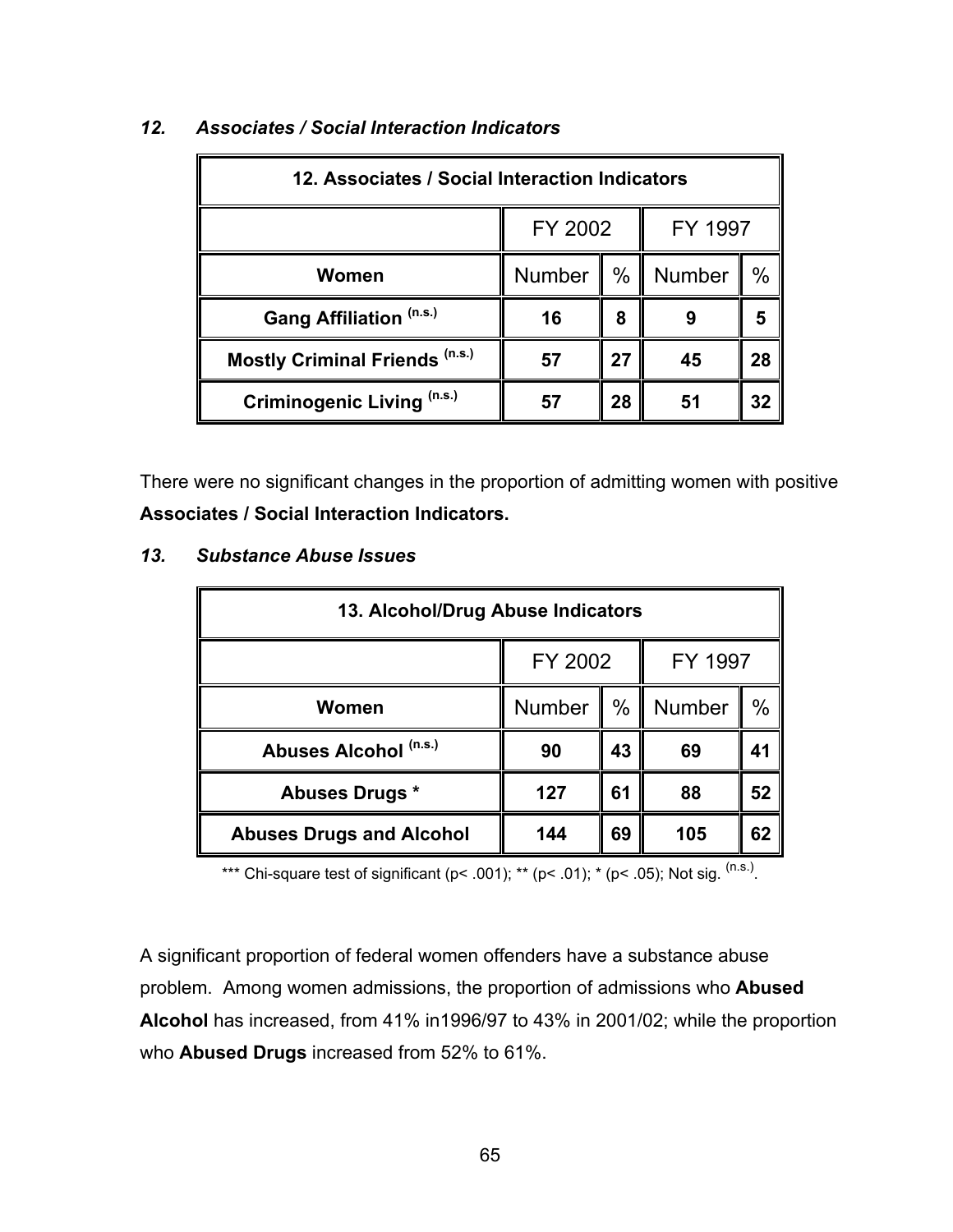## *14. Cognition Indicators*

| <b>14. Cognition Indicators</b> |         |      |         |    |  |
|---------------------------------|---------|------|---------|----|--|
|                                 | FY 2002 |      | FY 1997 |    |  |
| Women                           | Number  | $\%$ | Number  | %  |  |
| Poor Problem Solving (n.s.)     | 108     | 52   | 80      | 47 |  |
| Unable to Generate Choices ***  | 86      | 41   | 100     | 60 |  |
| Impulsive (n.s.)                | 132     | 63   | 101     | 60 |  |

\*\*\* Chi-square test of significant (p< .001); \*\* (p< .01); \* (p< .05); Not sig.  $(ns.)$ 

A majority of federal women admissions also indicate Cognitive Skills issues. Managing offenders who are **Poor at Problem Solving**, **Unable to Generate Wise Choices**, and **Impulsive** also pose distinct challenges. The only significant finding was among women offenders who were identified as Unable to Generate Choices, which evidenced a decrease (60% in 1996/97 to 42% in 2001/02, p<.001).

## *15. Mental Health Indicators*

| 15. Mental Health Indicators                     |               |      |         |      |  |
|--------------------------------------------------|---------------|------|---------|------|--|
|                                                  | FY 2002       |      | FY 1997 |      |  |
| Women                                            | <b>Number</b> | $\%$ | Number  | $\%$ |  |
| Has a Past Diagnosis (n.s.)                      | 40            | 19   | 27      | 16   |  |
| Has Current Diagnosis (n.s.)                     | 19            | 9    | 23      | 14   |  |
| <b>Prescribed Medication Currently</b><br>(n.s.) | 56            | 27   | 50      | 30   |  |

\*\*\* Chi-square test of significant (p< .001); \*\* (p< .01); \* (p< .05); Not sig.  $^{(n.s.)}$ .

Finally, managing offenders with a mental disorder(s) is also challenging. The proportion of admissions in 2001/02 with a **Past Diagnosis** increased slightly, while those with a **Current Diagnosis** as well as the proportion **Prescribed Medication**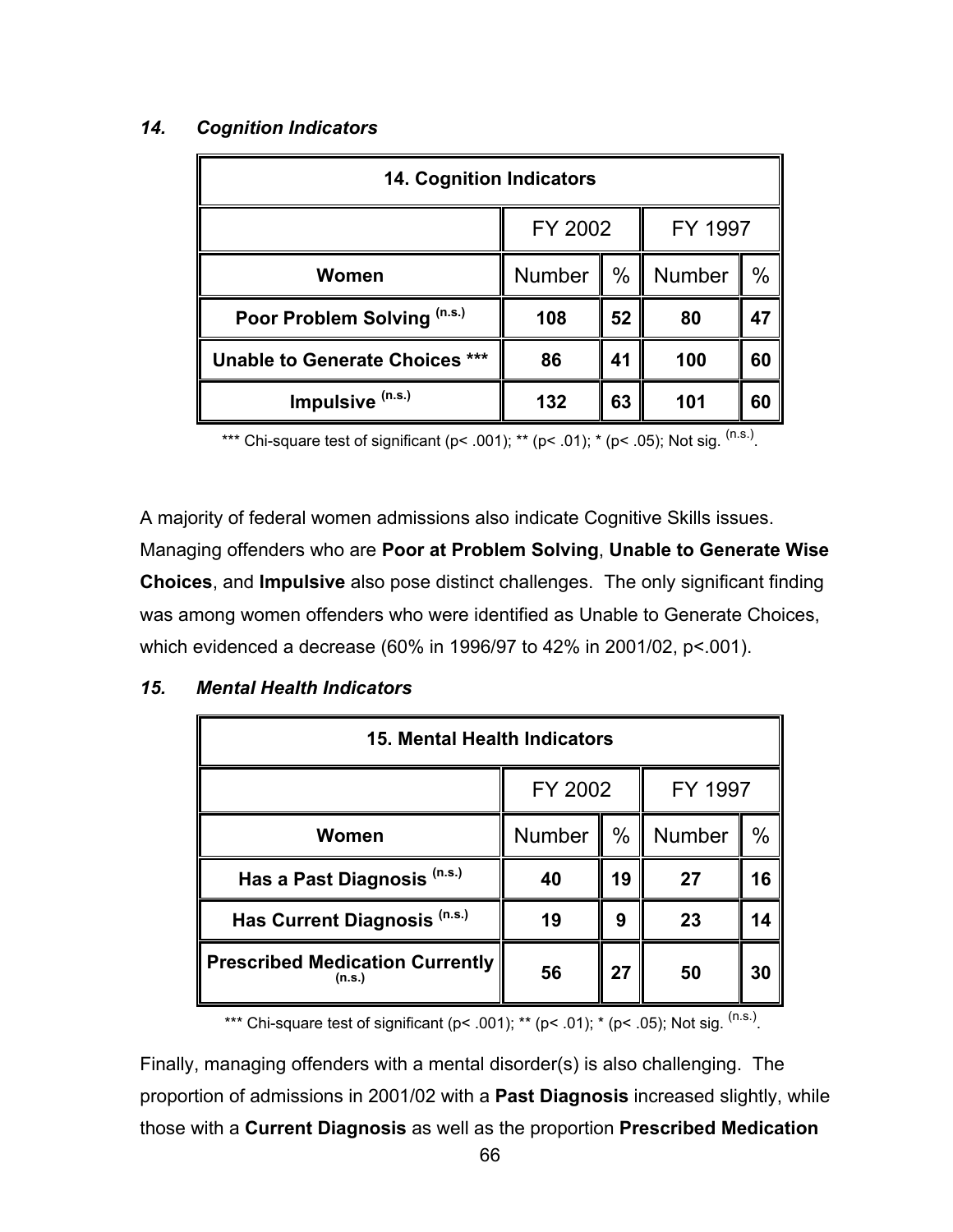**Currently** decreased slightly. However, none of these changes proved to be significant.

## **SUMMARY**

The trends we have observed in women admitted in FY 2001/02 reinforce what has been happening in the custodial population. The population of women under age thirty at admission is decreasing slightly. More custodial women now have a Maximum or Minimum Security designation at intake, while a smaller proportion have a Medium rating. Moreover, the proportion of women rated CRS-High Institutional Adjustment Risk at intake has increased. There has also been an increase in the proportion with a gang affiliation.

Federal women admitted in 2002 already had more prior contact with the Youth and Provincial Adult correctional systems than before, and a greater proportion had previous breaches of trust, especially disciplinary segregations and more prior failures on conditional release.

In general a significantly greater proportion of the women admissions in 2002 were for shorter sentences than previously, and the proportion sentenced for robbery was much greater.

Dynamic factor assessments show that a larger proportion of the women admitted had "considerable need" for improvement in the key areas of substance abuse and personal/emotional issues. The proportion of women with identified cognitive and mental health issues also increased substantially.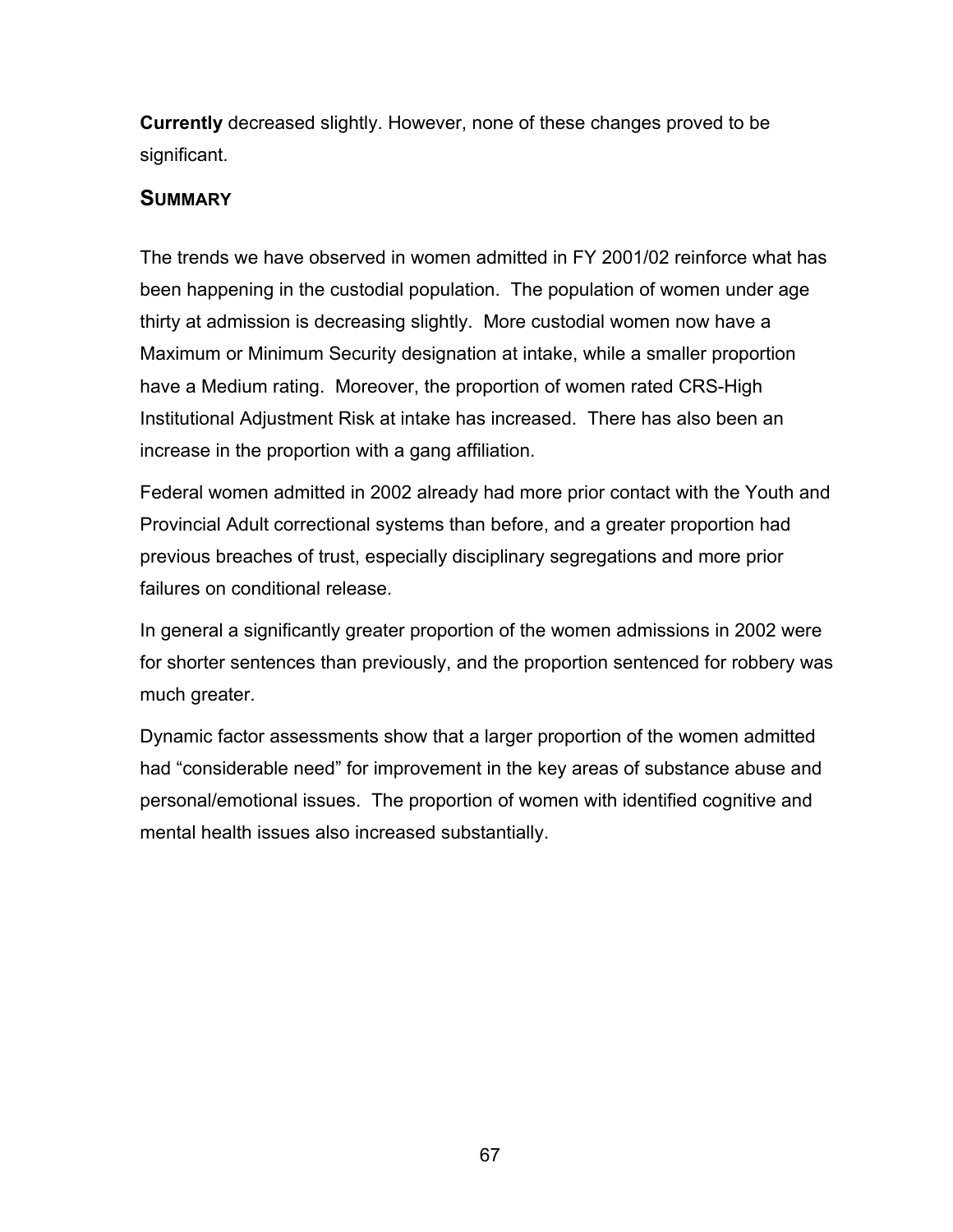## **APPENDIX A: REFERENCES**

- 2002 Larry Motiuk, Roger Boe and Mark Nafekh. **The Safe Return of Offenders to the Community --Statistical Overview, April 2002**. Research Branch, the Correctional Service of Canada.
- 2002 Mark Nafekh and Larry Motiuk: **The Statistical Information on Recidivism – Revised 1 (SIR-R1) Scale: A Psychometric Examination**. Research Branch, the Correctional Service of Canada. Report R-126.
- 2002 Mark Nafekh and Jillian Flight: **A review and Estimate of Time Spent in Prison by Offenders Sentenced for Murder**. Research Branch, the Correctional Service of Canada. Report R-27.
- 2002 Roger Boe and Ben Vuong: **Mental Health Trends Among Federal Inmates**. *Forum on Corrections Research, (forthcoming).* Research Branch, the Correctional Service of Canada, (Forthcoming).
- 2000 Correctional Service of Canada. **Report of the Task Force on Security**.
- 2000 Roger Boe, Cindy Lee Olah and Colette Cousineau, **Federal Imprisonment Trends for Women 1994-95 to 1998-99**. Research Branch, the Correctional Service of Canada. Report R-93.
- 1997 Larry Motiuk: "Classification for correctional programming: The Offender Intake Assessment (OIA) process". Forum on Corrections Research, Volume 9, Number 1, January 1997 (pp. 19-22).
- 1996 Frederick P. Luciani, Laurence L. Motiuk and Mark Nafekh: **An Operational Review of the Custody Rating Scale: Reliability, Validity and Practical Utility**. Research Branch, the Correctional Service of Canada. Report R-47 (July).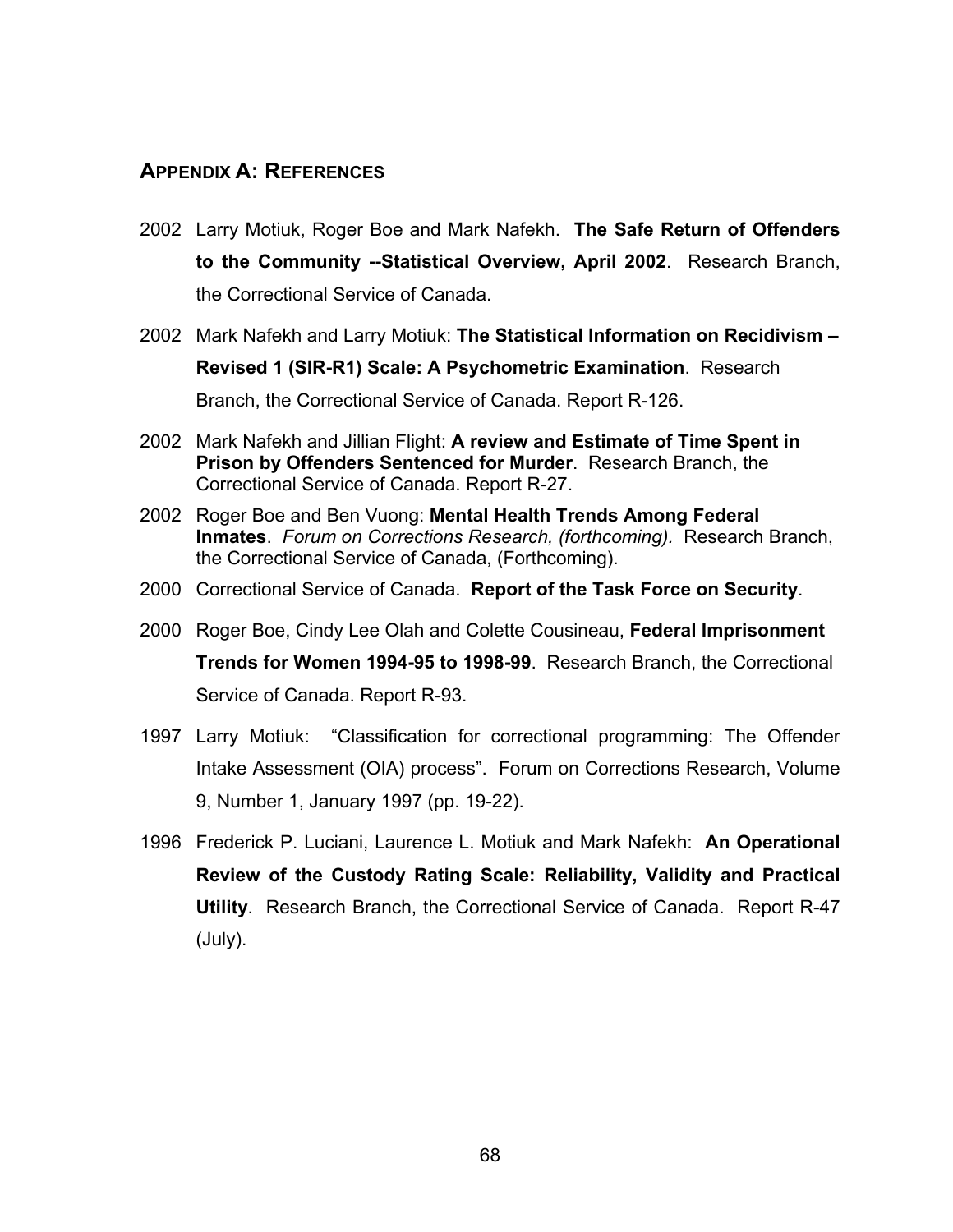# **APPENDIX B: OIA COVERAGE ISSUES**

The following indicators were examined in OIA:

- All indicators are taken from the master file of the Offender Intake Assessment (OIA) module in the Offender Management System (OMS).
- Definitions for the indicators can be found on the Infonet, "Offender Intake Assessment and Correctional Planning: Standard Operating Practices (Interim) 700-04". See: "Annex 700-4C Dynamic Factor Analysis".

### **Estimates of admission under-coverage**

- The information on admission represents "Warrant of Committal" admissions, for federal offenders. Data are the admission counts for each fiscal year (April  $1<sup>st</sup>$  to March  $31<sup>st</sup>$  of the following year).
- Admission coverage for OIA indicators is generally near 99% for current admission data. Under-coverage rates generally occur if a waiting period is not observed, since CSC policy requires that intake assessments be completed within 8 weeks of offender admission.

| Admission<br><b>Fiscal Year</b>                                                                         | <b>WOC</b><br>Admissions | $OIA*$<br>Assessments | <b>Not</b><br>Assessed | % Not<br>Assessed |  |
|---------------------------------------------------------------------------------------------------------|--------------------------|-----------------------|------------------------|-------------------|--|
| 1996/97                                                                                                 | 4,554                    | 4,406                 | 148                    | 3.3%              |  |
| 1997/98                                                                                                 | 4,418                    | 4,230                 | 188                    | 4.3%              |  |
| 1998/99                                                                                                 | 4,640                    | 4,449                 | 191                    | 4.1%              |  |
| 1999/00                                                                                                 | 4,352                    | 4,292                 | 60                     | $1.4\%$           |  |
| 2000/01                                                                                                 | 4,280                    | 4,229                 | 51                     | 1.2%              |  |
| 2001/02                                                                                                 | 4,129                    | 4,085                 | 44                     | 1.1%              |  |
| This analysis is based on an examination of data responses for the indicator<br>"Hospitalized Current". |                          |                       |                        |                   |  |

#### **Table B-1: Admission Assessment Coverage**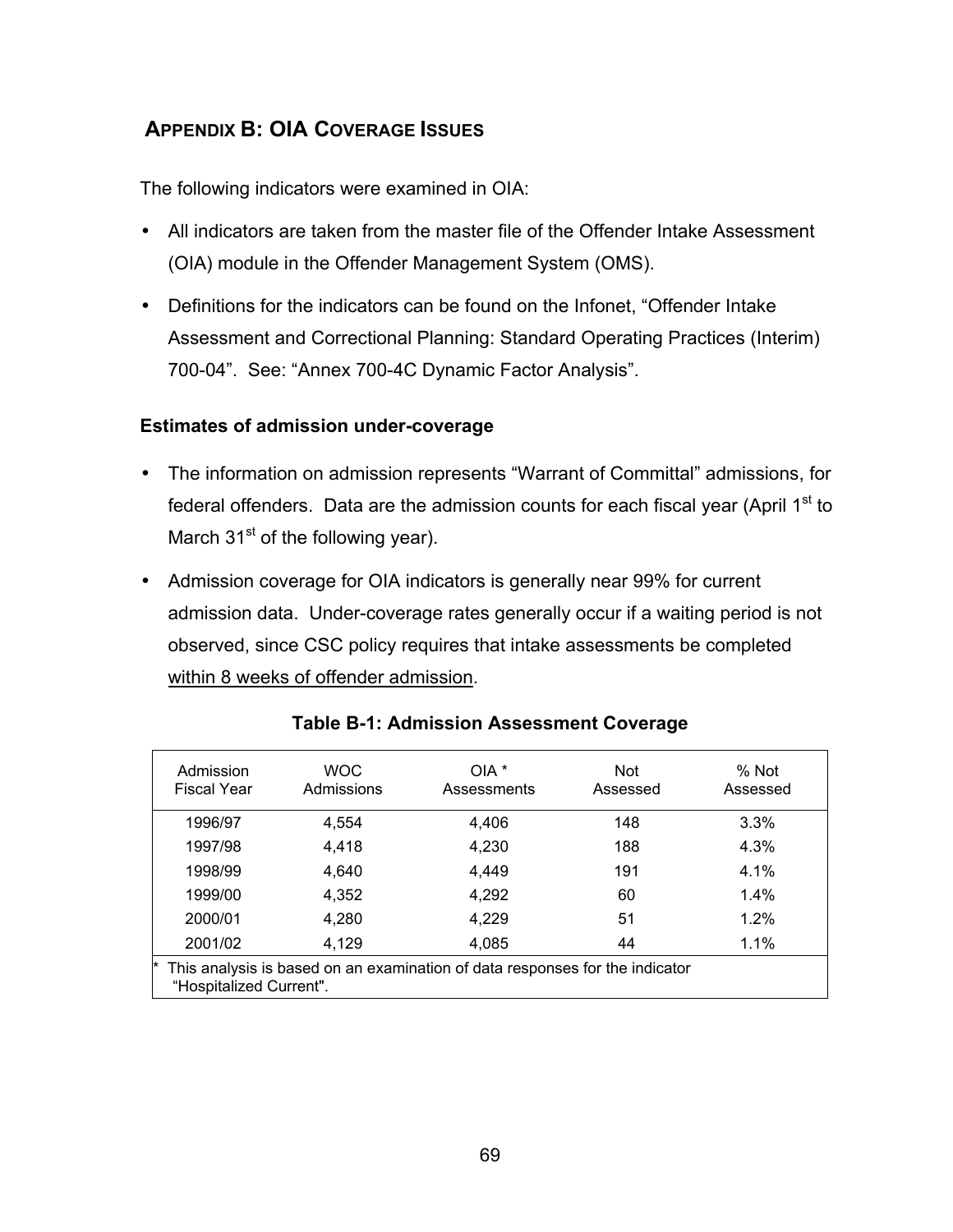### **Estimates of Snapshot Under-coverage**

- The information on institutional population represents all federal offenders. Data are snapshot counts for the fiscal year-end (defined as the Tuesday weekly OMS data extract closest to March  $31<sup>st</sup>$  of each year).
- Snapshot under-coverage for the in-custody population is much higher than for admission populations, in the earlier years, and decreases as we move forward in time. For example, under-coverage was about 47% in 1997, and this undercoverage improves to less than 20% by 2002.
- However, this under-coverage arises because OIA assessments were begun for all new admissions, starting November  $15<sup>th</sup>$  1994. Hence, anyone admitted prior to that date would obviously not have an intake assessment.
- There is no reason to expect a systemic difference in the profile of the populations with and without an OIA assessment, however, since the lack of an assessment is due solely to the chance date of the offender's admission.
- Moreover, a back-fill operation was undertaken in 1996 to cover the assessment gap for offenders admitted prior to OIA implementation. So, there is no undercoverage of OIA domain-level assessments.
- However, this backfill assessments were conducted at the domain level only (i.e., overall risk and need domains, etc.), and did not include assessments of individual indicators. Thus, under-coverage of OIA assessments is limited to the individual indicator-level assessments.